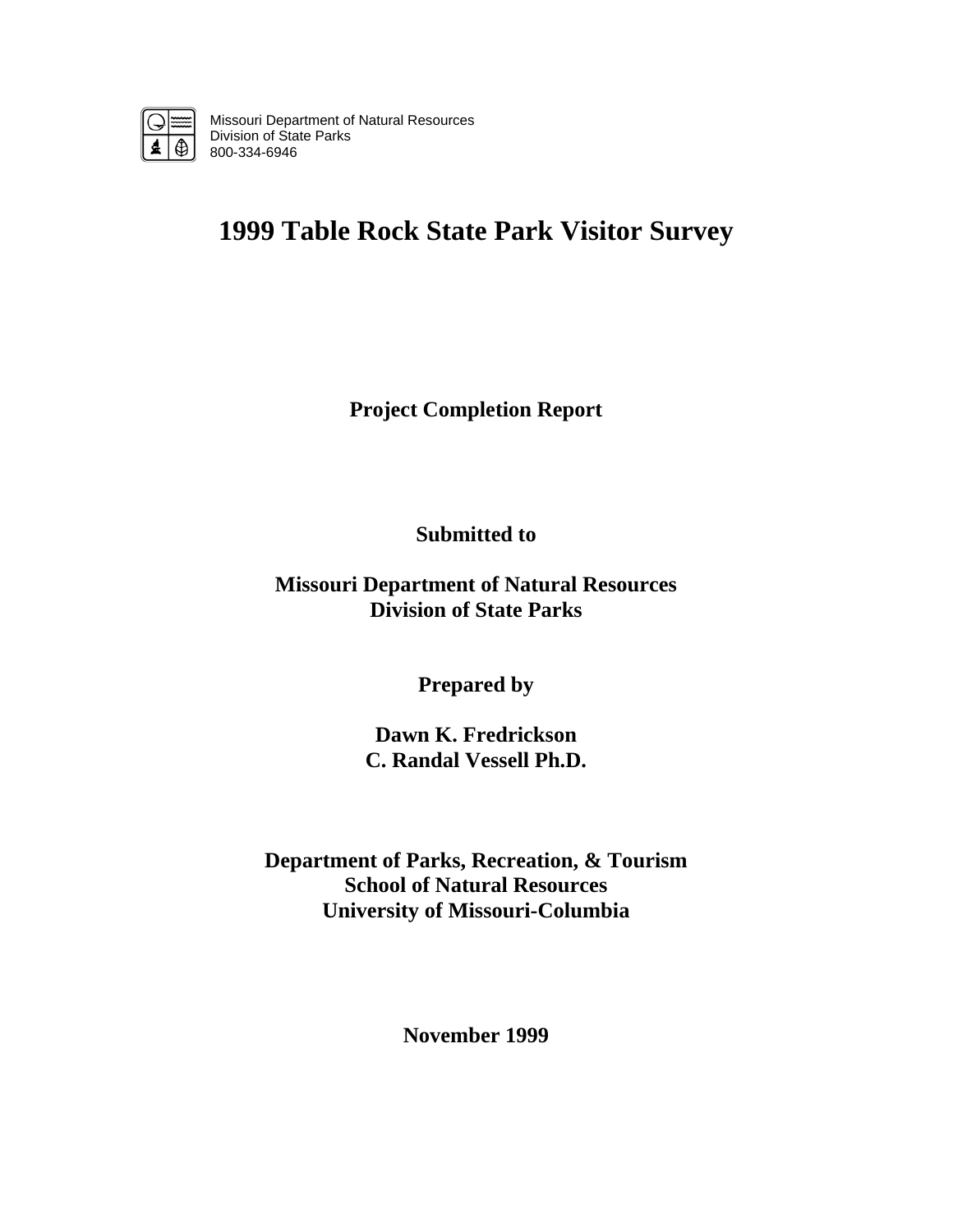# **Executive Summary**

The purpose of this study was to describe visitors' socio-demographic characteristics, patterns of use, and satisfaction with park facilities, programs and services at Table Rock State Park (TRSP).

An on-site exit survey of adult visitors to TRSP was conducted from June through October 1999. Two hundred seven (207) surveys were collected, with an overall response rate of 56.6%. Results of the survey have a margin of error of plus or minus 7%. The following information summarizes the results of the study.

#### **Socio-demographic Characteristics**

- TRSP visitors were comprised of more males (60%) than females (40%), and the average age of the adult visitor to TRSP was 48.
- The highest percentage had completed vocational school or some college and had an annual household income of \$25,000-\$50,000. Noteworthy, however, are the visitors who reported incomes higher than \$50,000. Almost half (48%) of visitors reported annual incomes of either between \$50,001 and \$75,000 or over \$75,000.
- The majority (95%) of visitors were Caucasian, 1.5% were Native American, 1.5% were African American, 1% were Asian, and 0.5% were Hispanic.
- Five percent  $(5\%)$  of the visitors reported having a disability.
- Almost half (46%) of the visitors to TRSP were from out of state, with 8% from Arkansas, 8% from Illinois, and 5% from Oklahoma.
- Most of the Missouri visitors came from either the Springfield/Branson area (36%), St. Louis (23%), or Kansas City (13%) with the remainder spread throughout the state.

# **Use-Patterns**

- Most (67%) visitors drove more than a day's drive (more than 150 miles) to visit TRSP. Of those driving 150 miles or less, 63% live within 50 miles of TRSP.
- Seventy percent (71%) of TRSP visitors had visited the park before.
- TRSP visitors had visited the park an average of 8.3 times in the past year.
- Over three-fifths of the visitors were staying overnight.
- Of the visitors staying overnight, 79% stayed in the campgrounds at TRSP. The average number of nights visitors stayed was 4.3.
- The majority of TRSP visitors visited the park with family and/or friends.
- The most frequent recreation activities in which visitors participated were camping, walking, boating, picnicking, swimming, fishing, and viewing wildlife.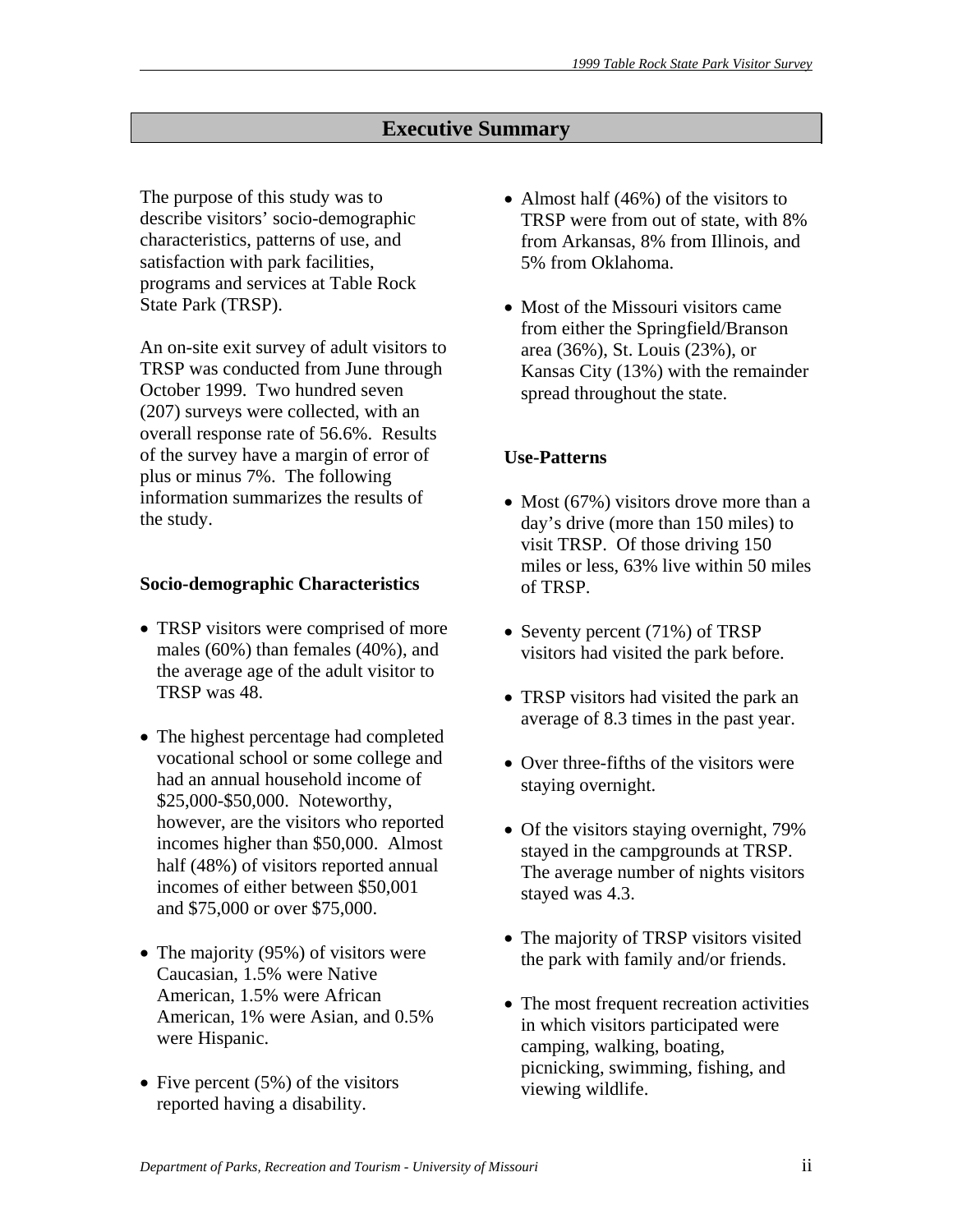# **Satisfaction and Other Measures**

- Ninety-nine percent (99%) of the visitors were either satisfied or very satisfied overall.
- Campers were significantly more satisfied than non-campers.
- Of the ten park features, the marina was given the highest satisfaction rating and the swimming area was given the lowest satisfaction rating.
- Visitors gave high performance ratings to the following park attributes: being free of litter and trash, being safe, having helpful and friendly staff, and disabled accessibility.
- Visitors gave lower performance ratings to the following park attributes: clean restrooms, upkeep of park facilities, and care of natural resources.
- Sixty-two percent (62%) of visitors to TRSP felt some degree of crowding during their visit. More than half of them felt crowded in the campgrounds.
- Visitors who did not feel crowded had a significantly higher overall satisfaction compared to visitors who did feel crowded.
- Only a third of the visitors at TRSP did not give park safety an excellent rating.
- Although 29% of visitors felt that nothing specific could increase their feeling of safety at TRSP, 12% of visitors did indicate that a designated swimming beach at TRSP would increase their feeling of safety.
- Visitors who felt the park was safe also gave higher satisfaction ratings to seven of the nine park features, and gave higher performance ratings to the eight park attributes as well.
- Sixty percent (60%) of visitors said they would support a reservation system.
- A little more than half (57%) of visitors would not support a "carry in and carry out" trash system.
- Interestingly, 40% of visitors had no opinion regarding the proposed marina expansion, while 41% of TRSP visitors reported that they would not support the proposal, and 19% reported that they would support such a proposal.
- Sixteen percent (16%) of visitors provided additional comments and suggestions, the majority (46%) of which were comments and suggestions about the campgrounds.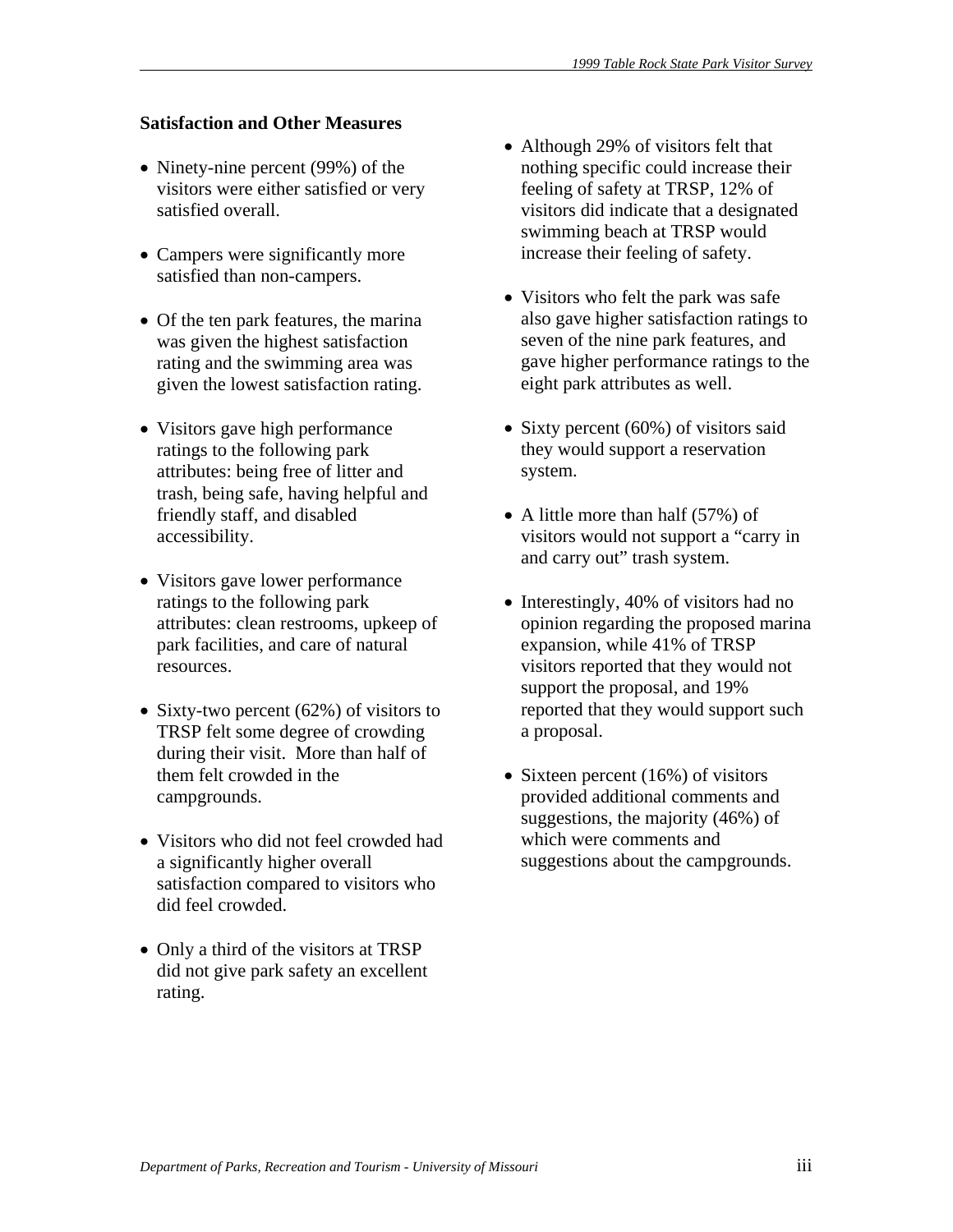# **Acknowledgements**

Conducting and successfully completing a study of this magnitude and complexity could not have been accomplished without the cooperation of many individuals. Almost 2,000 visitors to Missouri State Parks participated in the 1999 Missouri State Parks Visitor Survey. Over 200 visitors to Table Rock State Park voluntarily agreed to provide the information upon which this report is based. It is clear from their input that these visitors care very much for the recreation resources in the Missouri State Park System. Their efforts will provide invaluable input into the planning process and providing for more effective and responsive management of these resources.

Many other individuals provided assistance during the 1999 Missouri State Parks Visitor Survey, without whom the study would not have been a success. The following expressions of gratitude are in acknowledgement of their contributions. Special acknowledgement goes to the staff at Table Rock State Park for their willingness to accommodate the survey crew during the study period, and also for their assistance during sampling. Many thanks also go the students at the University of Missouri who assisted in computer data entry of the questionnaires. They are: Amy Mahon, Chis Thoele, and Laura Marsch. And finally, grateful recognition is given to David Vaught, Tony Spicci, and Jason Bradshaw for their GIS technical assistance.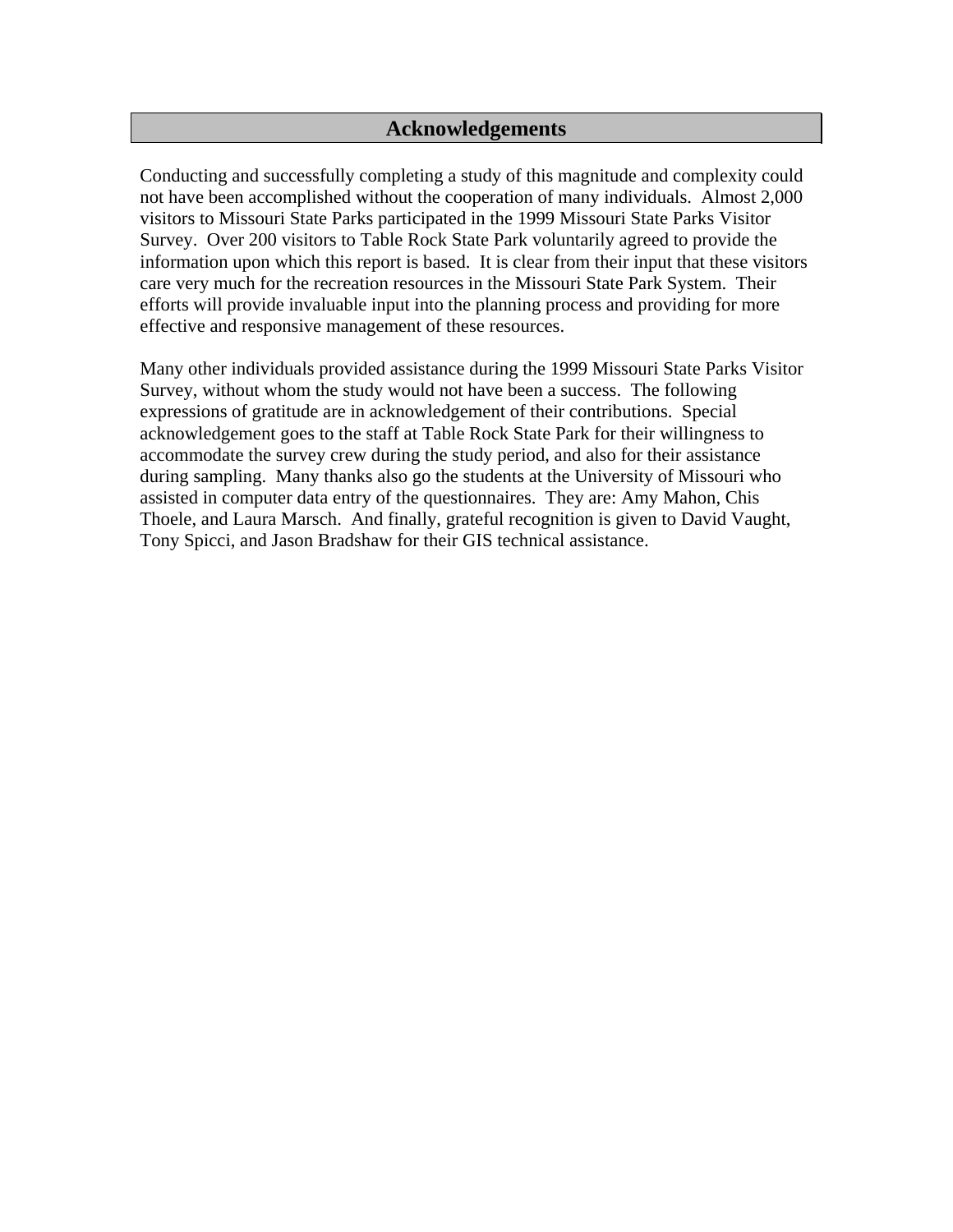# **Table of Contents**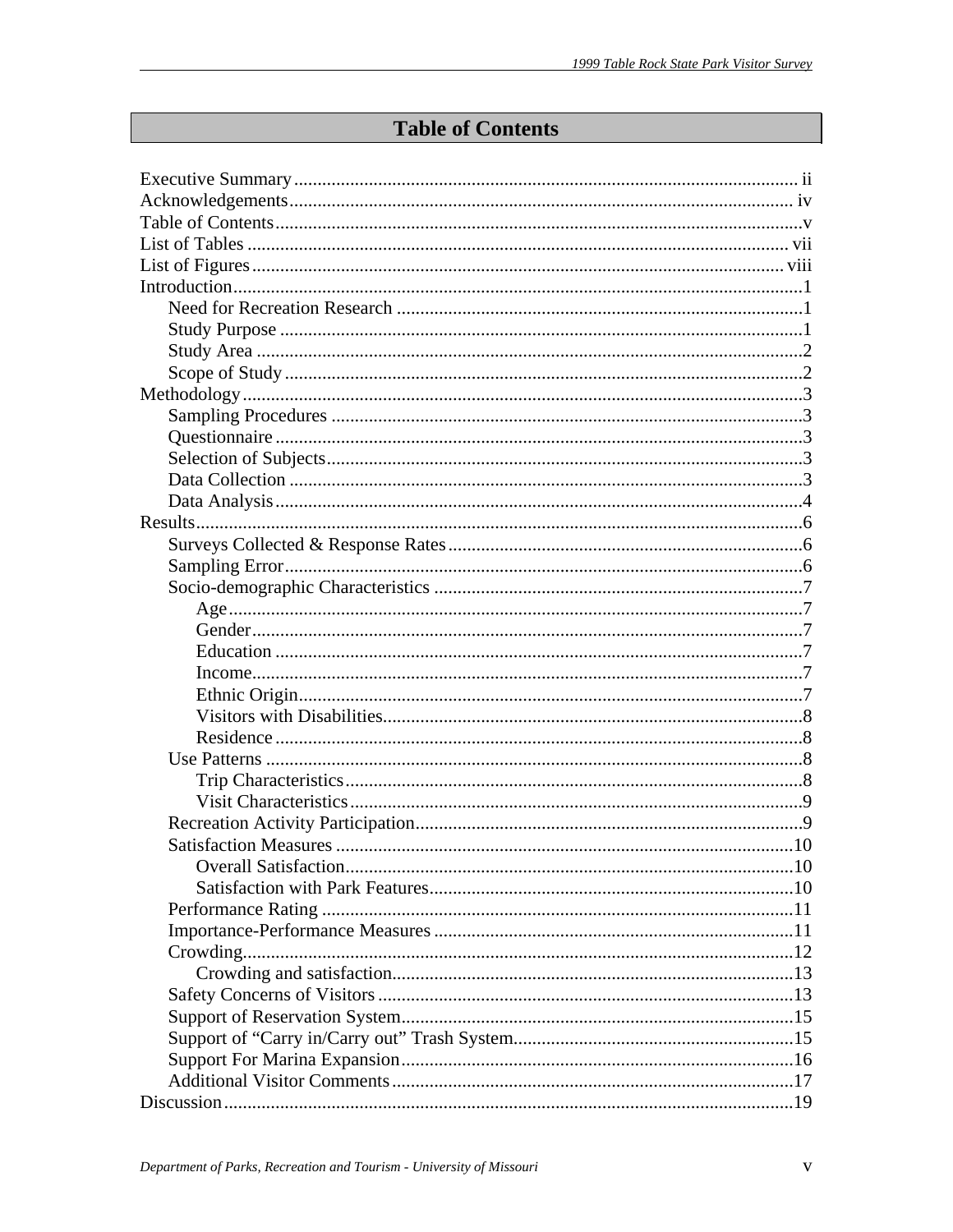| Methodology Recommendations and Considerations for TRSP and Other Parks 23 |  |
|----------------------------------------------------------------------------|--|
|                                                                            |  |
|                                                                            |  |
|                                                                            |  |
|                                                                            |  |
|                                                                            |  |
|                                                                            |  |
|                                                                            |  |
|                                                                            |  |
|                                                                            |  |
|                                                                            |  |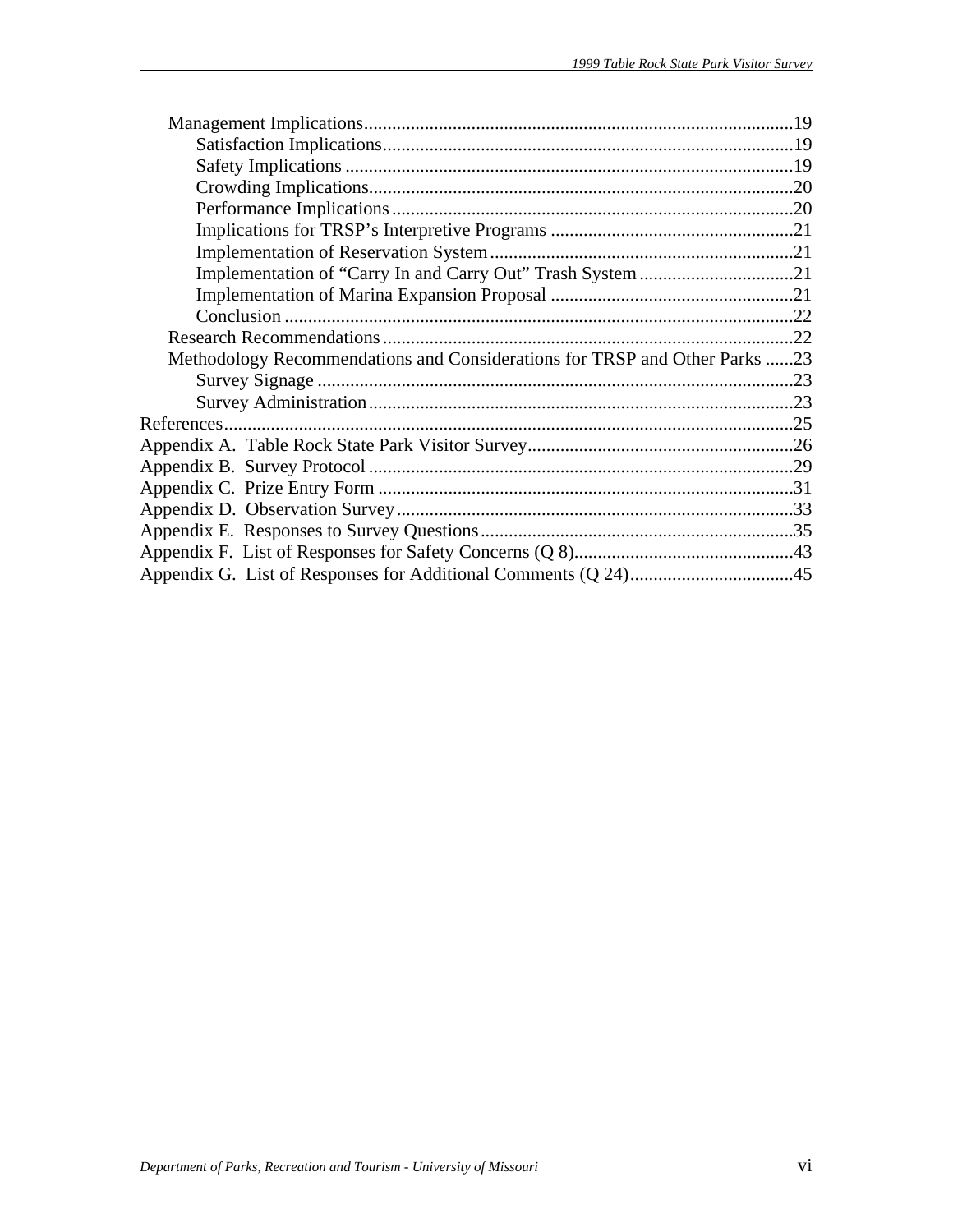# **List of Tables**

| Table 3. Mean Performance and Importance Scores for Park Attributes 11        |  |
|-------------------------------------------------------------------------------|--|
| Table 4. Locations Where TRSP Visitors Felt Crowded During Their Visits13     |  |
| Table 5. Locations Where Visitors Felt More Lighting Would Increase Safety 14 |  |
| Table 6. Cross-Tabulation Comparing Marina Expansion Responses                |  |
|                                                                               |  |
| Table 7. Frequency and Percentage of Comments and Suggestions from            |  |
|                                                                               |  |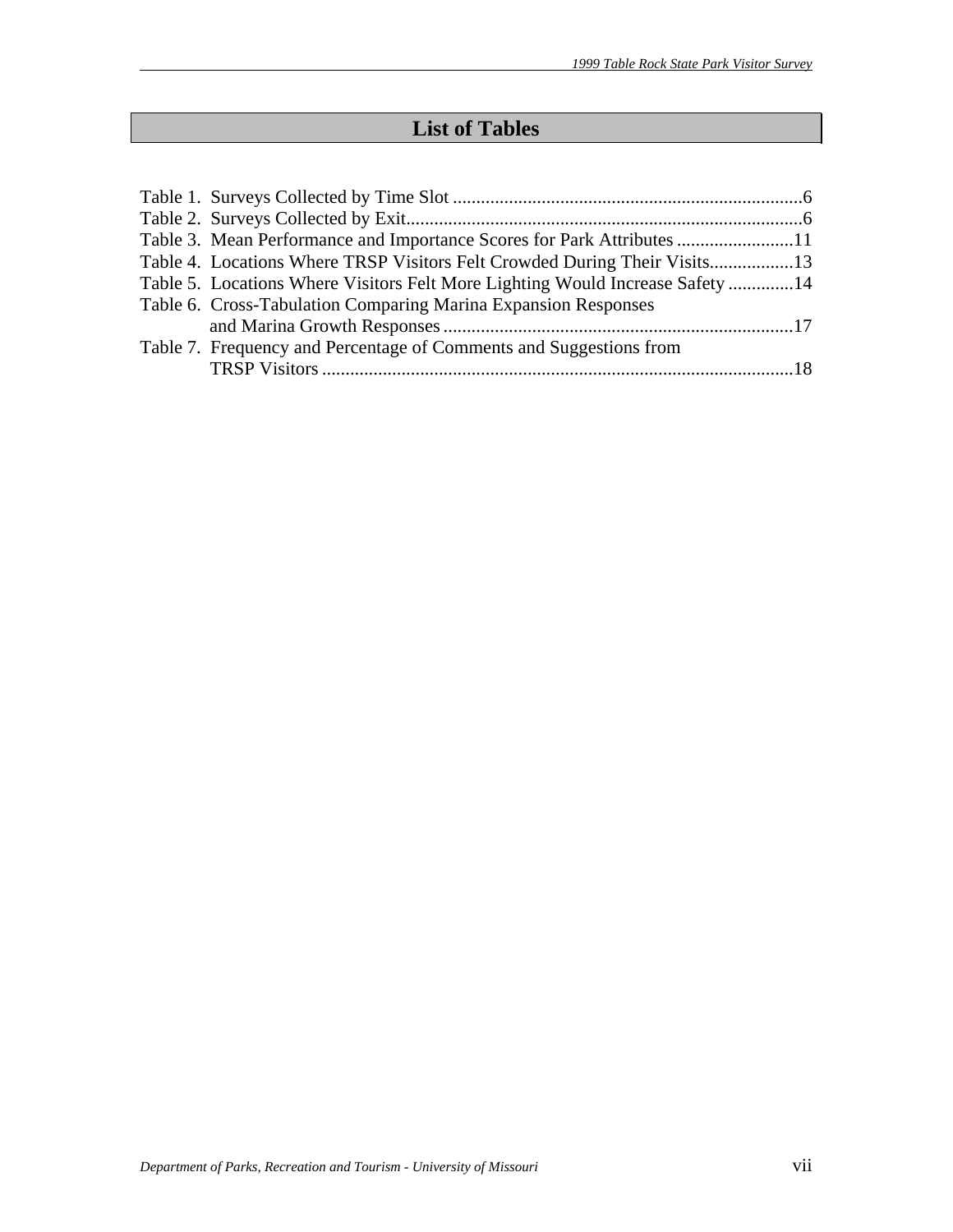# **List of Figures**

| 22 |
|----|
|    |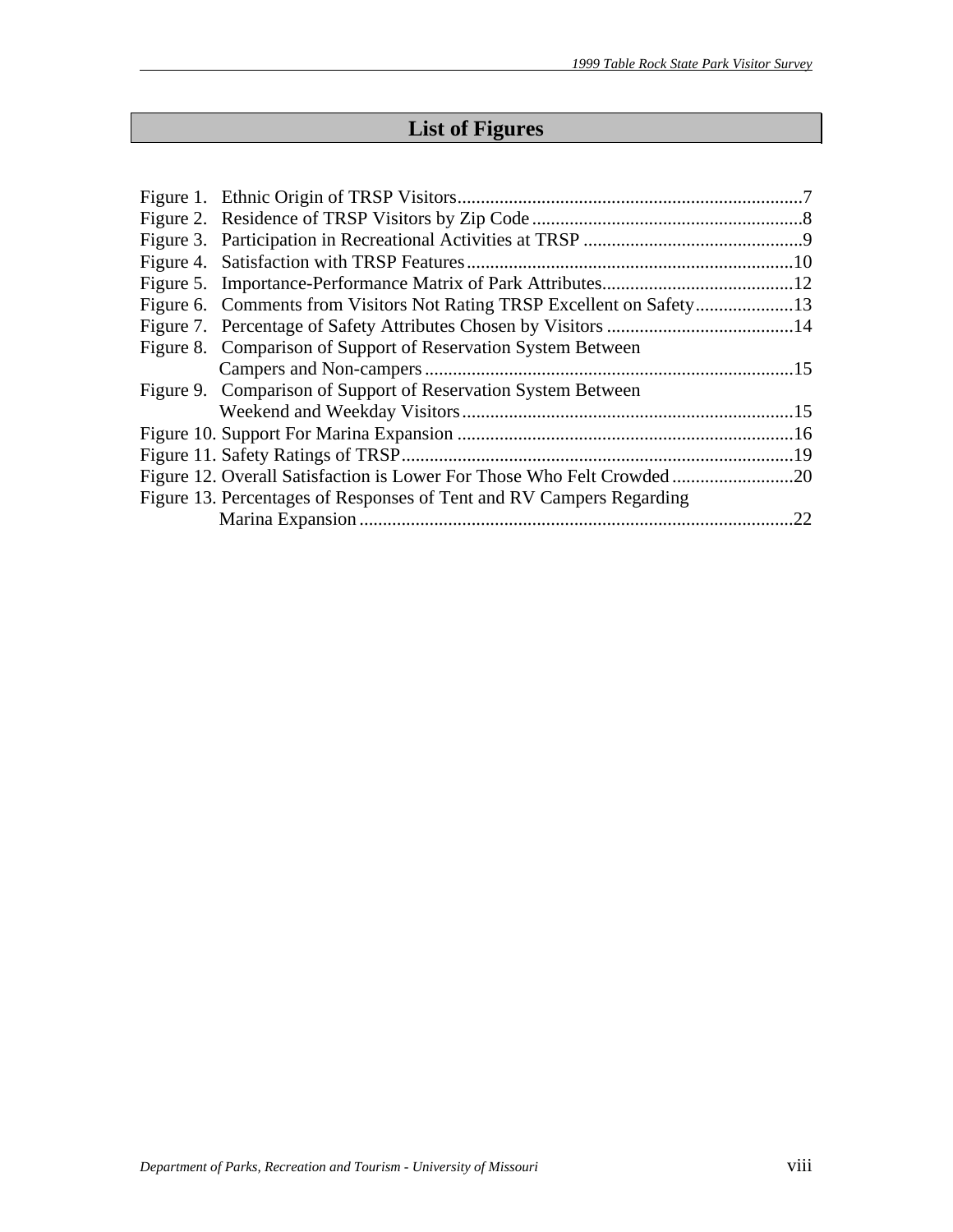# **Introduction**

#### **NEED FOR RECREATION RESEARCH**

In 1939, 15 years after Missouri obtained its first state park, 70,000 visitors were recorded visiting Missouri's state parks (Masek, 1974). Today, the increase in demand for outdoor recreation experiences has given rise to over 16 million visitors who, each year, visit the 80 parks and historic sites in Missouri's state park system (Holst & Simms, 1996). Along with this increase in demand for outdoor recreation experiences are other highly significant changes in outdoor recreation. Some of these changes include a change in the nature of vacations with a trend toward shorter, more frequent excursions; an increasing diversity of participation patterns across groups; an increase in more passive activities appropriate for an aging population; an increased concern for the health of the environment; and a realization of the positive contributions the physical environment has on the quality of one's life (Driver, Dustin, Baltic, Elsner, & Peterson, 1996; Tarrant, Bright, Smith, & Cordell, 1999).

Societal factors responsible for these changes in the way Americans recreate in the outdoors include an aging population; a perceived decline in leisure time and a faster pace of life; geographically uneven population growth; increasing immigration; changes in family structures, particularly an increase in single-parent families; increasing levels of education; a growth in minority populations; and an increasing focus on quality "lifestyle management" (Driver et al., 1996;

Tarrant et al, 1999). These factors and their subsequent changes in outdoor recreation participation have important implications for recreation resource managers, who are now faced with recreation resource concerns that are "…people issues and not resource issues alone (McLellan & Siehl, 1988)." This growing social complexity combined with the changes it has created in outdoor recreation participation have given rise to the need for research exploring why and how people recreate in the outdoors as well as how these individuals evaluate the various aspects of their outdoor recreation experiences.

#### **STUDY PURPOSE**

Visitor satisfaction tends to be a primary goal of natural resource recreation managers (Peine, Jones, English, & Wallace, 1999) and has been defined as the principal measure of quality in outdoor recreation (Manning, 1986). Visitor satisfaction, however, can be difficult to define because individual visitors are unique. Each visitor may have different characteristics, cultural values, preferences, attitudes, and experiences that influence their perceptions of quality and satisfaction (Manning, 1986).

Because of these differences in visitors, a general "overall satisfaction" question alone could not adequately evaluate the quality of visitors' experiences when they visit Missouri's state parks and historic sites. For this reason, it is necessary to gather additional information about visitor satisfaction through questions regarding: a) visitors'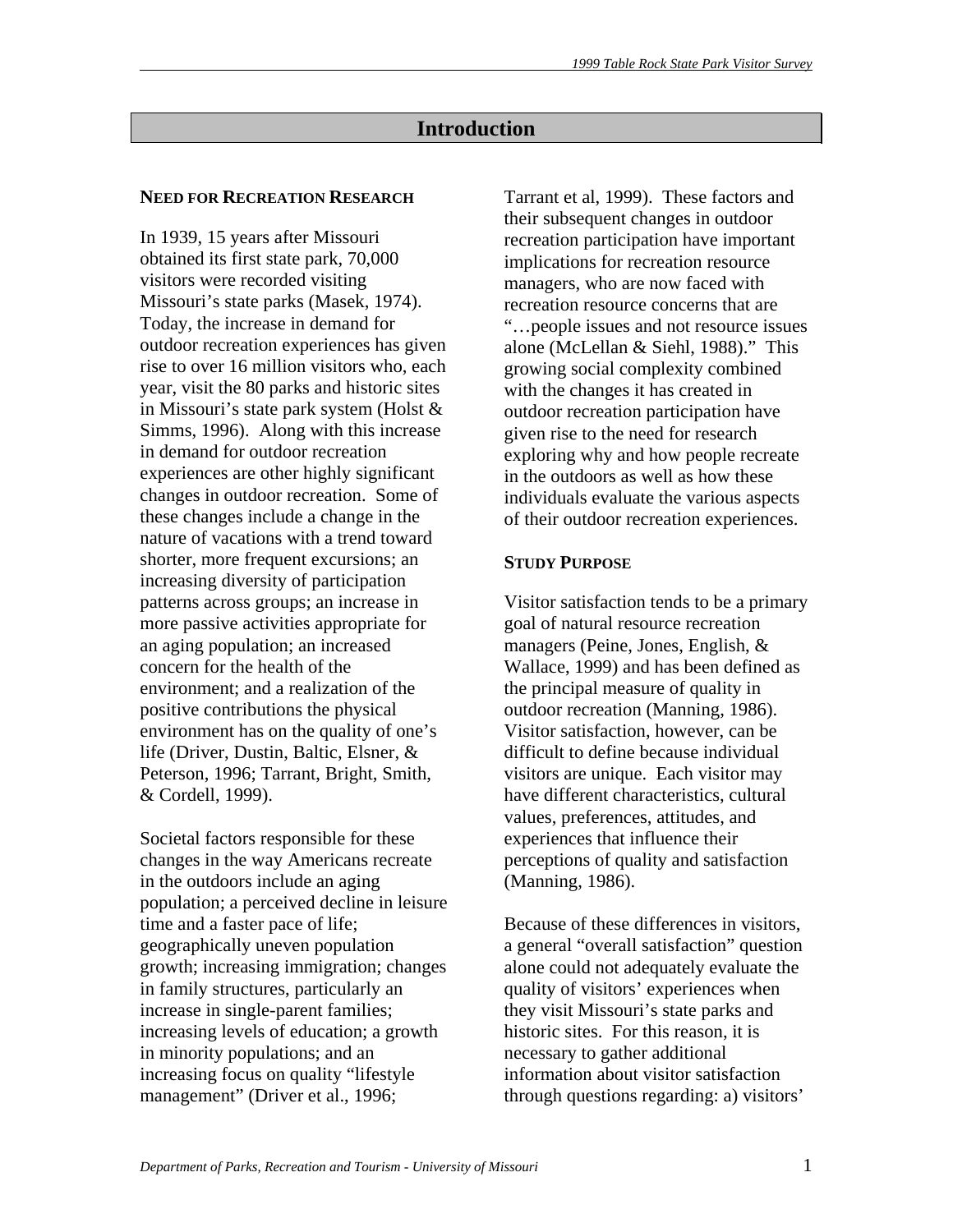socio-demographic characteristics; b) visitors' satisfaction with programs, services and facilities; c) visitors' perceptions of safety; and d) visitors' perceptions of crowding. Thus, the purpose of this study is to gain information, through these and other questions, about the use patterns, sociodemographic characteristics, and satisfaction with park programs, facilities, and services, of visitors to ten of Missouri's state parks.

This report examines the results of the visitor survey conducted at Table Rock State Park (TRSP), one of the ten parks included in the 1999 Missouri State Parks Visitor Survey. Objectives specific to this report include:

- 1. Describing the use patterns of visitors to TRSP during the period between June and October 1999.
- 2. Describing the socio-demographic characteristics of visitors to TRSP.
- 3. Determining if there are differences in select groups' ratings of park attributes, satisfaction with park features, overall satisfaction, and perceptions of crowding.
- 4. Determining any differences in select characteristics of visitors who rated park safety high and those who did not.
- 5. Gaining information about selected park-specific issues.

# **STUDY AREA**

Just north of the Arkansas border, TRSP is located on Table Rock Lake. The park's proximity to Branson, Missouri makes it a popular spot for visitors both from Missouri and from other states. Because of this popularity, TRSP offers many unique amenities, among them a

full-service marina with a dive shop, boat rentals, and parasailing equipment. Use of the marina has increased to such an extent that a proposal for marina expansion is currently being considered. This proposal was brought to the attention of TRSP visitors, who were asked to voice their opinion of the proposal during the 1999 Table Rock State Park Visitor Survey.



*Table Rock State Park*

# **SCOPE OF STUDY**

The population of the visitor study at TRSP consisted of all TRSP visitors who were 18 years of age or older (adults), and who visited TRSP during the study period between June and October 1999.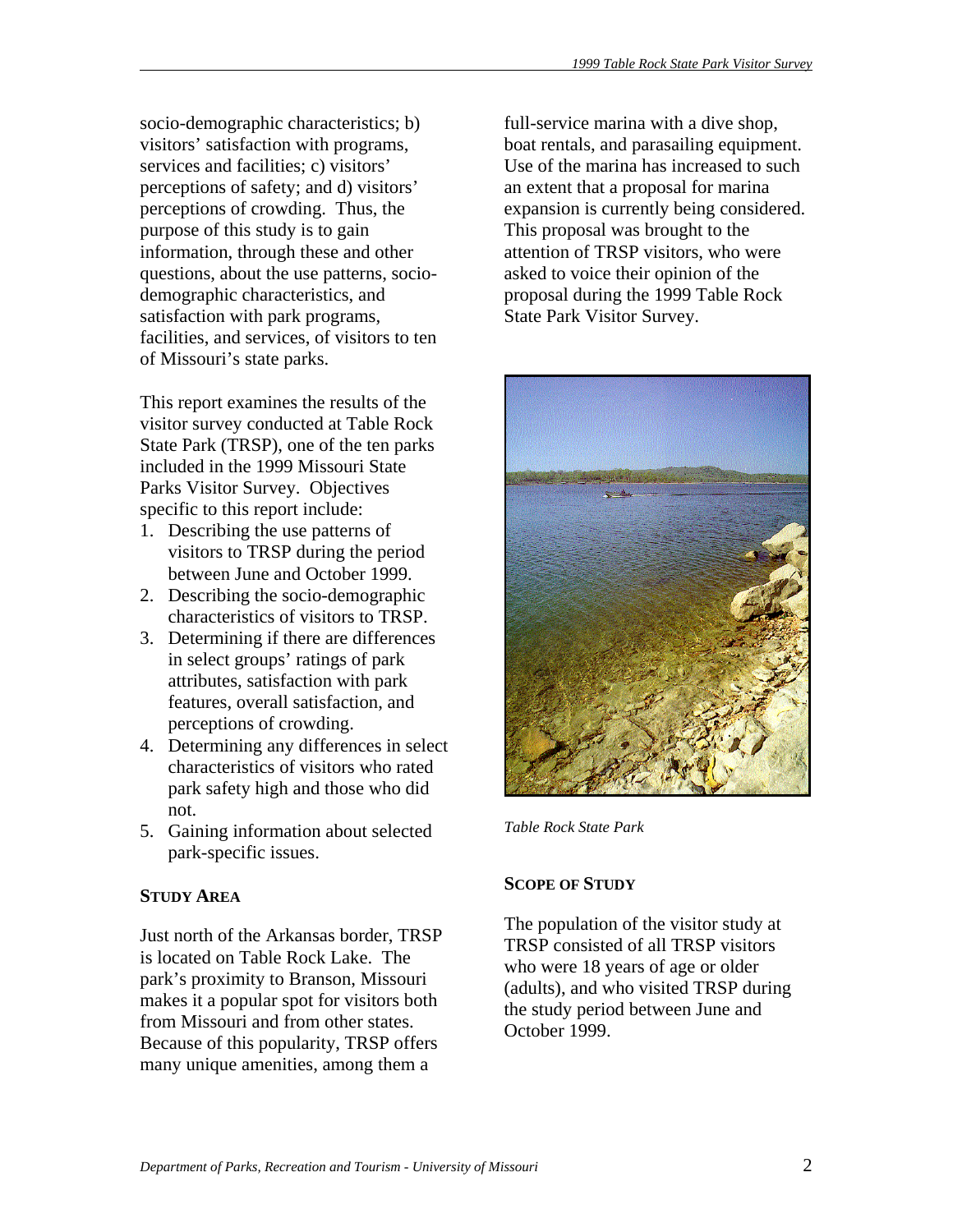# **Methodology**

# **SAMPLING PROCEDURES**

A 95% confidence interval was chosen with a plus or minus 5% margin of error. Based upon 1998 visitation data for June through October at TRSP, it was estimated that over 500,000 visitors would visit TRSP during the period between June 1 and October 31, 1999 (DNR, 1998). Therefore, with a 95% confidence interval and a plus or minus 5% margin of error, a sample size of 400 visitors was required (Folz, 1996). A random sample of adult visitors (18 years of age and older) who visited TRSP during the study period were the respondents for this study.

To ensure that visitors leaving TRSP during various times of the day would have equal opportunity for being surveyed, three time slots were chosen for surveying. The three time slots were as follows: Time Slot  $1 = 8:00$  a.m. -12:00 p.m., Time Slot  $2 = 12:00$  p.m. -4:00 p.m., and Time Slot  $3 = 4:00$  p.m. -8 p.m. A time slot was randomly chosen and assigned to the first of the scheduled survey dates. Thereafter, time slots were assigned in ranking order based upon the first time slot. Visitors were then surveyed during the assigned time slot of the assigned survey day.

# **QUESTIONNAIRE**

The questionnaire used in this study was based on the questionnaire developed by Fink (1997) for the Meramec State Park Visitor Survey. A copy of the questionnaire for this study is provided in Appendix A.

### **SELECTION OF SUBJECTS**

The survey of visitors at TRSP was administered on-site, to eliminate the non-response bias of a mail-back survey. An exit survey of visitors leaving the park was conducted through a systematic sampling of every third vehicle exiting the park. Because TRSP has two exits, a north and south exit, both exits were surveyed. To ensure that visitors at both exits would have an equal opportunity for being surveyed, surveying alternated between both exits. Only one exit was surveyed during each time slot. All adults (18 years of age and older) exiting at these exits were asked to participate in the survey.

# **DATA COLLECTION**

The surveyor wore a state park t-shirt and was stationed at the assigned exit. At the survey station, a "Visitor Survey" sign was used to inform visitors of the survey. During the selected time slot, the surveyor stopped every third vehicle and asked every visitor who was 18 years of age and older to voluntarily complete the questionnaire, unless he or she had previously filled one out.



*Survey Station at South Exit*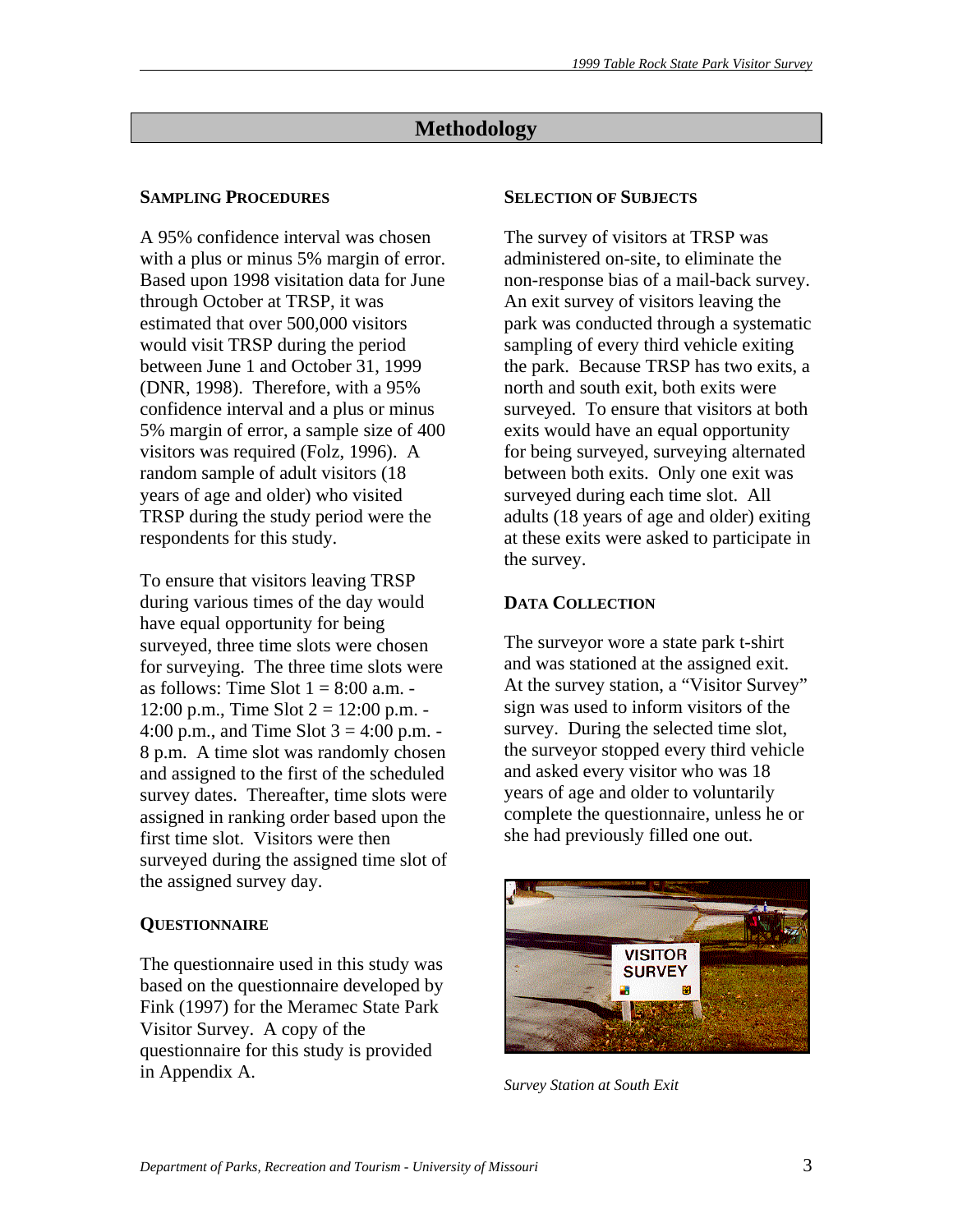To increase participation rates, respondents were given the opportunity to enter their name and address into a drawing for a prize package and were assured that their responses to the survey questions were anonymous and would not be attached to their prize entry form. Willing participants were then given a pencil and a clipboard with the questionnaire and prize entry form attached. Once respondents were finished, the surveyor collected the completed forms, clipboards, and pencils. Survey protocol is given in Appendix B and a copy of the prize entry form is provided in Appendix C.

An observation survey was also conducted to obtain additional information about: date, day, time slot, and weather conditions of the survey day; the number of adults and children in each vehicle; and the number of individuals asked to fill out the questionnaire, whether they were respondents, non-respondents, or had already participated in the survey. This number was used to calculate response rate, by dividing the number of surveys collected by the number of adult visitors asked to complete a questionnaire. A copy of the observation survey form is provided in Appendix D.

#### **DATA ANALYSIS**

The data obtained for the TRSP study was analyzed with the Statistical Packages for the Social Sciences (SPSS) (SPSS, 1996).

Frequency distributions and percentages of responses to the survey questions and the observation data were determined. The responses to the open-ended questions were listed as well as grouped into categories for frequency and

percentage calculations. The number of surveys completed by weekday versus weekend, by time slot, and by exit was also determined.

Comparisons using independent sample t-tests for each group were also made to determine any statistically significant differences  $(p<.05)$  in the following selected groups' satisfaction with park features (question 6), ratings of park attributes (question 7), overall satisfaction (question 14), and perceptions of crowding (question 15). The selected groups include:

- 1. First-time visitors versus repeat visitors (question 1).
- 2. Campers versus non-campers (question 3). Non-campers include both day-users and the overnight visitors who did not camp in the TRSP campground.
- 3. Weekend visitors versus weekday visitors. Weekend visitors were surveyed on Saturday and Sunday, weekday visitors were surveyed Monday through Friday.

Other comparisons were made using independent sample t-tests to determine any statistically significant differences in visitors who rated the park as excellent on being safe versus visitors who rated the park as good, fair, or poor on being safe, for the following categories:

- 1. First-time versus repeat visitors.
- 2. Campers versus non-campers.
- 3. Weekend versus weekday visitors.

Differences between visitors who rated the park as excellent on being safe versus those who did not were also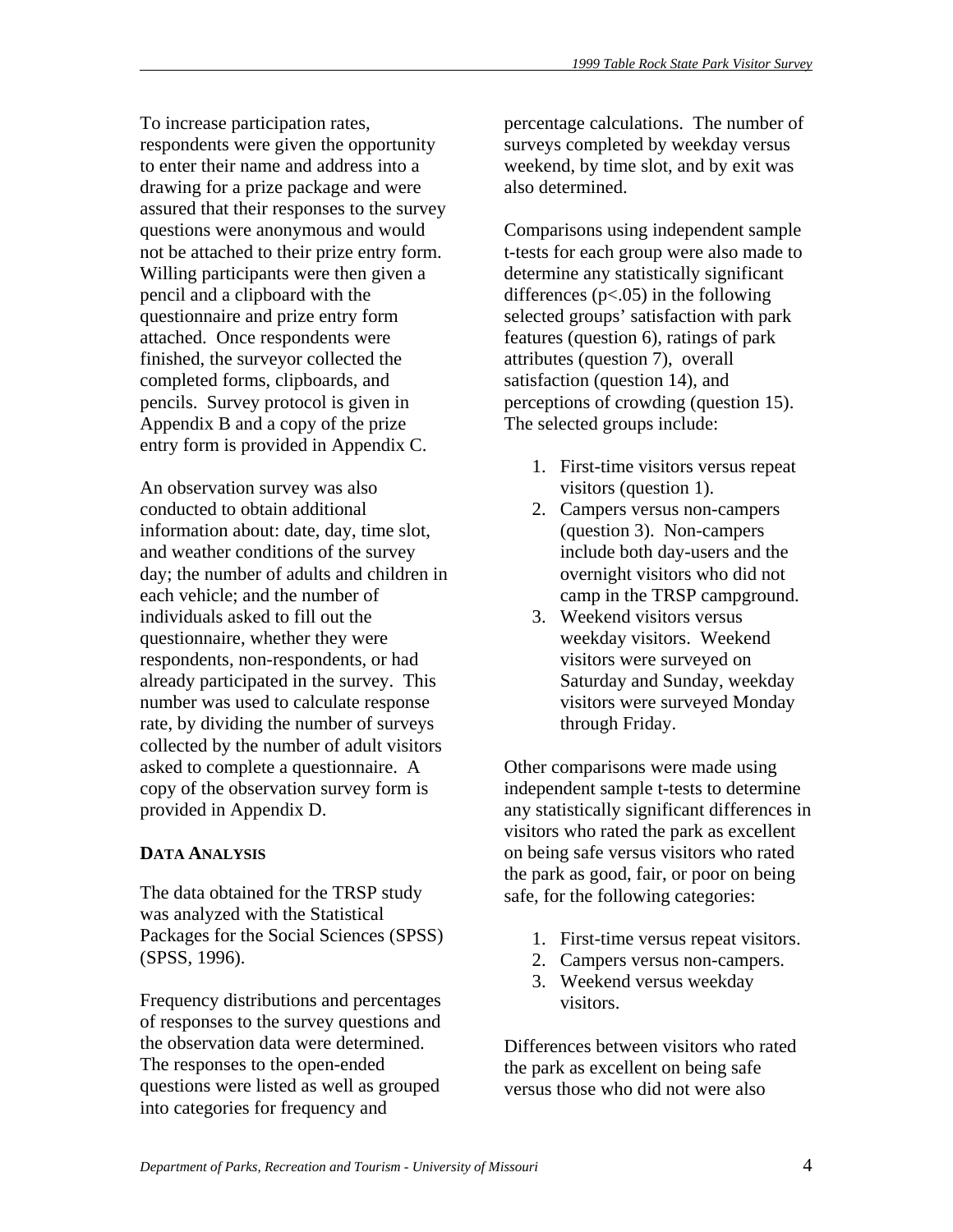compared on the following questions: differences in socio-demographic characteristics, perceptions of crowding, measures of satisfaction with park features, measures of performance of park attributes, and overall satisfaction.

Chi-square tests were conducted comparing responses between select groups regarding support for a reservation system, support for a "carry in and carry out" trash system, and support for a marina expansion proposal. The selected groups include:

- 1. First time versus repeat visitors.
- 2. Campers versus non-campers.
- 3. Weekend versus weekday visitors.

Additional comparisons include:

- 1. Multiple linear regression analyses to determine which of the satisfaction variables and which of the performance variables most accounted for variation in overall satisfaction.
- 2. An independent sample t-test comparing overall satisfaction between visitors who felt some degree of crowding and those who were not at all crowded during their visit.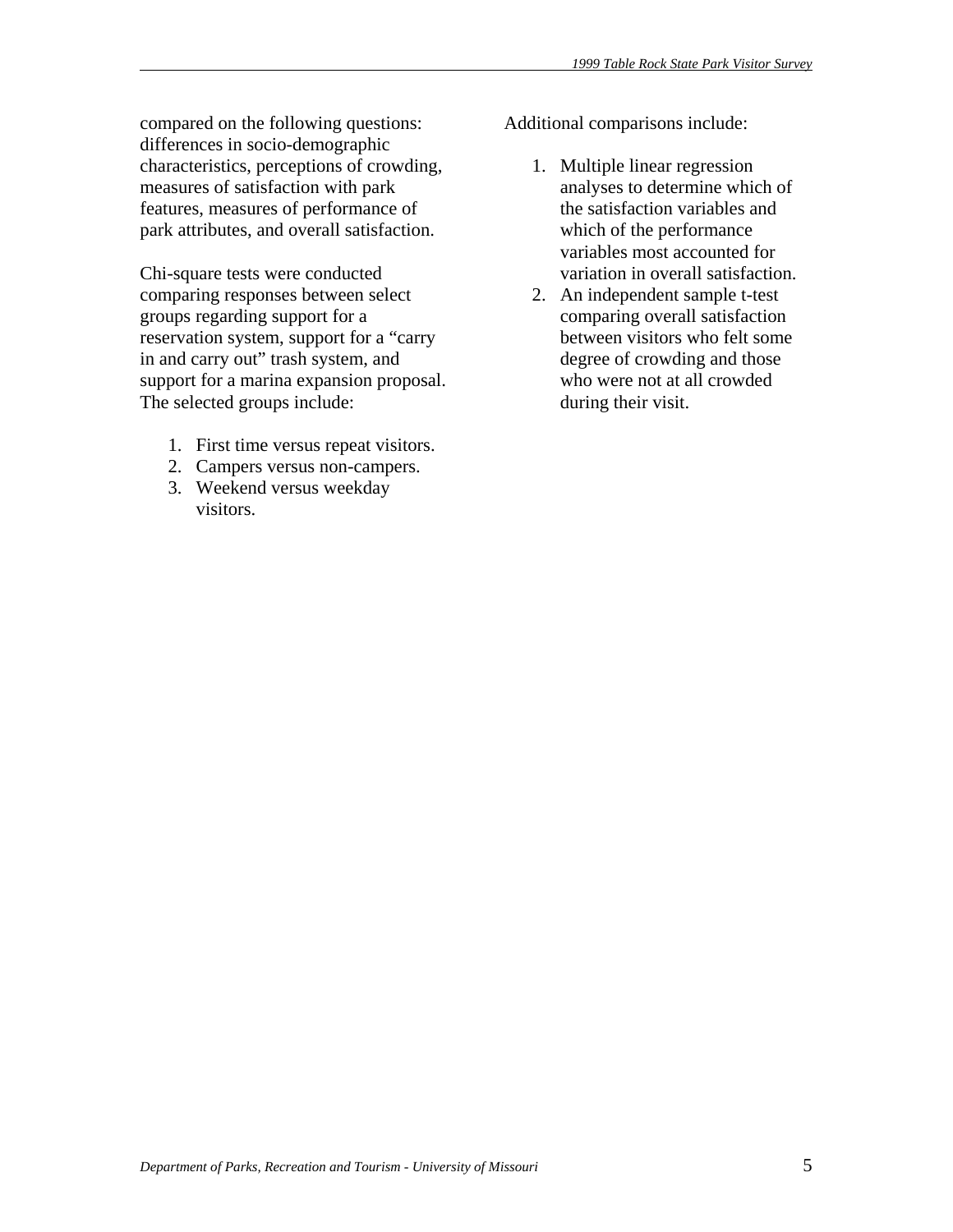# **Results**

This section describes the results of the Table Rock State Park Visitor Survey. For the percentages of responses to each survey question, see Appendix E. The number of individuals responding to each question is represented as "n=."

#### **SURVEYS COLLECTED & RESPONSE RATES**

A total of 207 surveys were collected at TRSP during the time period between June and October 1999. Tables 1 and 2 show surveys collected by time slot and exit, respectively. Of the 207 surveys collected, 116 (56%) were collected on weekends (Saturday and Sunday) and 91 (44%) were collected on weekdays (Monday through Friday). The overall response rate was 56.6%.

#### **SAMPLING ERROR**

With a sample size of 207 and a confidence interval of 95%, the margin of error increases from plus or minus 5% to plus or minus 7%. For this study, there is a 95% certainty that the true results of the study fall within plus or minus 7% of the findings. For example, from the results that 39.7% of the visitors to TRSP during the study period were female, it can be stated that between 32.7% and 46.7% of the TRSP visitors were female.

| <b>Time Slot</b>          | <b>Frequency</b> | <b>Percent</b> |
|---------------------------|------------------|----------------|
| 1. $8$ a.m. $-12:00$ p.m. | 95               | 45.9%          |
| 2. $12:00$ p.m. $-4$ p.m. | 53               | 25.6%          |
| 3. $4:00$ p.m. $-8$ p.m.  | 59               | 28.5%          |
| Total                     | -207             | 100.0%         |

*Table 1. Surveys Collected by Time Slot* 

| Table 2. Surveys Collected by Exit |  |  |
|------------------------------------|--|--|
|------------------------------------|--|--|

| Exit       | <b>Frequency</b> | <b>Percent</b> |
|------------|------------------|----------------|
| North exit | 79               | 38.2%          |
| South exit | 28               | 61.8%          |
| Total      |                  | 100.0%         |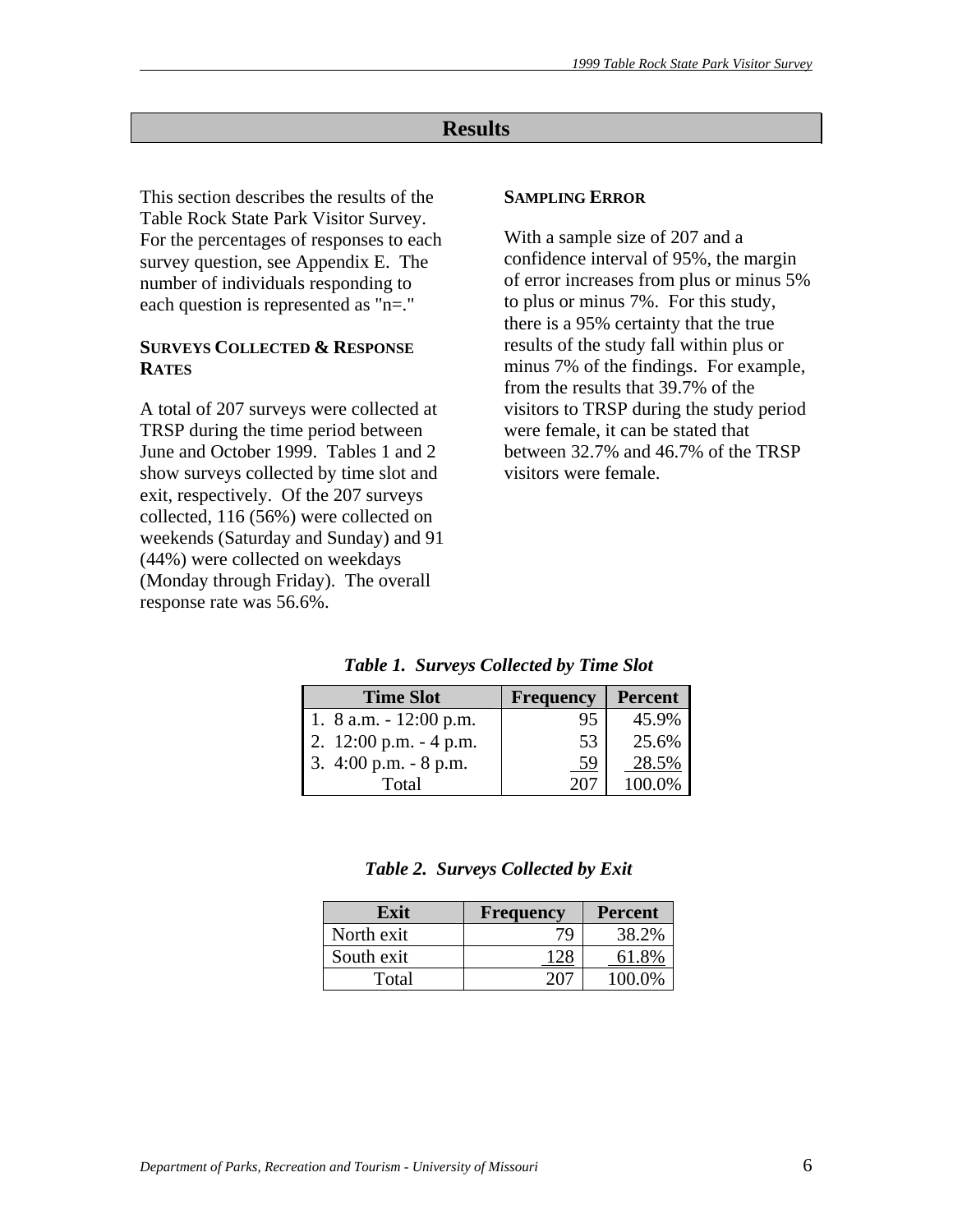#### **SOCIO-DEMOGRAPHIC CHARACTERISTICS**

#### *Age*

The average age of adult visitors to TRSP was 48.1. When grouped into four age categories, 18.9 % of the adult visitors were between the ages of 18-34, 46.3% were between the ages of 35-54, 18.4% were between the ages of 55-64, and 16.4% were 65 or over.

### *Gender*

Visitors to TRSP were more male than female. Male visitors comprised 60.3% of all visitors, and female visitors comprised 39.7% of all visitors.

#### *Education*

The majority (41.4%) of visitors to TRSP indicated they had completed vocational school or some college. Not quite one-third (30.3%) indicated they had completed a four-year college or a

post-graduate education, and 28.3% indicated having completed grade or high school.

#### *Income*

The largest percentage (36.7%) of visitors to TRSP reported they had an annual income of between \$25,000 and \$50,000. The second largest percentage (28.9%) of visitors had an income of between \$50,001 and \$75,000. Visitors falling into the "less than \$25,000" category and into the "more than \$75,000" category were 15.0% and 19.4% respectively.

#### *Ethnic Origin*

Figure 1 indicates the ethnic origin of TRSP visitors. The vast majority (95.0%) of visitors was Caucasian. Less than one percent (0.5%) were Hispanic, 1.0% were Asian, 1.5% were African American, and 1.5% were Native American. Less than one percent (0.5%) of visitors indicated being of an "other" ethnic background.



*Figure 1. Ethnic Origin of TRSP visitors.*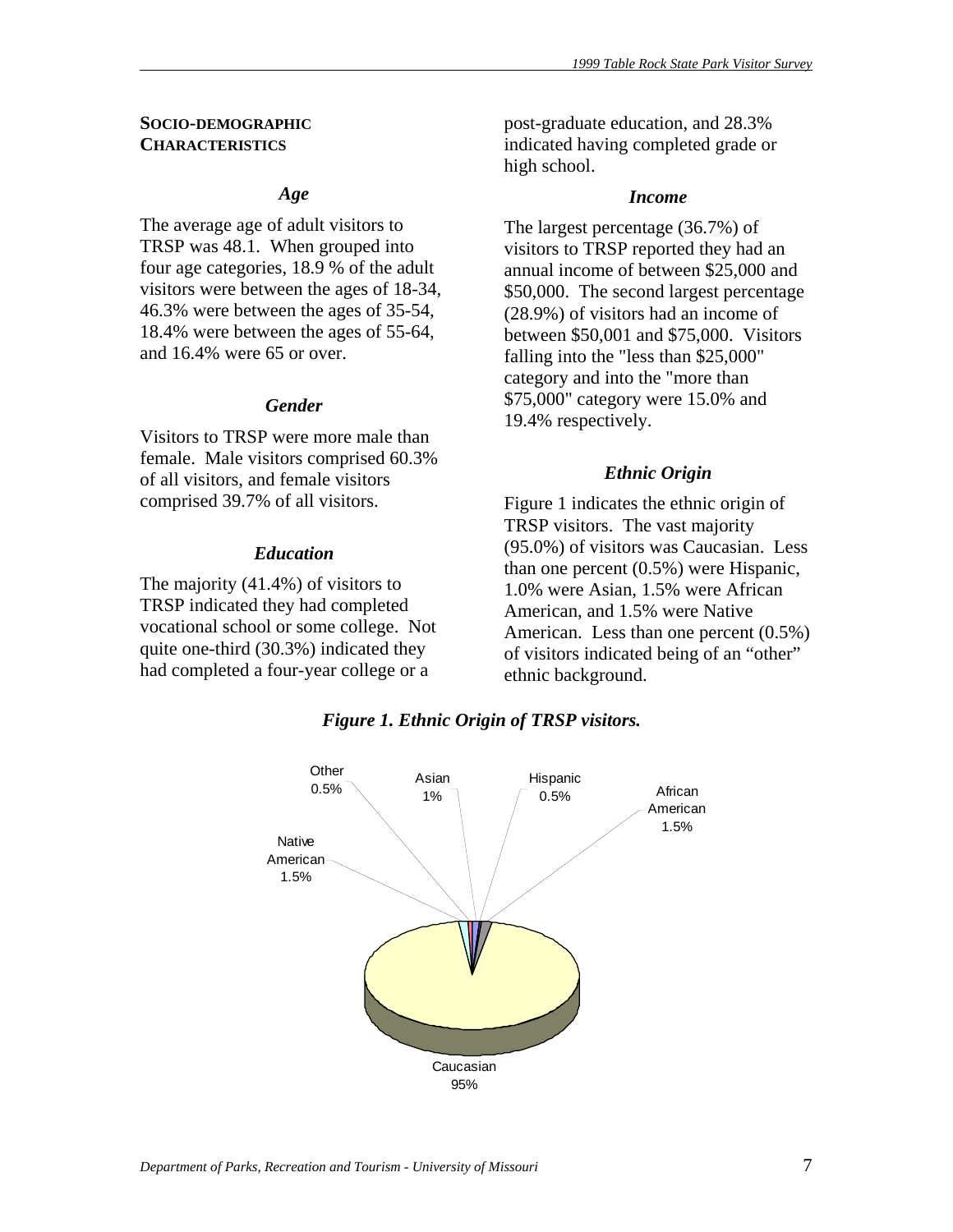#### *Visitors with Disabilities*

Only 4.6% of the visitors to TRSP reported having some type of disability that substantially limited one or more life activities or that required special accommodations. Most of the disabilities reported were mobilityimpairing disabilities, but other disabilities included arthritis, cancer, and heart problems.

#### *Residence*

A little more than half of the visitors to TRSP were from Missouri (53.5%) with the rest (46.5%) coming from other states, including Arkansas (8%), Illinois (7.5%), and Oklahoma (4.8%). Three of the visitors to TRSP were from Canada, and two were from Great Britain. Within Missouri, 36% of the visitors come from the Springfield/Branson area, 23% come from the St. Louis region, and 13% come from the Kansas City region with the rest of the visitors spread throughout the state. Figure 2 shows the residence of visitors by zip code.

### **USE PATTERNS**

#### *Trip Characteristics*

The majority (67%) of visitors to TRSP traveled more than a day's drive to visit the park (a day's drive is defined as 150 miles or less, not exceeding 300 miles round trip). Of the 33% who traveled approximately 150 miles or less to visit TRSP, most (63%) lived within 50 miles of TRSP, including visitors from the Springfield/Branson area and Harrison, Arkansas.

The majority (65.2%) of visitors either drove cars, vans, jeeps, or sport utility vehicles. Almost one-third (30.7%) drove pickup trucks. Less than 2% (1.7%) drove RVs, but almost 15% (14.5%) of visitors drove vehicles pulling trailers. The average number of axles per vehicle was 2.2, the average number of adults per vehicle was 2.0, and the average number of children per vehicle was 1.6.



*Figure 2. Residence of TRSP Visitors by Zip Code* 

*Department of Parks, Recreation and Tourism - University of Missouri* 68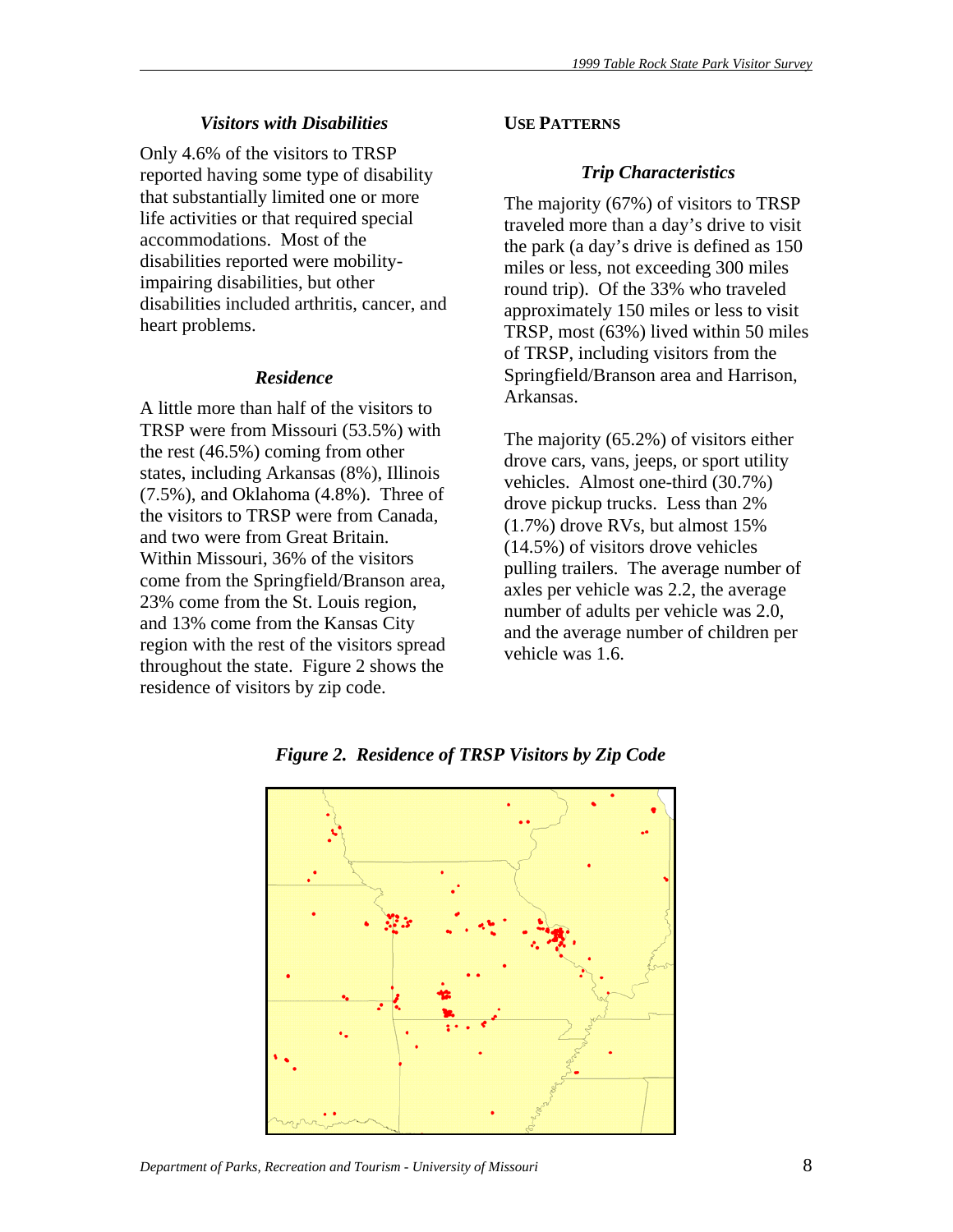#### *Visit Characteristics*

Seventy percent (71%) of the visitors to TRSP were repeat visitors, with one-fifth (29%) of the visitors being first time visitors. The average number of times all visitors reported visiting TRSP within the past year was 8.3 times.

Most of the visitors (68.3%) to TRSP during the study period indicated that they were staying overnight, with only 31.7% indicating that they were dayusers. Of those staying overnight during their visit, 79.4% stayed in the campgrounds at TRSP, 12.5% stayed in nearby lodging facilities, 2.2% stayed in nearby campgrounds, 2.2% stayed with friends and relatives, and 3.7% stayed in "other" accommodations. Of those camping in a campground in TRSP, 68.5% reported camping in an RV, trailer, or van conversion, while 31.5% reported staying in a tent.

Of those reporting overnight stays, less than 10% (8.9%) stayed one night, 21% stayed two nights, 25% stayed three, 15.3% stayed four nights, 8.9% stayed five nights, and 20.9% stayed 6 or more nights. The average stay for overnight visitors was 4.3 nights.

About 46% of the visitors to TRSP visited the park with family. Fifteen percent (14.8%) visited with family and friends, while another 15% (14.8%) visited with friends, and 23% visited the park alone. Only 1.5% indicated visiting the park with a club or organized group.

#### **RECREATION ACTIVITY PARTICIPATION**

Respondents to the survey were asked what activities they participated in during their visit to TRSP. Figure 3 shows the percentage of visitor participation in the seven highest activities. Camping was the highest reported (25.1%), walking was the second (22.6%), and boating was the third (18.5%). Picnicking (15.8%), swimming (14.4%), fishing (13.9%), and viewing wildlife (11.7%) were next.

# *Figure 3. Participation in Recreational Activities at TRSP*



TRSP visitors reported engaging in other activities, including hiking (8.7%), boat rental (5.7%), studying nature (5.7%), and diving (3.0%). Only 4.6% of visitors reported engaging in an "other" activity, the majority of which were attending shows or other activities in Branson.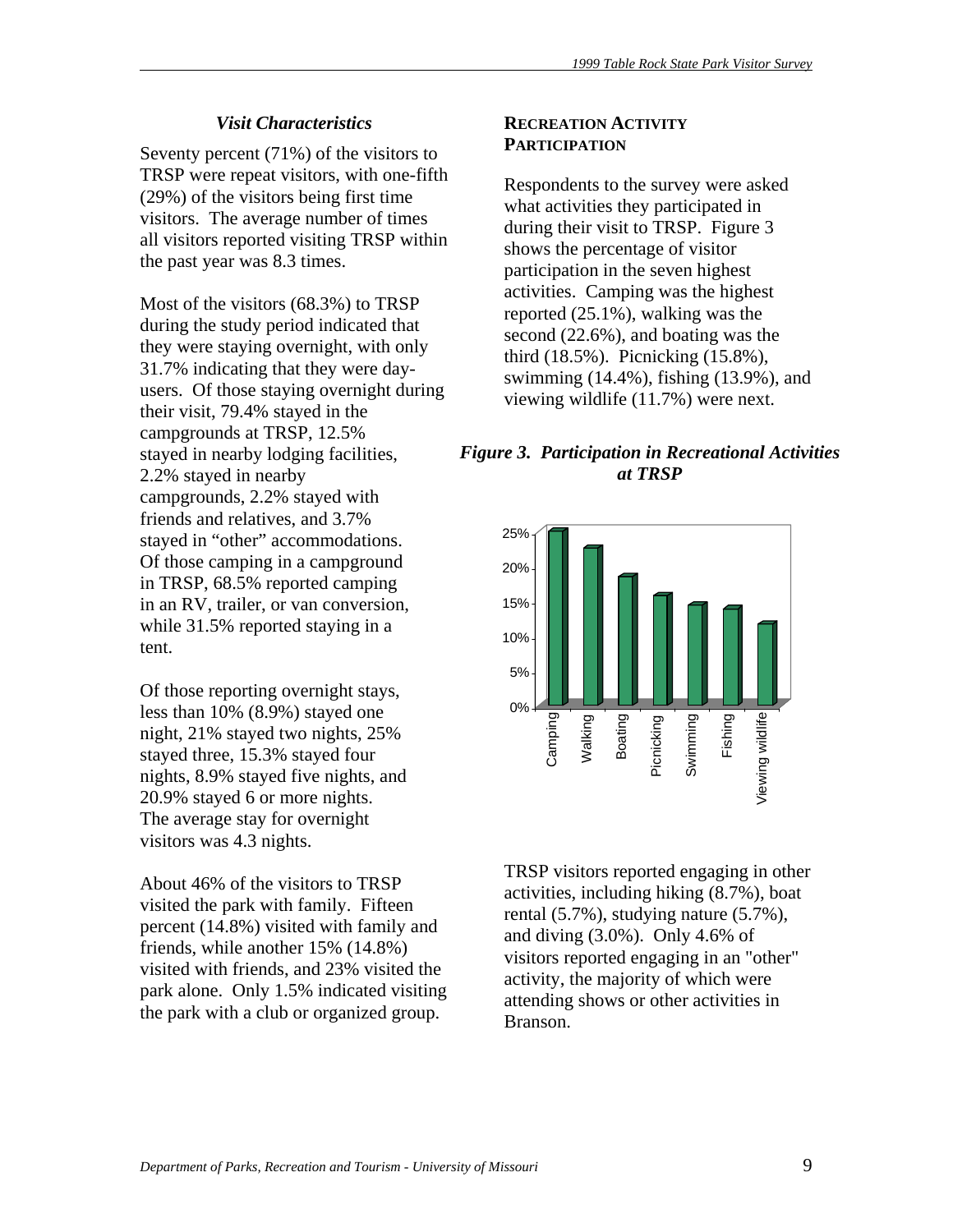#### **SATISFACTION MEASURES**

#### *Overall Satisfaction*

When asked about their overall satisfaction with their visit, only 1% of visitors was either dissatisfied or very dissatisfied with their visit, whereas 99% of visitors were either satisfied or very satisfied. Visitors' mean score for overall satisfaction was 3.65, based on a 4.0 scale with 4 being very satisfied and 1 being very dissatisfied.

No significant difference (p<.05) was found in overall satisfaction between first time visitors and repeat visitors, with mean overall satisfaction scores of 3.59 and 3.68 respectively. Nor was there a significant difference in overall satisfaction between weekend (3.42) and weekday visitors (3.47). There was, however, a significant difference (p<.05) in overall satisfaction between campers and non-campers. Campers (3.73) had a significantly higher overall satisfaction score than non-campers  $(3.57)$ .

#### *Satisfaction with Park Features*

Respondents were also asked to express how satisfied they were with nine park features. Figure 4 shows the mean scores for the nine features and also for visitors' overall satisfaction. The satisfaction score for the marina (3.57) was the highest, with the other scores ranging from 3.52 (picnic areas) to the lowest of 3.18 (swimming area). A multiple linear regression analysis  $(r<sup>2</sup>=.23)$  of the ten park features showed that all variables were equally important to overall satisfaction.

No significant differences were found in mean satisfaction ratings of park features between first time and repeat visitors to TRSP. Campers (3.56) were significantly  $(p<.05)$  more satisfied with the boat ramps than non-campers (3.29). Weekday visitors had significantly higher (p<.05) satisfaction scores than weekend visitors regarding the marina



*Figure 4. Satisfaction with TRSP Features*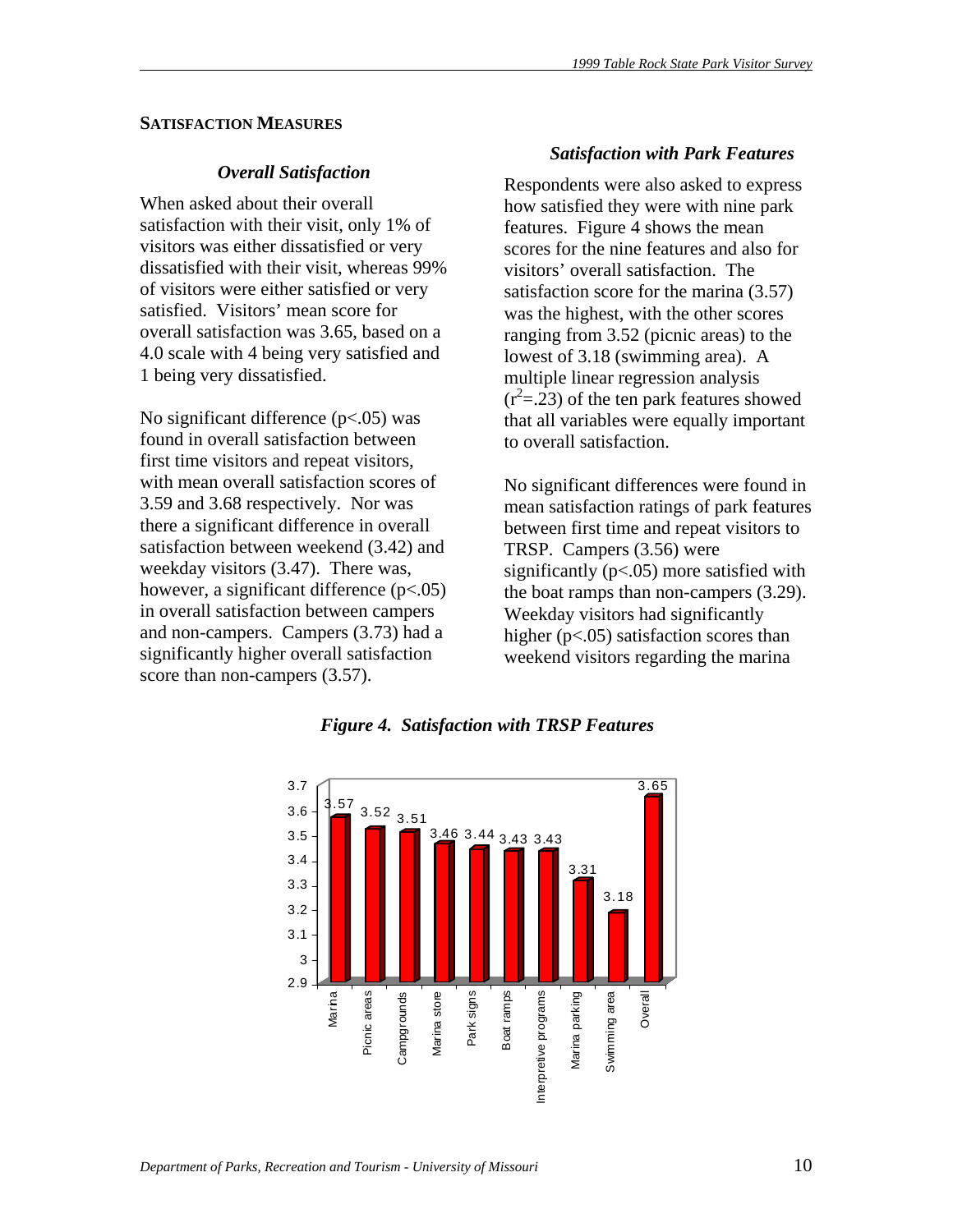(3.69 and 3.46 respectively) and parking at the marina (3.48 and 3.15 respectively).

#### **PERFORMANCE RATING**

Visitors were asked to rate the park's performance of eight select park attributes (question 7): being free of litter and trash, having clean restrooms, upkeep of park facilities, having helpful and friendly staff, access for persons with disabilities, care of natural resources, providing interpretive programs, and being safe. Performance scores were based on a 4.0 scale, with 4 being excellent and 1 being poor.

No significant differences were found between campers and non-campers and their performance ratings of the eight park attributes. First time visitors gave significantly higher (p<.05) performance ratings than repeat visitors regarding TRSP being free of litter and trash (3.75 and 3.55 respectively) and having clean restrooms (3.50 and 3.22 respectively). Weekend visitors gave TRSP a significantly higher  $(p<.05)$  rating  $(3.58)$ 

than weekday visitors (3.34) regarding the park's performance in caring for its natural resources. A multiple linear regression analysis  $(r^2 = .16)$  of the eight park attributes showed that all variables were equally important to overall satisfaction.

### **IMPORTANCE-PERFORMANCE MEASURES**

The Importance-Performance (I-P) Analysis approach was used to analyze questions 7 and 13. Mean scores were calculated for the responses of the two questions regarding visitors' ratings of the performance and importance of the eight select park attributes. Table 3 lists the scores of these attributes, which were based on a 4.0 scale of 4 being excellent and 1 being poor, and 4 being very important and 1 being very unimportant.

Figure 5 shows the Importance-Performance (I-P) Matrix. The mean scores were plotted on the I-P Matrix to illustrate the relative performance and importance rating of the attributes by park visitors.

|                                              | <b>Mean Performance</b> | <b>Mean Importance</b> |
|----------------------------------------------|-------------------------|------------------------|
| <b>Attribute</b>                             | Score*                  | Score*                 |
| A. Being free of litter/trash                | 3.60                    | 3.87                   |
| B. Having clean restrooms                    | 3.30                    | 3.94                   |
| C. Upkeep of park facilities                 | 3.52                    | 3.84                   |
| D. Having helpful $&$ friendly staff         | 3.63                    | 3.77                   |
| $E_1$ . Access for persons with disabilities | 3.59                    | 3.52                   |
| $E_2$ . Access for persons with disabilities | 3.80                    | 4.0                    |
| F. Care natural resources                    | 3.47                    | 3.76                   |
| G. Providing interpretive programs           | 3.52                    | 3.35                   |
| H. Being safe<br>.                           | 3.67                    | 3.90                   |

*Table 3. Mean Performance and Importance Scores for Park Attributes* 

 $E_1$  = All visitors

 $E_2$  = Disabled visitors only

\* 1 = Poor performance or low importance rating, 4 = excellent performance or importance rating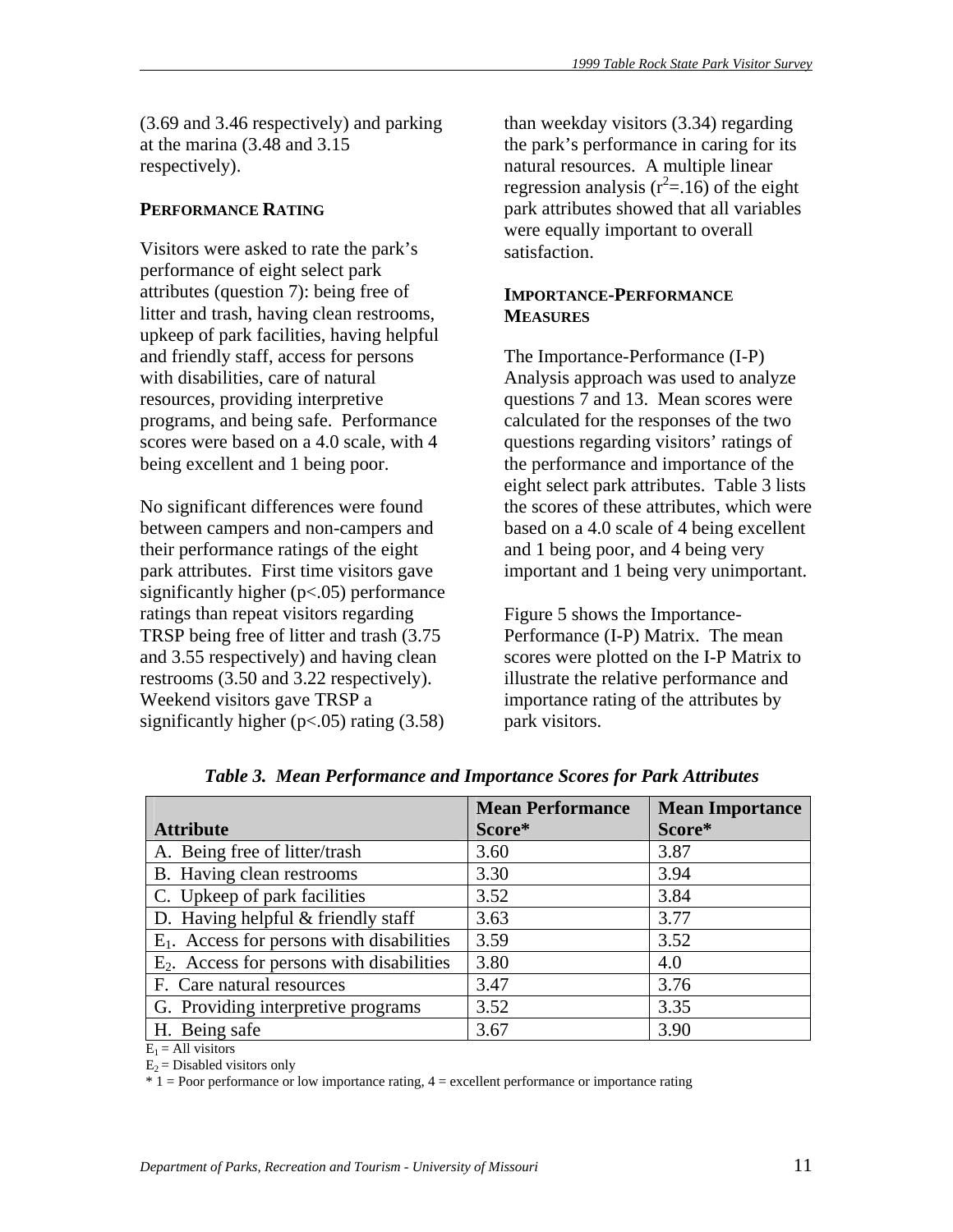The I-P Matrix is divided into four quadrants to provide a guide to aid in possible management decisions. For example, the upper right quadrant is labeled "high importance, high performance" and indicates the attributes in which visitors feel the park is doing a good job. The upper left quadrant indicates that management may need to focus on these attributes, because they are important to visitors but were given a lower performance rating. The lower left and right quadrants are less of a concern for managers, because they exhibit attributes that are not as important to visitors.

TRSP was given high importance and performance ratings for being safe, being free of litter and trash, and for having helpful and friendly staff. Disabled visitors also rated TRSP high in its providing disabled accessibility. Characteristics that visitors felt were important but rated TRSP low on performance were having clean

restrooms, upkeep of park facilities, and care of natural resources. The attribute of providing interpretive programs is not reflected in the I-P Matrix because of the reported low attendance of visitors to the interpretive programs.

# **CROWDING**

Visitors to TRSP were asked how crowded they felt during their visit. The following nine-point scale was used to determine visitors' perceptions of crowding:

| Not at all | Slightly |  |         | Moderately | Extremely |
|------------|----------|--|---------|------------|-----------|
| Crowded    | Crowded  |  | Crowded |            | Crowded   |

Visitors' overall mean response to this question was 3.1. Over one-third (38.4%) of visitors to TRSP did not feel at all crowded (selected 1 on the scale) during their visit. The rest (61.6%) felt some degree of crowding (selected 2-9 on the scale) during their visit.



*Figure 5. Importance-Performance Matrix of Park Attributes*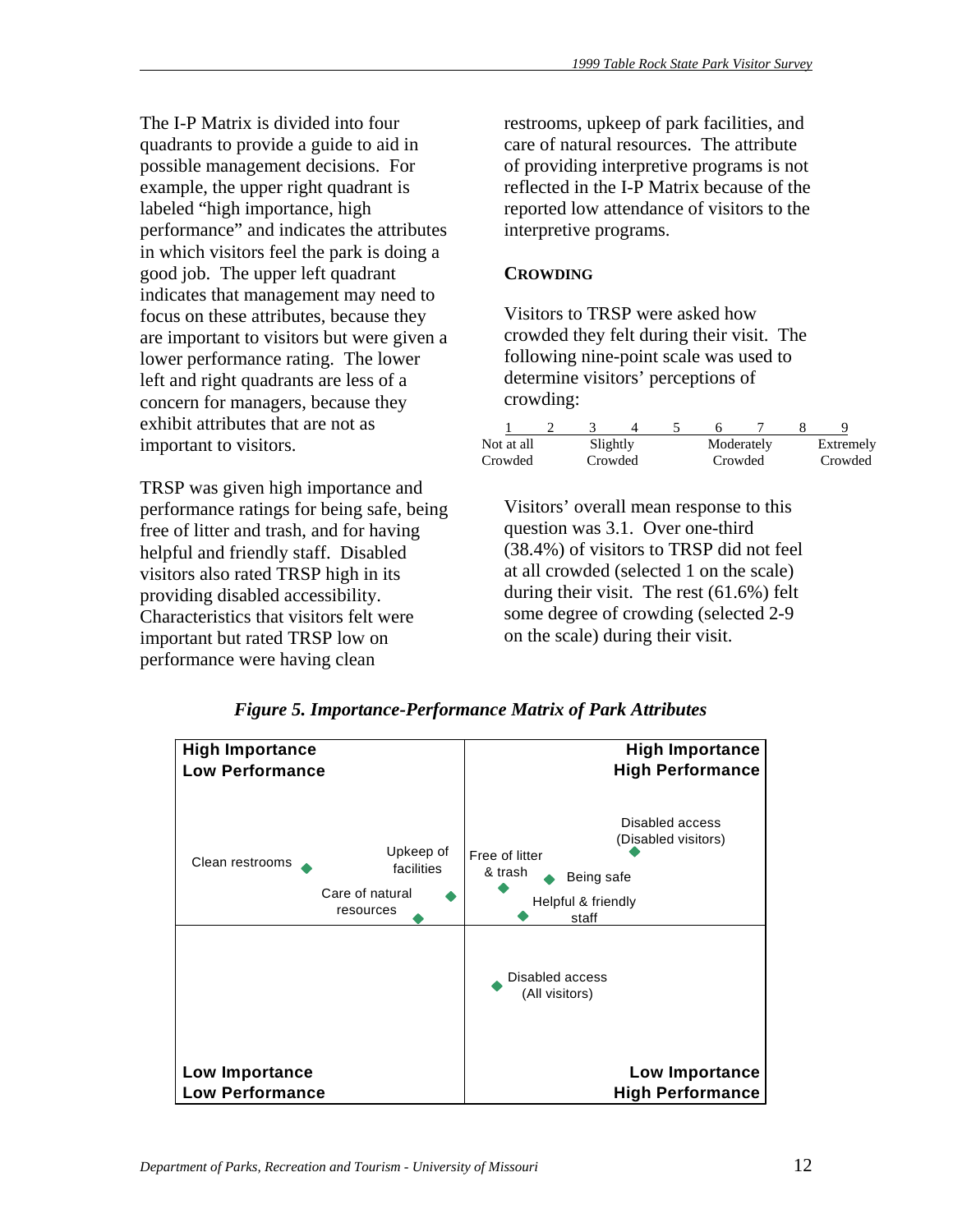| Location                | <b>Frequency</b> | <b>Percent</b> |
|-------------------------|------------------|----------------|
| Campgrounds/campsites   | 31               | 51.7%          |
| Restrooms/shower houses |                  | 11.7%          |
| On the lake             |                  | 11.7%          |
| Marina                  |                  | 10.0%          |
| Boat ramps              |                  | 8.3%           |
| Other                   |                  | 6.7%           |
| Total                   |                  | 100.0%         |

*Table 4. Locations Where TRSP Visitors Felt Crowded During Their Visit* 

Visitors who indicated they felt crowded during their visit were also asked to specify where they felt crowded (question 16). Almost half (46.7%) of the visitors who indicated some degree of crowding answered this open-ended question. Table 4 lists the locations where visitors felt crowded at TRSP. Of those who reported feeling crowded, the majority (51.7%) felt crowded in the campgrounds. There were no significant differences in visitors' perceptions of crowding between first time visitors and repeat visitors, campers and non-campers, or weekday and weekend visitors.

# *Crowding and satisfaction*

A significant difference  $(p<.05)$  was found in visitors' mean overall satisfaction with their visit and whether they felt some degree of crowding or not. Visitors who did not feel crowded had a mean overall satisfaction score of 3.82, whereas visitors who felt some degree of crowding had a mean overall satisfaction score of 3.54.

# **SAFETY CONCERNS OF VISITORS**

One-third (35.5%) of the visitors to TRSP did not rate the park as excellent for safety. Of those, 45.3% noted what influenced their rating. Their comments were grouped into categories and are shown in Figure 6. Appendix F provides a list of the comments.

# *Figure 6. Comments from Visitors Not Rating TRSP Excellent on Safety*



A large percentage (22.2%) of the responses were from visitors who either didn't know or who felt that no place was perfect and could always improve. Another 22.2% of visitors commented on behavior of other visitors.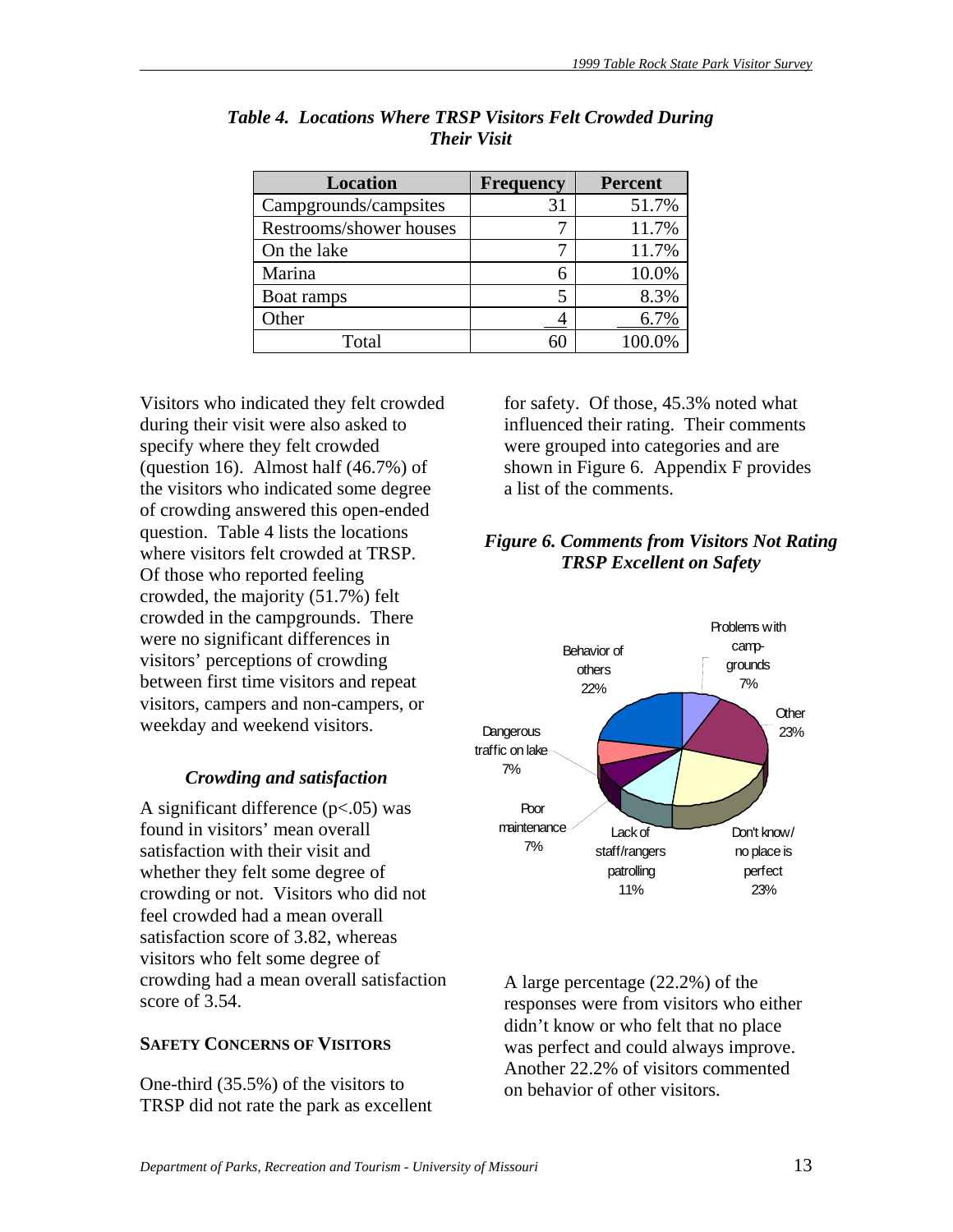Visitors were also given a list of ten attributes and were asked to indicate which of the ten would most increase their feeling of safety at TRSP. Although instructed to select only one attribute, many visitors selected more than one; consequently, 203 responses were given by 148 visitors. Figure 7 shows the percentage of responses given by visitors. Most (28.6%) felt that nothing specific would increase their feeling of safety, but 12.8% felt that more lighting would increase their feeling of safety, and another 12.3% indicated that a designated swimming beach at TRSP would increase their feeling of safety.

Visitors who felt that more lighting in the park would most increase their feeling of safety were asked to indicate where they felt more lighting was necessary. Sixty percent (61.5%) of those visitors answered this open-ended question. Table 5 shows the frequency and percentages of their responses.

There were no significant differences in the rating of safety by first-time visitors versus repeat visitors, by campers versus non-campers, or by weekend versus weekday users. There were no differences in safety ratings by sociodemographic characteristics. To



# *Figure 7. Percentage of Safety Attributes Chosen by Visitors*

determine if there were differences in perceptions of crowding, satisfaction with park features, and overall satisfaction, responses were divided into two groups based on how they rated TRSP on being safe. Group 1 included those who rated the park excellent, and Group 2 included those who rated the park as good, fair, or poor.

There were no significant differences (p<.05) between the two groups and their perceptions of crowding or overall satisfaction. However, Group 1 did have significantly ( $p$ <.05) higher satisfaction ratings regarding the campgrounds, park signs, picnic areas, swimming area,

| <b>Location</b>                | <b>Frequency</b> | <b>Percent</b> |
|--------------------------------|------------------|----------------|
| In the campgrounds             | 4                | 25.0%          |
| By the restrooms/shower houses |                  | 18.8%          |
| Along park roads & everywhere  |                  | 18.8%          |
| At the marina                  |                  | 12.5%          |
| At the boat ramps              |                  | 12.5%          |
| Other                          |                  | 12.5%          |
| Total                          |                  |                |

*Table 5. Locations Where Visitors Felt More Lighting Would Increase Safety*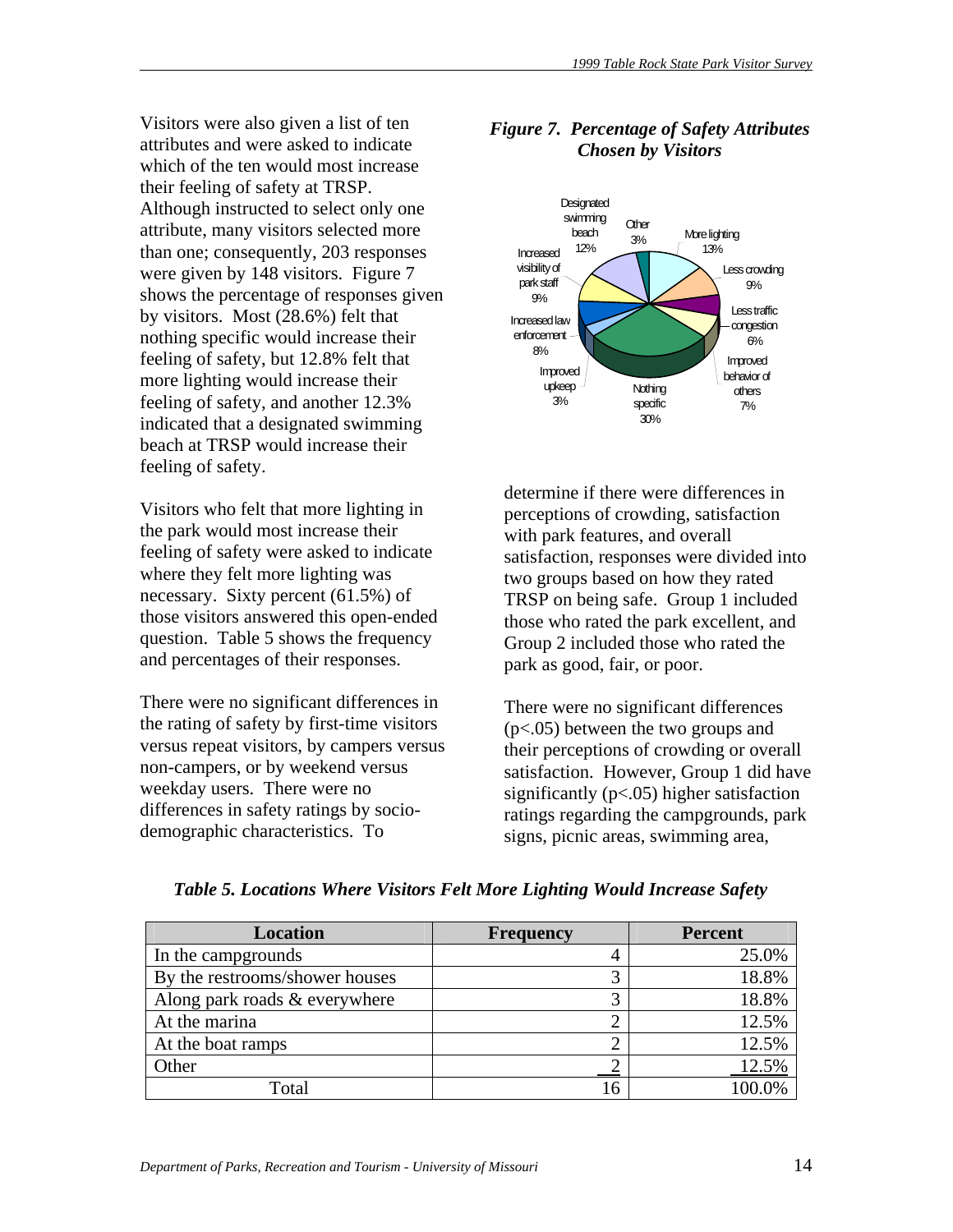marina store, marina parking, and interpretive programs than Group 2. Group 1 also had significantly higher (p<.001) performance ratings of the eight park attributes than Group 2.

#### **SUPPORT OF RESERVATION SYSTEM**

TRSP visitors were asked whether they would support setting aside at least 50% of all campsites in a reservation system, and charging a reservation fee not to exceed \$7.00. About 60% (59.9%) of visitors reported that they would support such a system, while 40% (40.1%) reported that they would not.

There was no significant difference between first time and repeat visitors and the percentage of each that would or would not support a reservation system. There was a significant difference (p<.001) between campers and noncampers and the percentage of each that would or would not support a reservation system. Figure 8 shows the differences between the two groups. An almost equal number of campers either

# *Figure 8. Comparison of Support of Reservation System Between Campers and Non-campers*



supported or didn't support a reservation system, with 48.6% and 51.4% respectively. However, many more noncampers (74.1%) supported a reservation system than didn't (25.9%).

### *Figure 9. Comparison of Support of Reservation System Between Weekend and Weekday Visitors*



There was also a significant difference (p<.05) between weekend and weekday visitors and the percentage of each that would or would not support a reservation system. Figure 9 shows the differences between the two groups. Weekday visitors were almost equally in favor (51.2%) or not in favor (48.8%) of a reservation system, but more weekend visitors supported a reservation system (66.7%) than didn't (33.3%). Weekend campers were more likely (60%) to support a reservation system than weekday campers (39%).

# **SUPPORT OF "CARRY IN/CARRY OUT" TRASH SYSTEM**

TRSP visitors were also asked to indicate whether they would be willing for the park to establish a "carry in and carry out" trash removal system, thereby promoting recycling and reducing the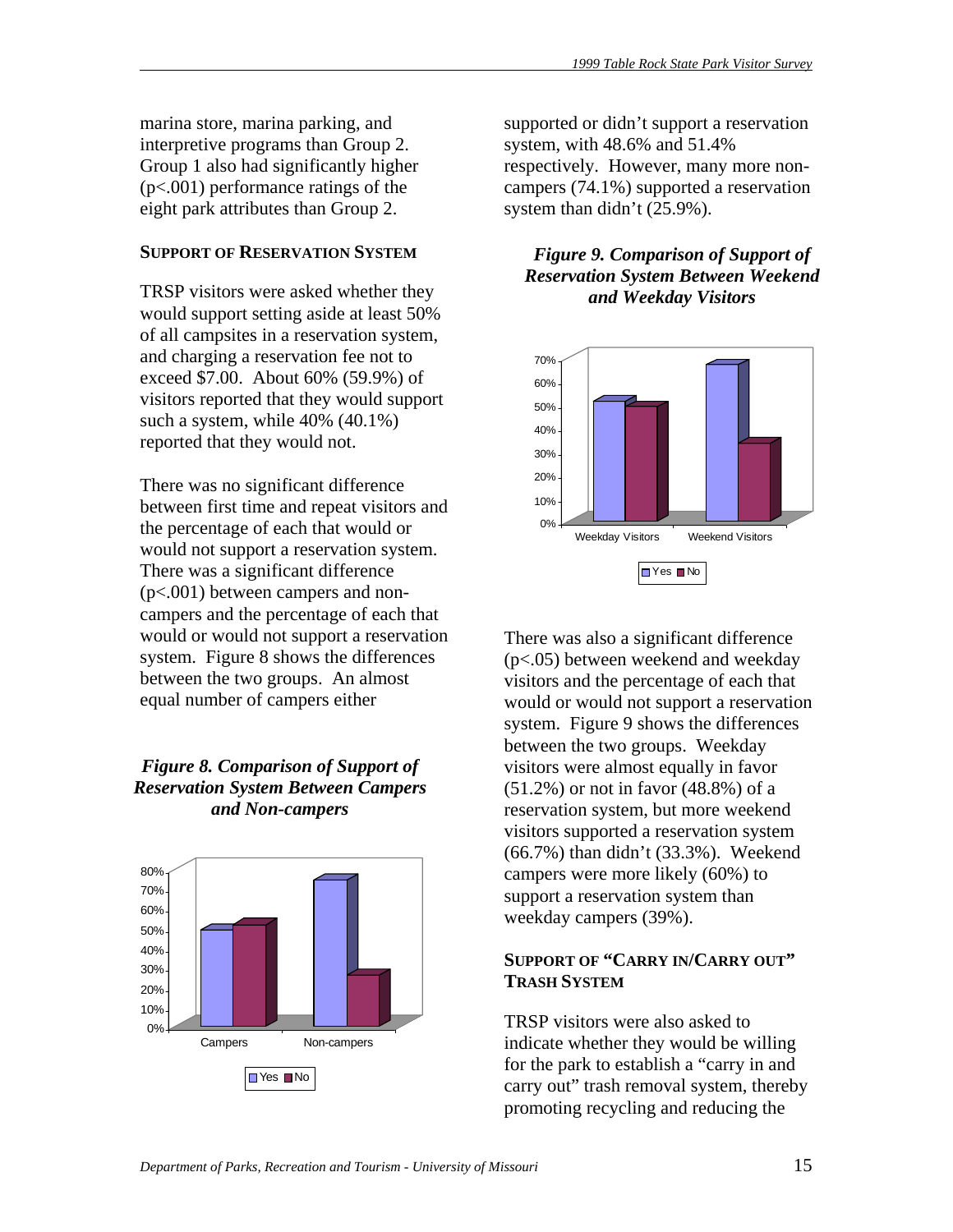burden of handling trash in the park. The majority (57.1%) of visitors would not support such a system, although 42.9% of visitors reported that they would support a "carry in and carry out" system

There were no significant differences between first time and repeat visitors, and between weekend and weekday visitors, and whether each group would support this type of trash system. First time visitors were almost equally in favor of (54%) or opposed to (46%) a carry in/carry out system, while repeat visitors were more likely to oppose (62%) this type of system. Both weekend and weekday visitors were more opposed (57%) than supportive (43%) of a carry in/carry out system. However, campers were significantly (p<.001) more likely to oppose (72%) establishing this type of system, while non-campers were more likely to support it (60%).

#### **SUPPORT FOR MARINA EXPANSION**

Question 12 of the questionnaire explained to visitors the possibility of marina expansion, and asked respondents if they would support expansion even if it meant temporarily reducing the number of lakeside basic campsites. Forty percent (41.6%) of

#### *Figure 10. Support For Marina Expansion*



visitors did not support this proposal, while another 40% (39.6%) didn't have an opinion. Not quite 20% (18.8%) of visitors indicated they would support the expansion proposal. Figure 10 shows the percentages.



*Marina at TRSP* 

Those visitors who would not support marina expansion were asked to explain why they wouldn't. Over 60% (61.4%) of those who answered this open-ended question felt that campsites were more important and in fact, more campsites were needed, particularly by the water. Seventeen percent (17.5%) felt the marina is already large enough and fine the way it is, while 12.3% didn't care or felt the marina was unimportant because they didn't boat or fish. Nine percent (8.8%) listed other reasons why they wouldn't support marina expansion, and these included wanting a more natural setting and concern that marina expansion might exclude other types of users.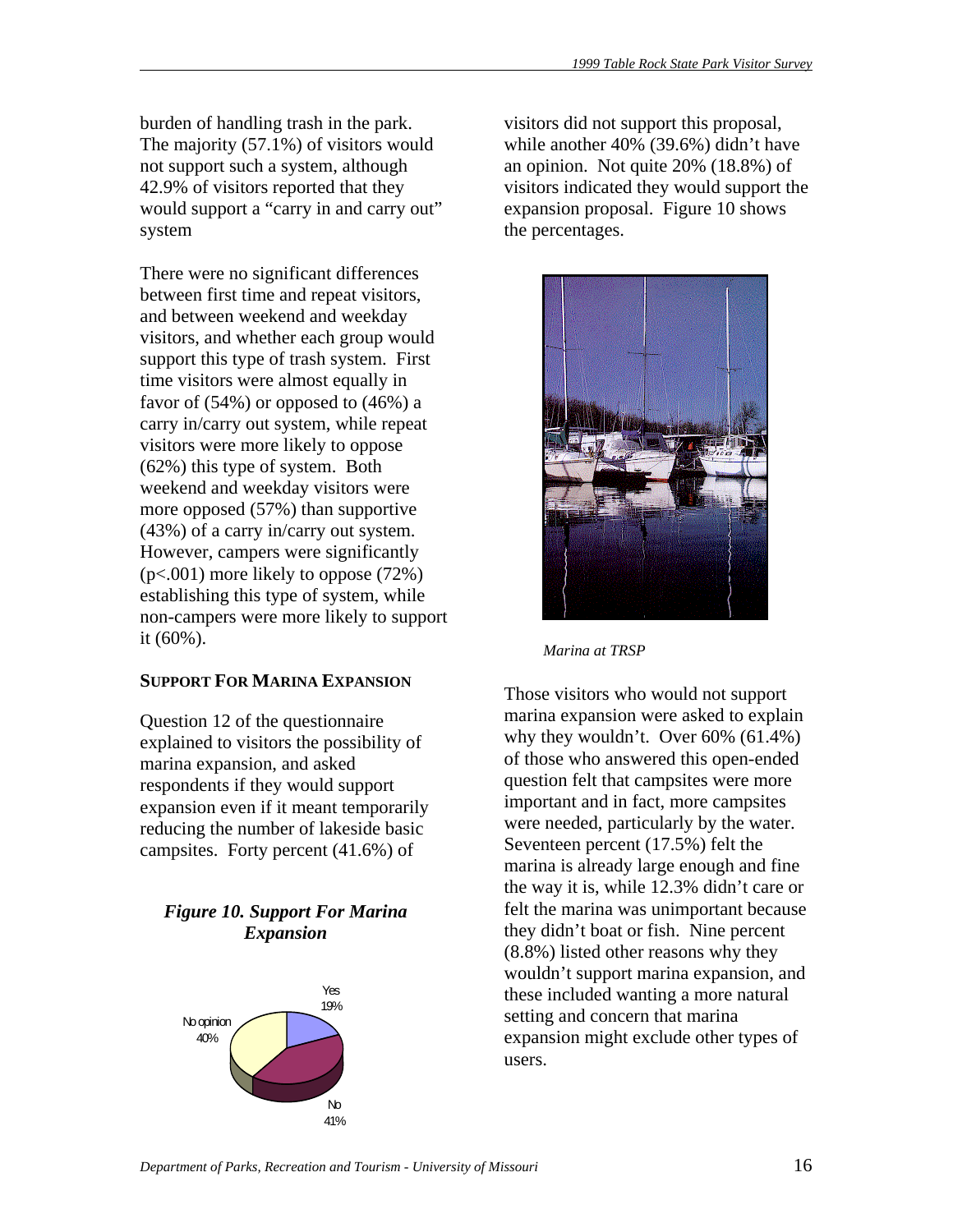| <b>Support for Marina Expansion</b> | <b>Support for Continued Marina Growth</b> |        |  |  |
|-------------------------------------|--------------------------------------------|--------|--|--|
| <b>Proposal</b>                     | No                                         | Yes    |  |  |
| Yes $(19%)$                         | $11.4\%*$                                  | 88.6%* |  |  |
| $\rm No(41\%)$                      | $71.4\%*$                                  | 28.6%* |  |  |
| No opinion $(40\%)$                 | $45.7\%*$                                  | 54.3%* |  |  |

# *Table 6. Cross-Tabulation Comparing Marina Expansion Responses and Marina Growth Responses*

\*Row percentages are given. For example, 71.4% of those respondents who would not support the marina expansion proposal also felt that marina growth should not continue, whereas 28.6% of those respondents who would not support the marina expansion proposal felt that marina growth should continue.

The visitors who would support marina expansion were also asked to explain their reasons. Over half (52.2%) of the visitors answering this open-ended question felt the marina needs expansion, particularly more parking areas and boat slips. Seventeen percent (17.4%) felt the marina is necessary for Table Rock Lake and benefits a great many people, including local residents. Thirteen percent (13.0%) indicated they would support marina expansion because the reduction in campsites would be only temporary. And another 17% (17.4%) had other reasons for supporting marina expansion, including that there are already enough campsites.

There were no significant differences between first time and repeat visitors or weekend and weekday visitors in how each group responded to the marina expansion proposal. Nor was there any significant difference between responses of visitors surveyed at the north entrance of the park and visitors surveyed at the south entrance (marina entrance) of the park. Both were as equally likely to either oppose (north, 45%; south, 39%) the proposal or have no opinion (north, 43%; 38%, south), although the south entrance had a slightly higher percentage (23%) of visitors supporting the proposal than the north entrance (12%). Campers, on the other hand, were significantly (p<.001) more likely to oppose the proposal (55%) than non-campers (24%).

Finally, visitors were also asked if they felt that marina growth should even continue. Table 6 provides a crosstabulation of how visitors answered this question compared to how they answered the marina expansion proposal question. Visitors were almost equally divided on this question, with 50.3% of visitors against continued growth and 49.7% of visitors in support of it. Of those visitors who supported marina growth, 82.9% felt that growth limits should be established, while 17.1% felt that no growth limits should be established.

#### **ADDITIONAL VISITOR COMMENTS**

Respondents to the survey were also given the opportunity to write any additional comments or suggestions on how DNR could make their experience at TRSP a better one (question 24). Sixteen percent (15.9%) of the total survey participants responded to this question, with 39 responses given by 33 respondents. The comments and suggestions were listed and grouped by similarities into 7 categories for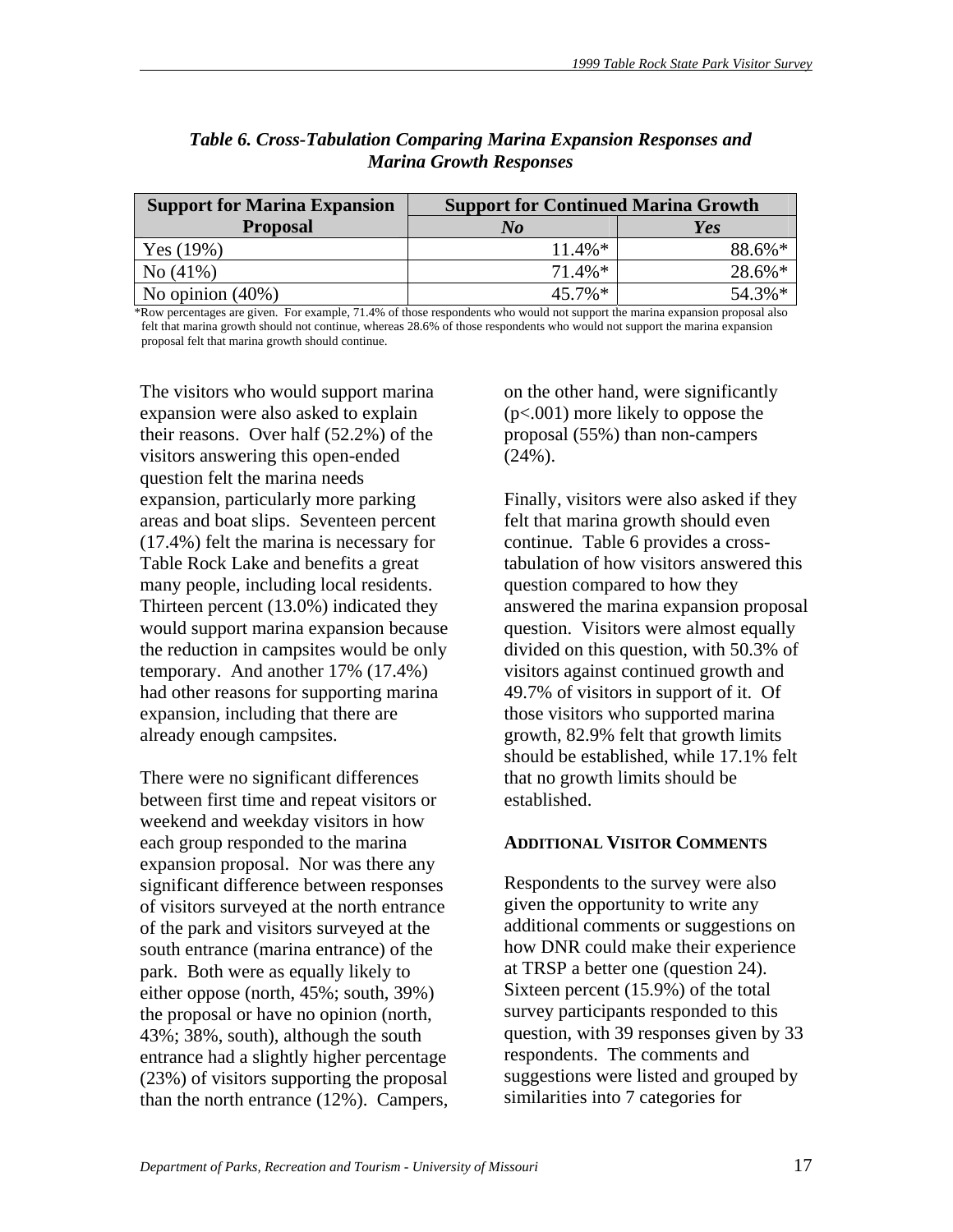frequency and percentage calculations. The list of comments and suggestions is found in Appendix G. Table 7 lists the frequencies and percentages of the comments and suggestions by category. Almost half (46.2%) of the comments were regarding the campgrounds, including many requests for additional full hook-up sites. Fifteen percent (15.4%) of the comments were positive comments, including such comments as: "Keep up the good work" and "We

really enjoy camping here." The rest of the comments were categorized based on similar suggestions or comments, such as suggestions about the reservation system, requests for better maintenance and upkeep, and comments or suggestions regarding the restrooms and shower houses.

*Table 7. Frequency and Percentage of Comments and Suggestions from TRSP Visitors* 

| Category                                                  | <b>Frequency</b> | <b>Percent</b> |
|-----------------------------------------------------------|------------------|----------------|
| 1. Comments/suggestions about campgrounds                 | 18               | 46.2%          |
| 2. General positive comments                              | 6                | 15.4%          |
| 3. Comments/suggestions about the reservation system      | 6                | 15.4%          |
| 4. Comments/suggestions about the restrooms/shower houses | 3                | 7.7%           |
| 5. Need newer/additional facilities                       | 3                | 7.7%           |
| 6. Better maintenance/upkeep                              | $\overline{2}$   | 5.1%           |
| 7. Need more law enforcement                              |                  | 2.6%           |
| Total                                                     | 39               |                |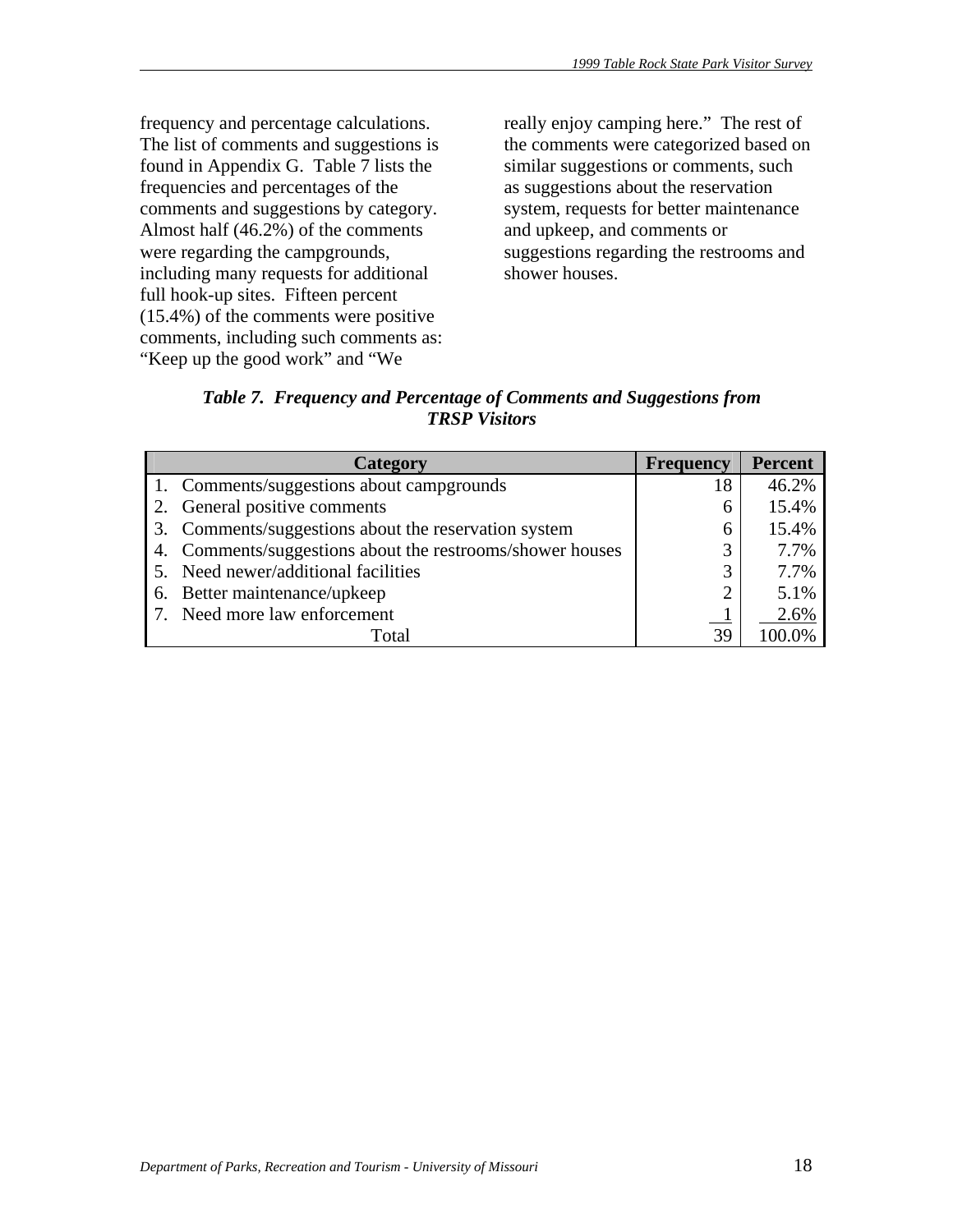# **Discussion**

# **MANAGEMENT IMPLICATIONS**

The results of this study provide relevant information concerning TRSP visitors. However, the results should be interpreted with caution. The surveys were collected only during the study period from June to October 1999; therefore, visitors who visit during other seasons of the year are not represented in the study's sample. The results, however, are still very useful to park managers and planners, because much of the annual visitation occurs during this period.

# *Satisfaction Implications*

Sixty-seven percent (67%) of TRSP visitors reported that they were very satisfied with their visit to the park. Williams (1989) states that visitor satisfaction with previous visits is a key component of repeat visitation. The high percentage of repeat visitation (71%) combined with their positive comments provide evidence that TRSP visitors are indeed satisfied with their park experience.

Interestingly, campers were significantly more satisfied with their visit than noncampers, although satisfaction scores for both were high. The campgrounds at TRSP are unique in that they offer a number of full hook-up campsites. This extra amenity is greatly appreciated by campers, particularly as the majority (69%) of campers were RV campers. This appreciation was expressed by the high campground satisfaction scores and by the majority (46%) of additional comments and suggestions regarding the

campgrounds, many of which requested more full hook-up sites.

# *Safety Implications*

TRSP managers should be commended for providing a park in which visitors feel safe. Only one-third (36%) of visitors did not give the park an excellent rating regarding safety, and the majority (91%) of those not giving an excellent rating gave a good rating instead (Figure 11). Visitors' safety concerns did not influence their overall satisfaction, nor influence their perceptions of crowding. In fact, a large percentage (30%) of visitors indicated that nothing specific would increase their feeling of safety at TRSP.

# *Figure 11. Safety ratings of TRSP.*



Some visitors, however, did express concern about the lack of a designated swimming beach at TRSP. Twelve percent (12%) of visitors indicated that a designated swimming beach would increase their feeling of safety at TRSP. This is further reflected in the lower satisfaction rating given by visitors to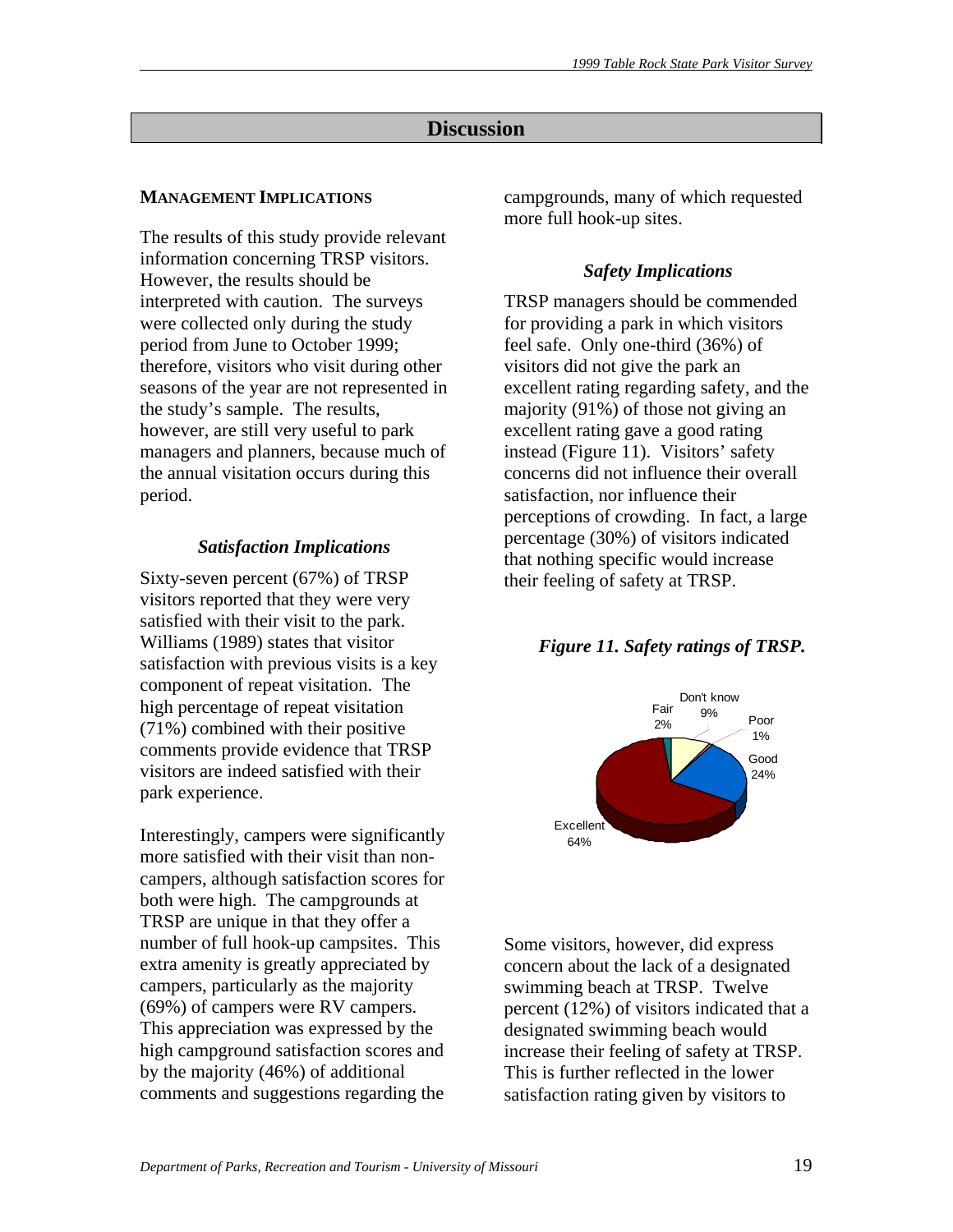the swimming area at TRSP. A possible management solution would be to provide a designated swimming beach at TRSP.

# *Crowding Implications*

Visitors' perception of crowding is more of a management concern, particularly in light of TRSP's proximity to Branson, Missouri. Crowding is a perceptual construct not always explained by the number or density of other visitors. Expectations of visitor numbers, the behavior of other visitors, and visitors' perception of resource degradation all play a significant role in crowding perceptions (Peine et al., 1999). For instance, visitors who indicated that improved behavior of others would increase their feeling of safety at TRSP had significantly higher (p<.05) perceptions of crowding compared to visitors who indicated other safety features. And while not significant, visitors who rated care of natural resources as excellent had lower perceptions of crowding (2.9) than visitors who gave a good (3.4), fair (3.3), or poor (3.3) rating.

#### *Figure 12. Overall Satisfaction is Lower for Those Who Felt Crowded*



Visitors' perceptions of crowding also influenced visitors' overall satisfaction at TRSP. Visitors who felt crowded had a significantly lower overall satisfaction than visitors who did not feel crowded (Figure 12). In addressing the issue of crowding, one option is to review comments relating to crowding and consider options that would reduce crowding perceptions. For example, most comments listed the campgrounds as where visitors felt crowded. Further study could determine if crowding perceptions here are due to the number of people or perhaps the behavior of those in the campgrounds.

# *Performance Implications*

Visitors felt that clean restrooms were very important but rated TRSP's as needing attention. Visitors also felt that upkeep of the park's facilities was very important, but did not rate TRSP very high in this area. Visitors also gave care of natural resources a lower rating, but a higher importance.

Restroom cleanliness is often given a lower rating by visitors to state parks (Fredrickson & Moisey, 1998), and in this case could be a result of the large number of daily visitors TRSP experiences during peak season. Unfortunately, repeat visitors gave restroom cleanliness a significantly lower rating than first-time visitors, indicating that perhaps conditions did not meet their expectations from prior visits.

The lower rating given to care of natural resources, as mentioned earlier, could be a result of visitors' perceptions of resource degradation in relation to their perceptions of crowding. Studies have shown that perceptions of crowding and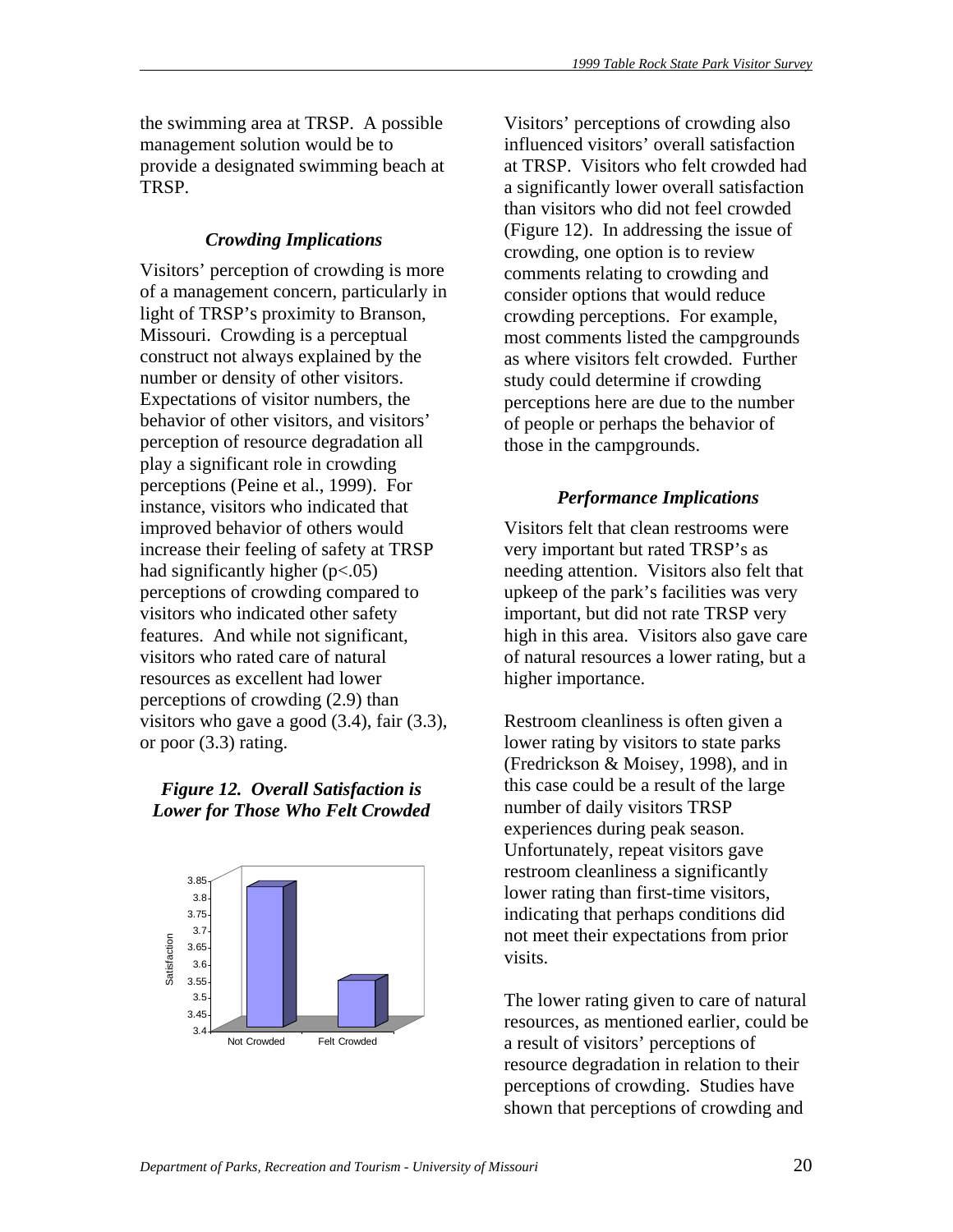adverse resource impacts influence evaluations of quality in recreation experiences (Peine et al., 1999). TRSP visitors who did not give care of natural resources an excellent rating had slightly higher perceptions of crowding.

# *Implications for TRSP's Interpretive Programs*

Another area of concern for managers at TRSP is the low visitor attendance of TRSP's interpretive programs. Less than one percent (0.5%) of visitors indicated attending an interpretive program. The majority (68%) of visitors, when asked how satisfied they were with interpretive programs, reported that they didn't know how satisfied they were. When asked to rate TRSP's performance in providing interpretive programs, again the majority (64%) of visitors didn't know how to rate this attribute. These results suggest that visitors may not be aware of the interpretive programs, and thus do not attend them. This may be a result of the fact that many overnight visitors who stay at TRSP use TRSP only as a place to stay while attending shows and special events in Branson and the surrounding areas.

# *Implementation of Reservation System*

Although a majority (60%) of visitors reported that they would support the proposed reservation system, campers (the users most likely to be affected by such a system) were almost equally likely to oppose (51%) or support (49%) the proposed reservation system. Visitors who did not support the reservation system were significantly (p<.001) older than visitors who did, with a mean age of 52.8 compared to a mean age of 44.6. This is important

because the mean age of campers (50.4) was significantly higher  $(p<.01)$  than the mean age of non-campers (44.9). The mean age of RV campers (those visitors who might be expected to use the reservation system more) was also significantly higher  $(p<.001)$  than the mean age of tent campers, with a mean age of 57 (RV campers) compared to a mean age of 37.8 (tent campers). Visitor comments about a reservation system include comments espousing the need for a reservation system at TRSP, but also include other comments expressing concern about the potential difficulties in making reservations through a central telephone number and other 'hassles' related to making reservations.

# *Implementation of "Carry In and Carry Out" Trash System*

Visitors were almost equally divided on this issue, with 57% of visitors opposed to and 43% of visitors in support of a "carry in/carry out" system of trash removal. However, anecdotal observations from the surveyor suggest that many visitors fear non-compliance by other visitors if this type of trash removal system is implemented. This is an important concern for visitors, as evidenced by the high performance and importance ratings given to the park for being free of litter and trash.

# *Implementation of Marina Expansion Proposal*

Only 19% of visitors reported definite support for the marina expansion proposal, while the rest either had no opinion (40%) or were against (41%) the proposal. Because the proposal calls for a temporary reduction in the number of lakeside basic campsites, campers will probably be the most affected user group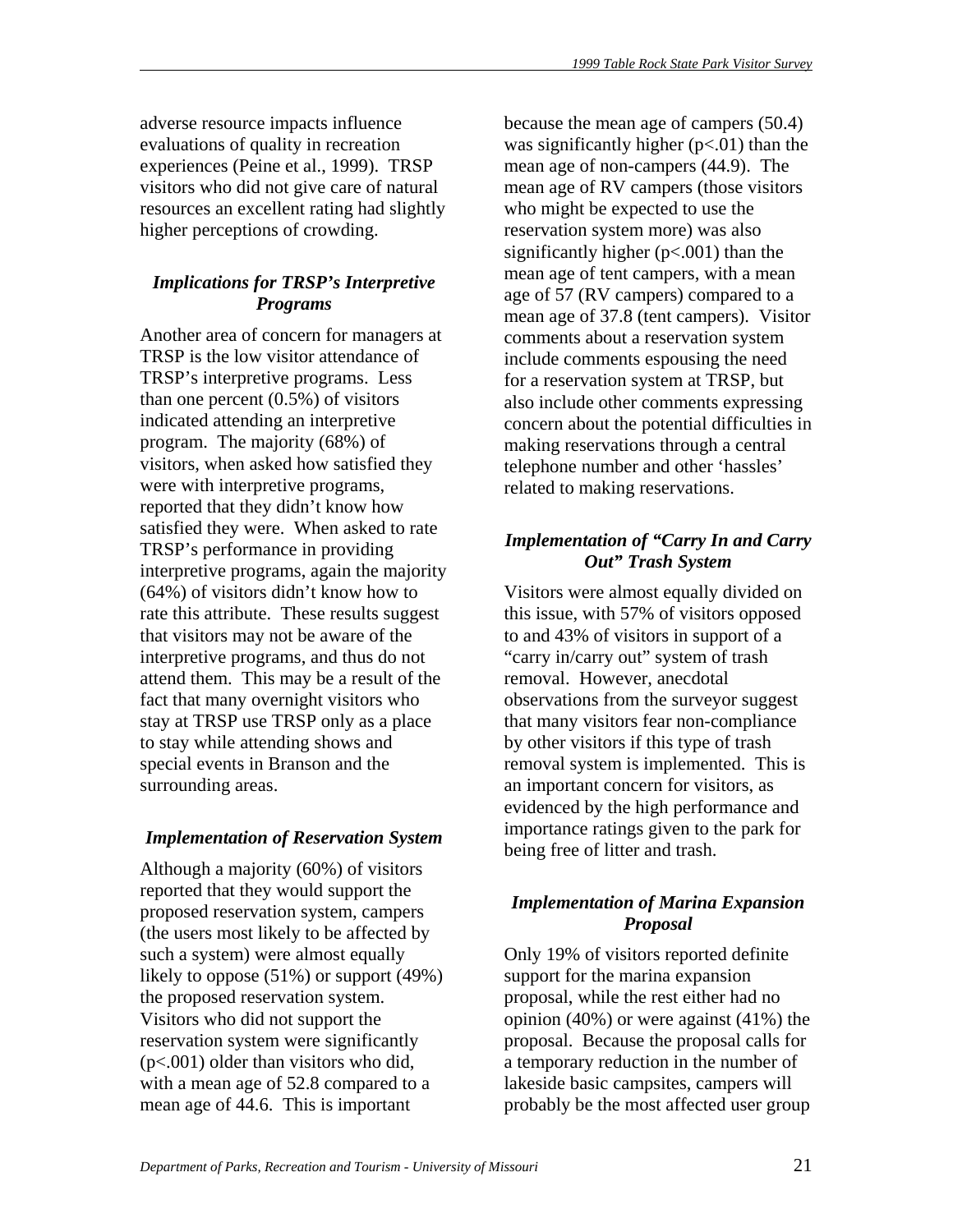if this proposal is implemented. It is important to remember that the majority (68%) of visitors to TRSP were overnight visitors, and the majority (79%) of these visitors stayed overnight in TRSP campgrounds. Camping was the highest reported activity in which visitors participated, and campground satisfaction was very high as well. In fact, campers were significantly more satisfied overall than non-campers.

The majority (55%) of campers did not support the proposal for marina expansion, while 11% did and 34% had no opinion. Since tent campers would be the most likely of the campers to be affected by the proposal, a crosstabulation comparing responses between tent and RV campers was conducted. Figure 13 shows the percentages of responses. A large majority (68%) of tent campers would not support the proposal, while 14% would and 18% had no opinion. RV campers, on the other hand, were almost equally likely to either not support (48%) or have no have opinion (42%) about the proposal. Only 10% of RV campers supported the proposal.

# *Figure 13. Percentages of Responses of Tent and RV Campers Regarding Marina Expansion*



#### *Conclusion*

The results of the present study suggest some important management and planning considerations for TRSP. Even though TRSP visitors rated their visits and the park features relatively high, attention to crowding, facility maintenance, and care of the natural resources can positively effect these ratings. Consideration should be given to the ease of making reservations if a reservation system is implemented. Also, consideration should be given as to whether marina expansion is necessary and if so, whether expansion will affect user satisfaction, particularly camper satisfaction.

Just as important, on-going monitoring of the effects of management changes will provide immediate feedback into the effectiveness of these changes. On-site surveys provide a cost effective and timely vehicle with which to measure management effectiveness and uncover potential problems.

### **RESEARCH RECOMMENDATIONS**

The results of the present study serve as baseline visitor information of TRSP. The frequency and percentage calculations of survey responses provide useful information concerning sociodemographic characteristics, use patterns, and satisfaction of TRSP visitors. In addition, the "sub-analysis" of data is important in identifying implications for management of TRSP. (The sub-analysis in the present study included comparisons using Chi-square and ANOVA between selected groups, multiple linear regression, and the Importance-Performance analysis.) Additional relevant information may be determined from further sub-analysis of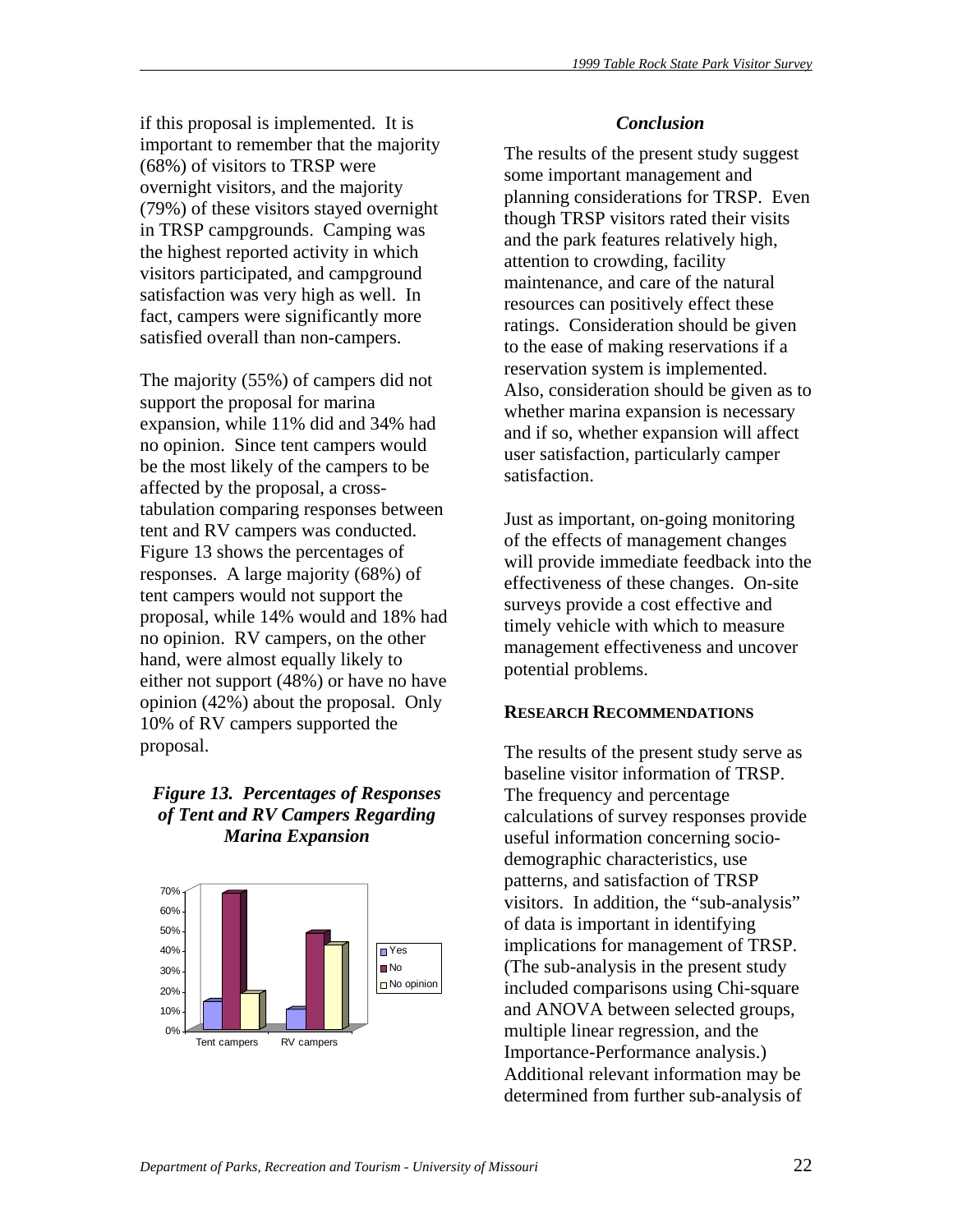existing data. Therefore, it is recommended additional sub-analysis be conducted to provide even greater insight to management of the park.

Data collection should be on a continuum (Peine et al., 1999), which is why additional visitor surveys at TRSP should also be conducted on a regular basis (e.g., every three, four, or five years). Future TRSP studies can identify changes and trends in sociodemographic characteristics, use patterns, and visitors' satisfaction at TRSP.

The methodology used in this study serves as a standard survey procedure that the DSP can use in the future. Because consistency should be built into the design of the survey instrument, sampling strategy and analysis (Peine et al., 1999), other Missouri state parks and historic sites should be surveyed similarly to provide valid results for comparisons of visitor information between parks, or to measure change over time in other parks.

The present study was conducted only during the study period between June and October 1999. Therefore, user studies at TRSP and other parks and historic sites might be conducted during other seasons for comparison between seasonal visitors.

# **METHODOLOGY RECOMMENDATIONS AND CONSIDERATIONS FOR TRSP AND OTHER PARKS**

The on-site questionnaire and the methodology of this study were designed to be applicable to other Missouri state parks. Exit surveys provide the most robust sampling strategy to precisely define the visitor population (Peine et

al., 1999); therefore, it is recommended that exit surveys be conducted at other state parks and historic sites if at all possible.

# *Survey Signage*

It is recommended that adequate signage by utilized when collecting surveys onsite. A "Visitor Survey" sign was used in the present study to inform visitors exiting the park that a survey was being conducted. Having the sign for that purpose aided in the workability of the methodology, as many visitors slowed their vehicles and some stopped before being asked to do so. However, the "survey station" often became an "information station" when visitors would stop to ask questions or directions. Many visitors would also engage the surveyor in conversation regarding their feelings about TRSP. For these reasons, an assistant to help administer the surveys would be helpful.

# *Survey Administration*

The prize package drawing and the onepage questionnaire undoubtedly helped attain the response rate in the present study. Continued use of the one-page questionnaire and the prize package drawing is suggested.

Achieving the highest possible response rate (within the financial constraints) should be a goal of any study. To achieve higher response rates, the following comments are provided. The most frequent reasons that visitors declined to fill out a survey were because of the heat and because they did not have enough time (many were on their way to shows or other activities in Branson).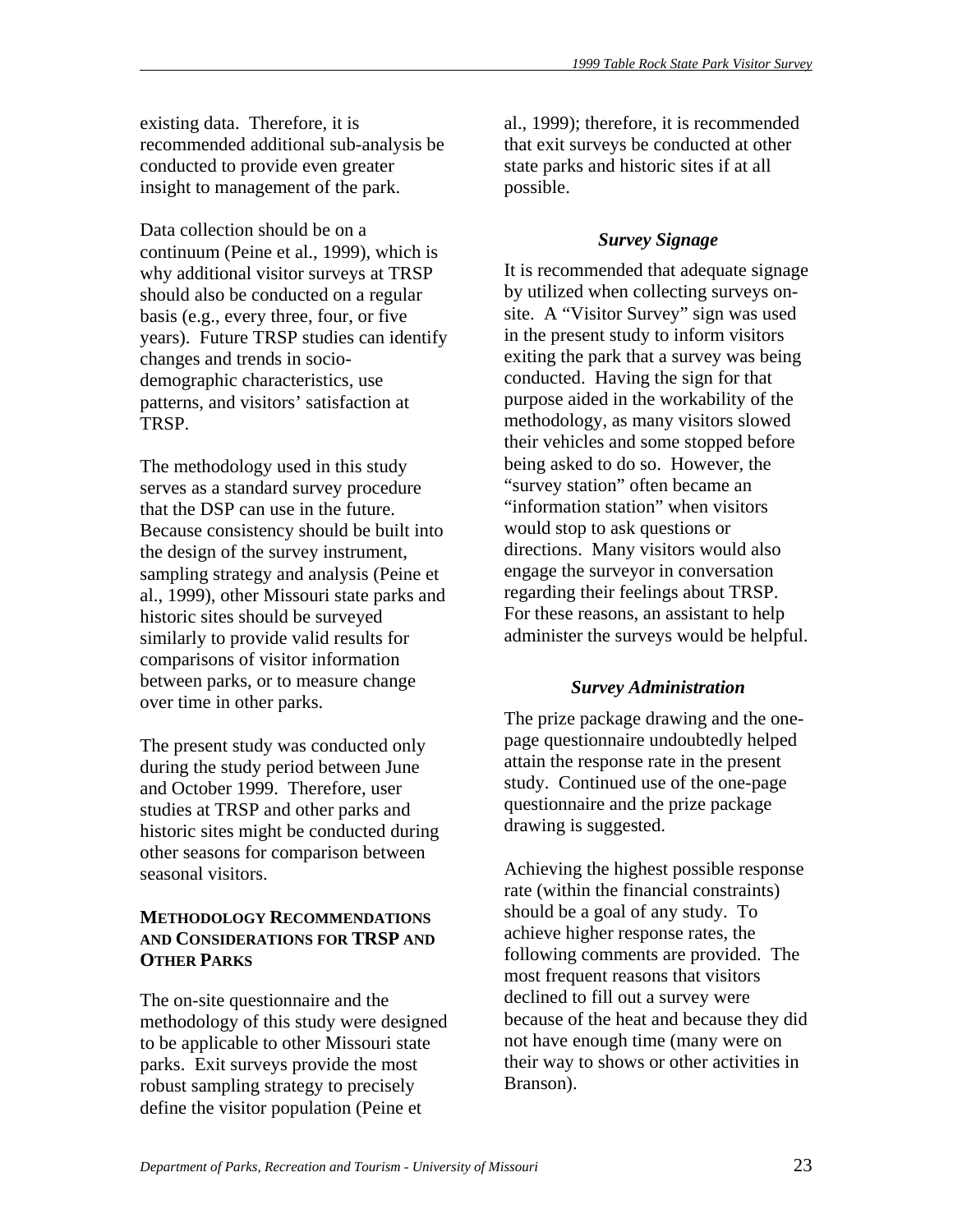Most non-respondents were very pleasant and provided positive comments about the park. Many nonrespondents even asked if they could take a survey and mail it back. One recommendation would be to have selfaddressed, stamped envelopes available in future surveys to offer to visitors only after they do not volunteer to fill out the survey on-site. This technique may

provide higher response rates, with minimal additional expense. One caution, however, is to always attempt to have visitors complete the survey onsite, and to only use the mail-back approach when it is certain visitors would otherwise be non-respondents.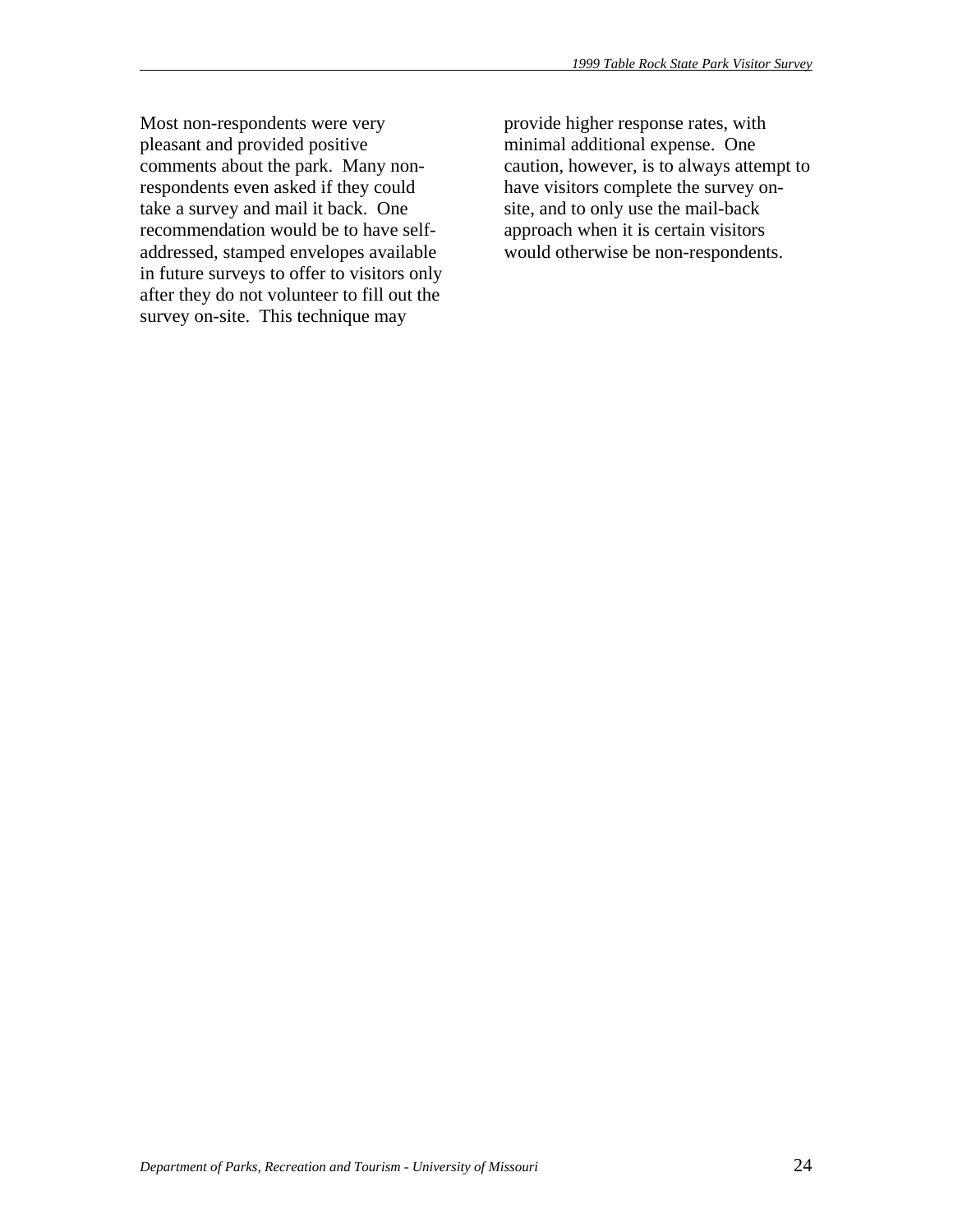# **References**

Driver, B.L., Dustin, D., Baltic, T., Elsner, G., & Peterson, G. (1996). Nature and the human spirit: Overview. In B.L. Driver, D. Dustin, T. Baltic, G. Elsner, & G. Peterson (Eds.), Nature and the human spirit: Toward an expanded land management ethic (pp. 3-8). State College, PA: Venture Publishing, Inc.

Fink, D. A. (1997). Meramec State Park user survey. Unpublished master's research project, University of Missouri, Columbia.

Fredrickson, D. K. & Moisey, R. N. (1998). 1998 Missouri State Parks Visitors Survey. Report submitted to the Missouri Department of Natural Resources.

Folz, D. H. (1996). Survey research for public administration. Thousand Oaks, CA: Sage Publications.

Holst, S., & Simms, L. (1996). Park & soils: A decade of success for camps and crops. Missouri Resources, 13(2), 8-15.

Manning, R. E. (1986). Studies in outdoor recreation. Corvallis, OR: Oregon State University Press.

Masek, M. L. R. (1974). A park user fee survey for the Missouri state parks. Unpublished master's thesis, University of Missouri, Columbia.

McLellan, G., & Siehl, G. (1988). Trends in leisure and recreation: How we got where we are. Trends, 25 (4), 4-7.

Missouri Department of Natural Resources (DNR) (1998). [Missouri state park attendance]. Unpublished raw data.

Peine, J. D., Jones, R. E., English, M. R., & Wallace, S. E. (1999). Contributions of sociology to ecosystem management. In H. K. Cordell & J. C. Bergstrom (Eds.), Integrating social sciences with ecosystem management: Human dimensions in assessment, policy, and management (pp. 74-99). Champaign, IL: Sagamore Publishing.

Statistical Package for the Social Sciences (SPSS) (1996). Version 6.1 [Computer software]. Chicago: SPSS.

Tarrant, M. A., Bright, A. D., Smith, E., & Cordell, H. K. (1999). Motivations, attributes, preferences, and satisfactions among outdoor recreationists. In H. K. Cordell (Ed.), Outdoor recreation in American life: A national assessment of demand and supply trends (pp. 403-431). Champaign, IL: Sagamore Publishing.

Williams, D. R. (1989). Great expectations and the limits to satisfaction: a review of recreation and consumer satisfaction research. Outdoor Recreation Benchmark 1988: Proceedings of the National Outdoor Recreation Forum, Tampa, Florida, 422-438.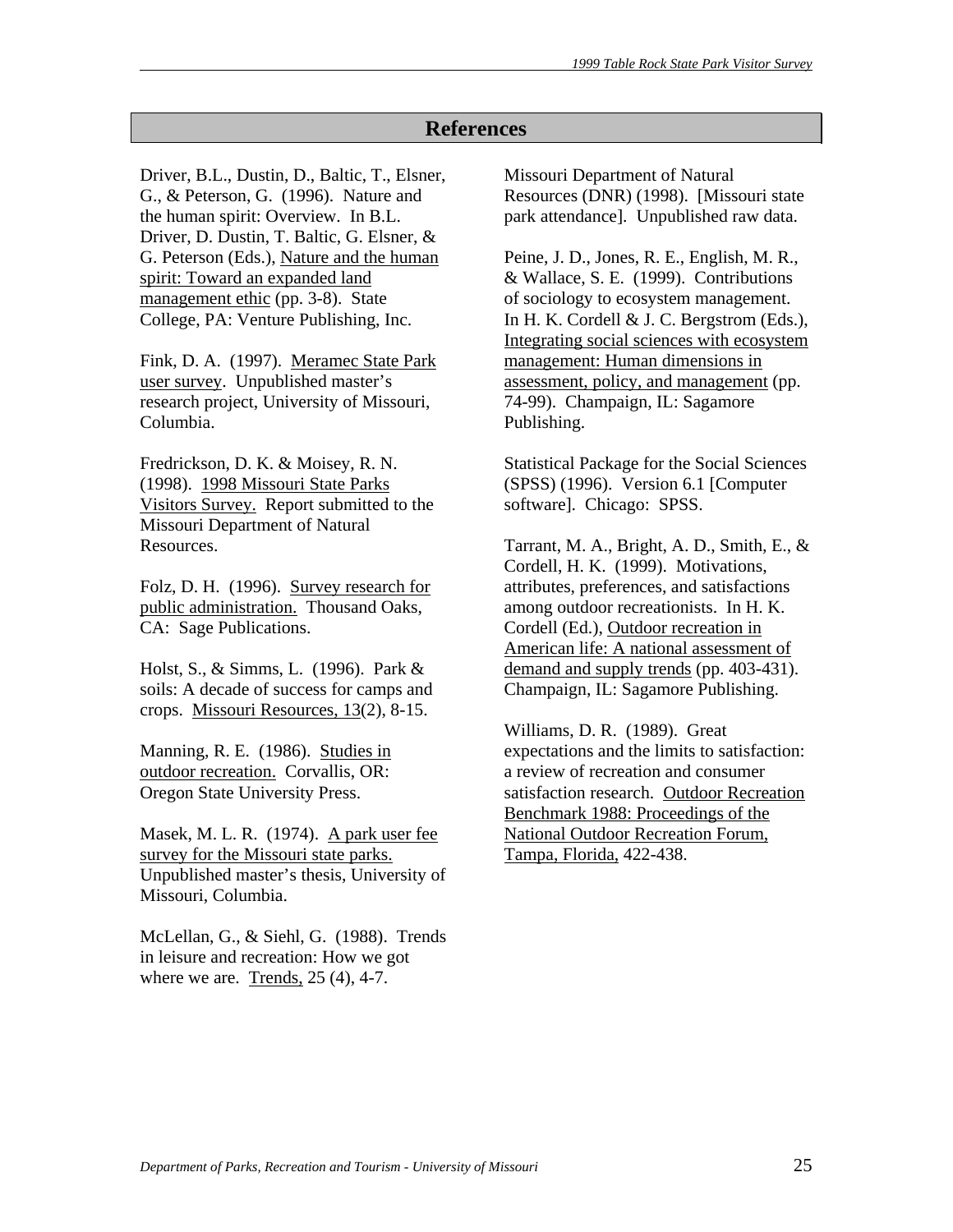# **Appendix A. Table Rock State Park Visitor Survey**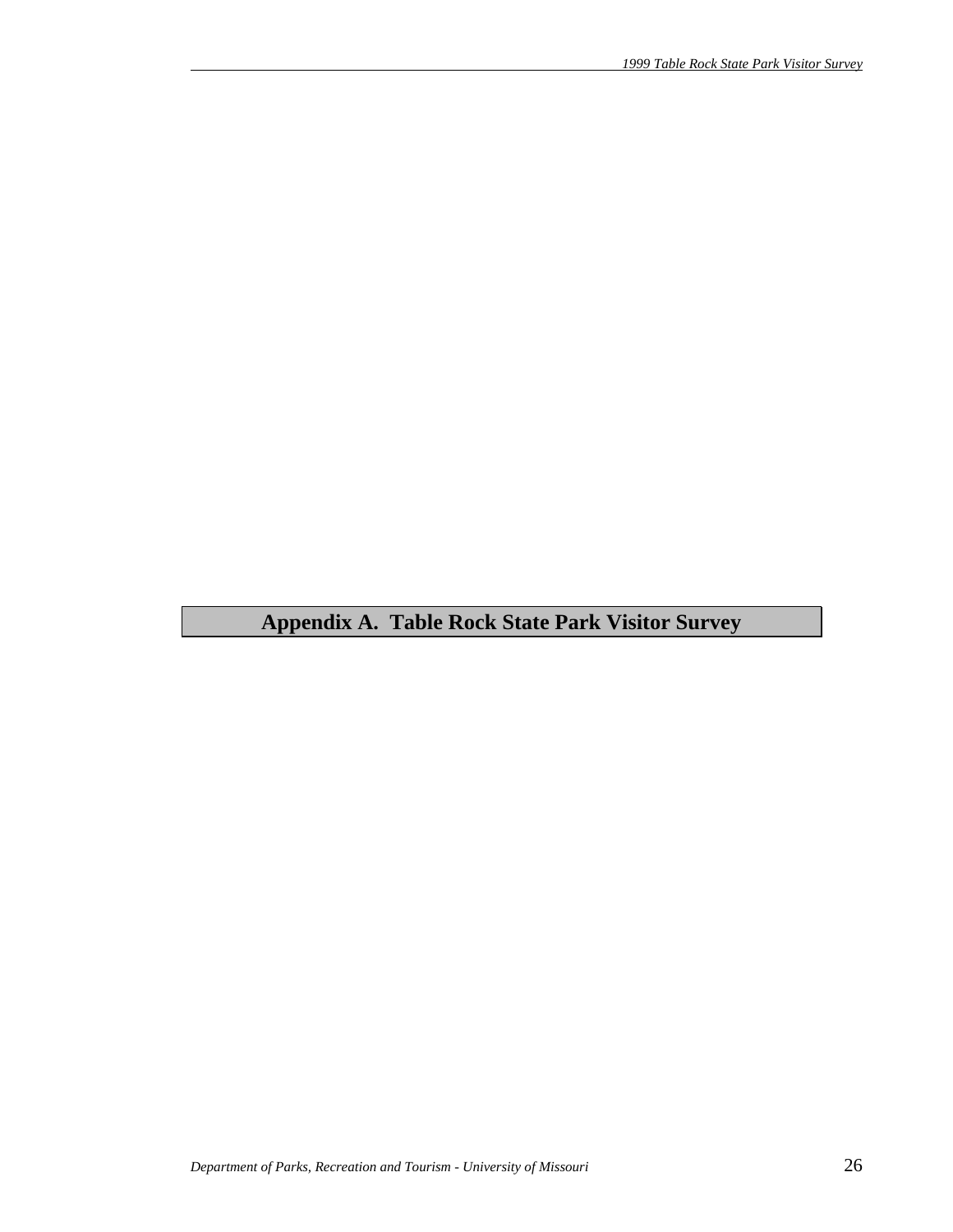

# **Table Rock State Park**



The Missouri Department of Natural Resources and the University of Missouri are seeking your evaluation of Table Rock State Park. This survey is voluntary and completely anonymous. Your cooperation is important in helping us make decisions about managing this park. Thank you for your time.

1. Is this your first visit to Table Rock State Park? (Check only one box.)

- $\square$  yes  $\square$  no If no, how many times have you visited this park in the past year?
- During this visit to the park, are you staying overnight? (Check only one 2. box.)
	- If yes, how many nights are you staying at or near the park during  $\square$  ves this visit?
	- (If no, skip to question 4.)  $\square$  no
- If staying overnight, where are you staying? (Check only one box.) 3. □ campground in Table Rock State Park
	- □ RV/trailer/camper  $\Box$  tent
	- $\Box$  nearby lodging facilities
	- □ nearby campground
	- $\square$  friends/relatives
	- $\Box$  other (Please specify.)
- With whom are you visiting the park? (Check only one box.) 4.
	- $\Box$  family and friends  $\Box$  alone  $\Box$  family  $\Box$  friends
- I club or organized group D other (Please specify.)
- Which recreational activities have you engaged in during this park visit? (Check all that apply.)
	- $\square$  picnicking  $\square$  swimming □ attending interpretive program  $\square$  viewing wildlife  $\Box$  fishing  $\Box$  boating  $\square$  studying nature  $\square$  camping  $\square$  boat rental  $\square$  hiking  $\square$  parasailing  $\square$  attending special event  $\square$  walking  $\square$  scuba diving Dother (Please specify.)

6. How satisfied are you with each of the following in Table Rock State Park? (Check one hox for each feature)

|    | with the country street that substant and state with |                   |           |              |                      |               |  |  |
|----|------------------------------------------------------|-------------------|-----------|--------------|----------------------|---------------|--|--|
|    |                                                      | Very<br>Satisfied | Satisfied | Dissatisfied | Very<br>Dissatisfied | Don't<br>Know |  |  |
| a. | campgrounds                                          | ш                 |           |              |                      | о             |  |  |
| b. | park signs                                           |                   |           |              |                      | □             |  |  |
| C. | picnic areas                                         | ■                 | О         |              | □                    | ⊡             |  |  |
| d. | swimming area                                        |                   |           |              |                      | □             |  |  |
| e. | marina                                               | Ξ                 | o         | o            | ▣                    | □             |  |  |
| f. | boat ramps                                           | п                 | п         | п            | ◻                    | □             |  |  |
| g. | marina store                                         | 8                 | п         | ш            | П                    | □             |  |  |
| h. | marina parking                                       | ы                 |           |              |                      | п             |  |  |
|    | interpretive programs                                |                   |           |              |                      | П             |  |  |

7. How do you rate Table Rock State Park on each of the following? (Check one box for each feature.) Don't

|                                      | Excellent    | GOOD | <b>Fair</b> | Poor | Know |  |
|--------------------------------------|--------------|------|-------------|------|------|--|
| being free of litter/trash           |              |      |             | □    | □    |  |
| having clean restrooms               | Ω            | ш    | ш           | ◻    | □    |  |
| upkeep of park facilities            | Е            | ш    |             | Е    | о    |  |
| having a helpful & friendly staff    | ⊔            | U    | o           | Π    | □    |  |
| access for persons with disabilities | Ω            |      | ▣           | o    | O    |  |
| care of natural resources            | O            | □    | п           | п    | Π    |  |
| providing interpretive programs      | ▣            |      | O           | O    | о    |  |
| being safe                           | $^{\circ}$ . |      |             | п    | п    |  |

- 8. If you did not rate this park as excellent on being safe, what influenced your rating?
- 9. Which of the following would most increase your feeling of being safe at Table Rock State Park? (Check only one box.)

| $\Box$ more lighting                       | $\square$ improved behavior of others     |
|--------------------------------------------|-------------------------------------------|
| where?                                     | $\Box$ increased visibility of park staff |
| $\square$ less crowding                    | $\square$ less traffic congestion         |
| $\Box$ nothing specific                    | □ designated swimming beach               |
| $\square$ improved upkeep of facilities    | □ other (Please specify.)                 |
| $\square$ increased law enforcement patrol |                                           |



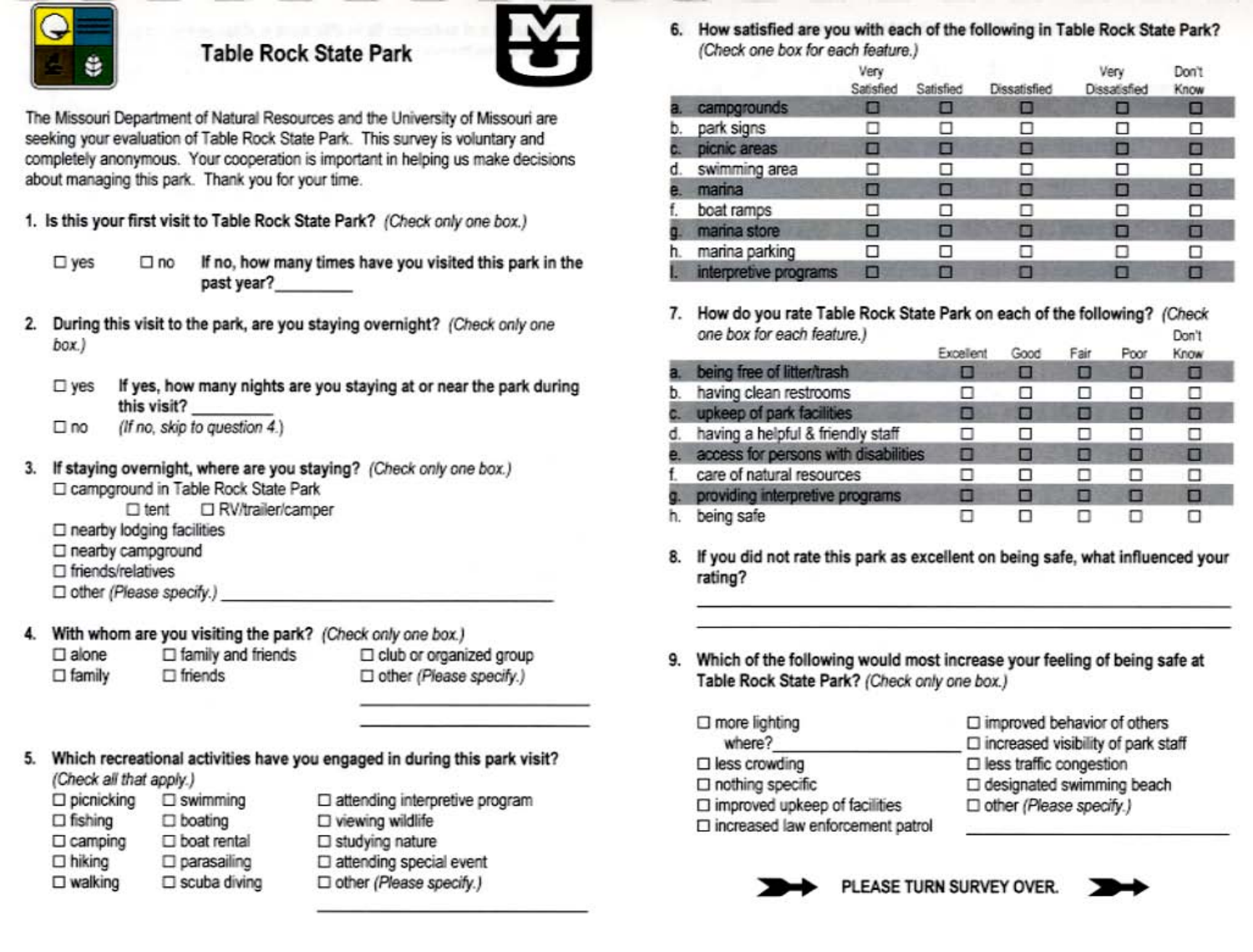- 10. Do you support setting aside at least 50% of all campsites in a reservation system in order to guarantee a site, and charging a reservation fee not to exceed \$7.00? (Check only one box.)  $\square$  yes  $\square$  no
- 11. Do you support establishing a "carry in and carry out" system as a means of promoting recycling and reducing the burden of handling trash in this park? (Check only one box.)  $\square$  yes  $\square$  no
- 12a. A marina expansion proposal is being considered. This expansion would temporarily reduce the number of lakeside basic campsites. Would you support this proposal? (Check only one box.)

| $\square$ yes        | If yes, why? |  |
|----------------------|--------------|--|
| $\square$ no         | If no, why?  |  |
| $\square$ no opinion |              |  |

12b. Do you believe marina growth should continue? (Check only one box.)

- If yes, should growth limits be established?  $\Box$  yes  $\Box$  no  $\square$  yes
- 13. When visiting any state park, how important are each of these items to you? (Check one box for each feature.)

|                                                  | Very<br><i><b>Important</b></i> | Important | Unimportant | Very<br>Unimportant | Don't<br><b>Know</b> |  |
|--------------------------------------------------|---------------------------------|-----------|-------------|---------------------|----------------------|--|
| a. being free of litter/trash                    | ▣                               | O         | о           | о                   | O                    |  |
| b. having clean restrooms                        | ◻                               | ◻         | ◻           |                     | п                    |  |
| c. upkeep of park facilities                     | о                               | O         | п           |                     | н                    |  |
| d. having a helpful &<br>friendly staff          |                                 |           | п           |                     | п                    |  |
| e. access for persons with<br>disabilities       | Е                               | е         | Е           |                     | в                    |  |
| care of natural resources                        | п                               | п         | п           | п                   | п                    |  |
| g. providing interpretive programs <sup>[]</sup> |                                 | О         | п           | E                   | п                    |  |
| h. being safe                                    |                                 |           |             |                     |                      |  |

14. Overall, how satisfied are you with this visit to Table Rock State Park? (Check only one box.)

| Very      |           |                     | Very                |
|-----------|-----------|---------------------|---------------------|
| Satisfied | Satisfied | <b>Dissatisfied</b> | <b>Dissatisfied</b> |
| ▫         | □         | □                   | □                   |

15. During this visit, how crowded did you feel? (Circle one number.)

|            |  |         |          | 5       |            |         |           |  |
|------------|--|---------|----------|---------|------------|---------|-----------|--|
| Not at all |  |         | Slightly |         | Moderately |         | Extremely |  |
| Crowded    |  | Crowded |          | Crowded |            | Crowded |           |  |

- 16. If you felt crowded on this visit, where did you feel crowded?
- 17. What is your age? 18. Gender? 
<sub>D</sub> female  $\square$  male
- 19. What is the highest level of education you have completed? (Check only one box.)  $\square$  grade school  $\square$  graduate of 4-year college □ vocational school  $\square$  high school  $\square$  some college □ post-graduate education
- 20. What is your ethnic origin? (Check only one box.)  $\square$  Asian African American □ Native American/American Indian □ Hispanic □ Caucasian/White Other (Please specify.)
- 21. Do you have a disability that substantially limits one or more life activities or might require special accommodations?

If yes, what disability or disabilities do you have?  $\square$  yes  $\square$  no

- 22. What is your 5-digit zip code (or country of residence, if you live outside the  $U.S.P.$
- 23. What is your annual household income?  $\square$  less than \$25,000 □ \$50,001 - \$75,000  $\square$  \$25,000 - \$50,000 □ over \$75,000
- 24. Please write any additional comments about your park visit or suggestions on how the Missouri Department of Natural Resources can make your experience in Table Rock State Park a better one.

THANK YOU FOR YOUR HELP. YOU ARE ALWAYS WELCOME IN MISSOURI STATE PARKS.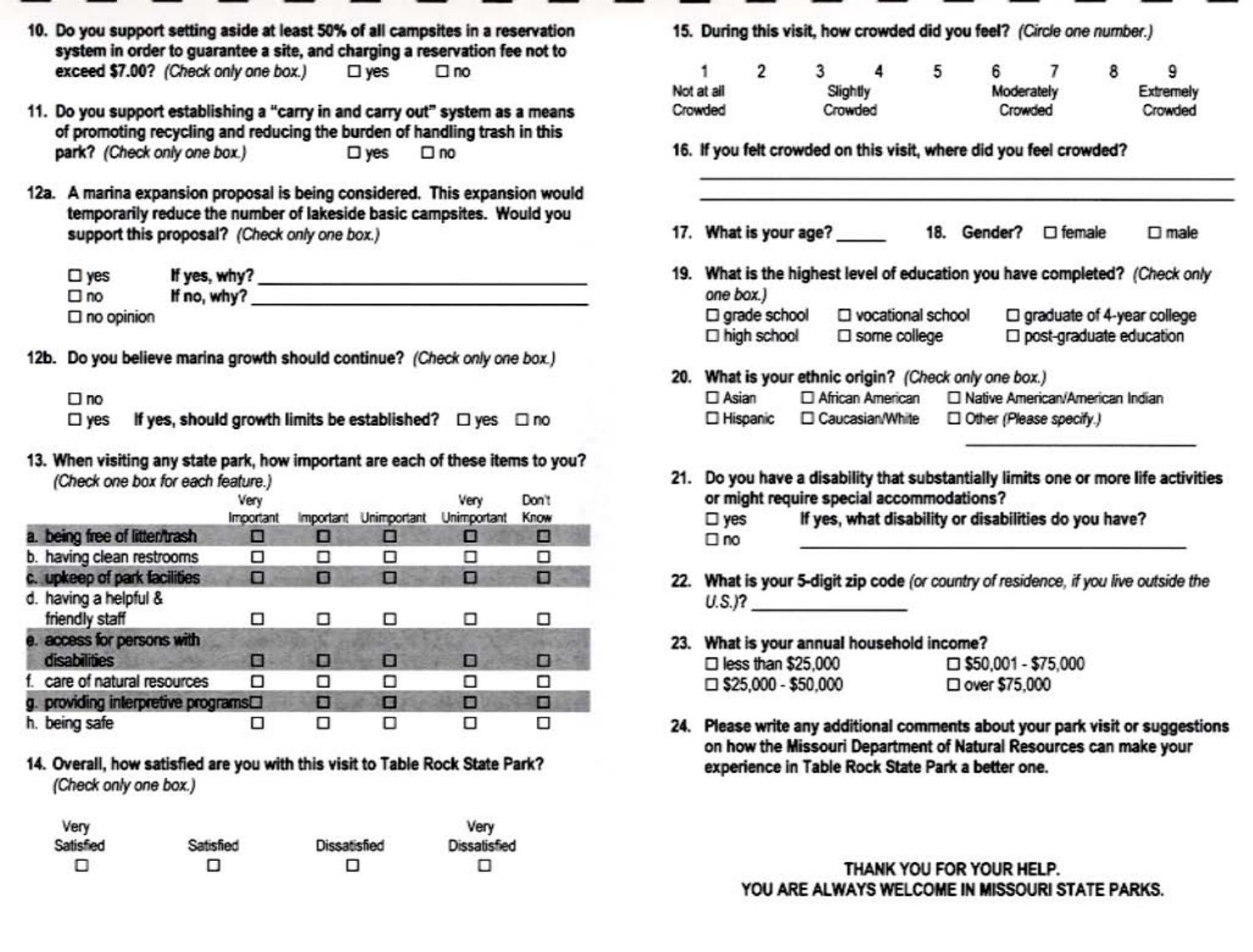**Appendix B. Survey Protocol**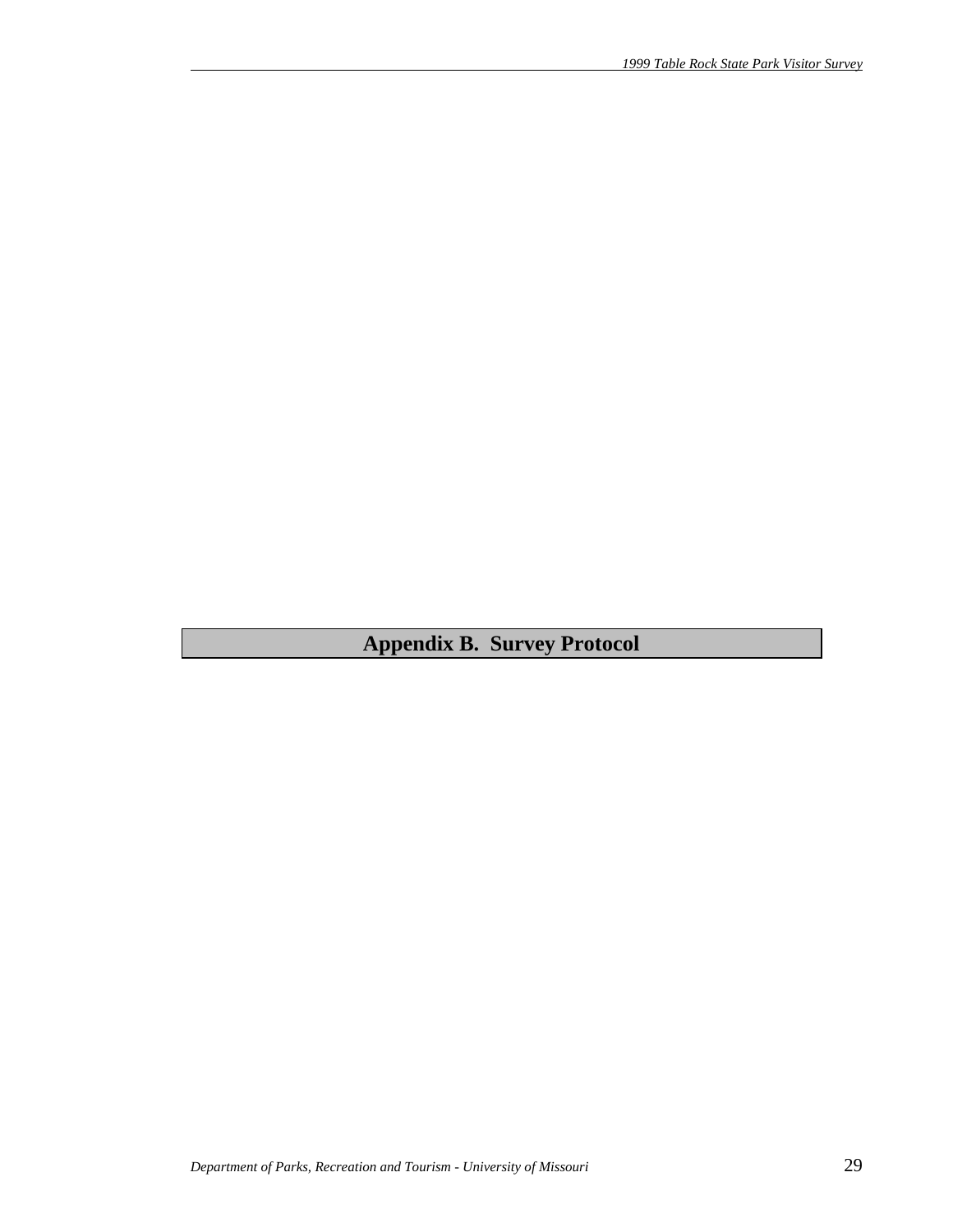# **Protocol for Table Rock State Park Visitor Survey**

 Hi, my name is \_\_\_\_\_, and I am conducting a survey of park visitors for Missouri state parks. The information that I am collecting will be useful for future management of Table Rock State Park.

 The survey is one page, front and back side, and only takes about 3-5 minutes to complete. Anyone who is 18 or older may complete the survey, and by completing the survey, you have the opportunity to enter your name in a drawing for a prize package of \$100 worth of concession coupons. Your participation is voluntary, and your responses will be completely anonymous.

 Your input is very important to the management of Table Rock State Park. Would you be willing to help by participating in the survey?

[If no,] Thank you for your time. Have a nice day.

[If yes,]

 Here is a pencil and clipboard with the survey attached (for each respondent). Please complete the survey on both sides. When finished, return the survey(s), clipboard(s), pencils, and prize entry form(s) to me.

 Thank you for taking time to complete the survey. Your help is greatly appreciated. Have a nice day.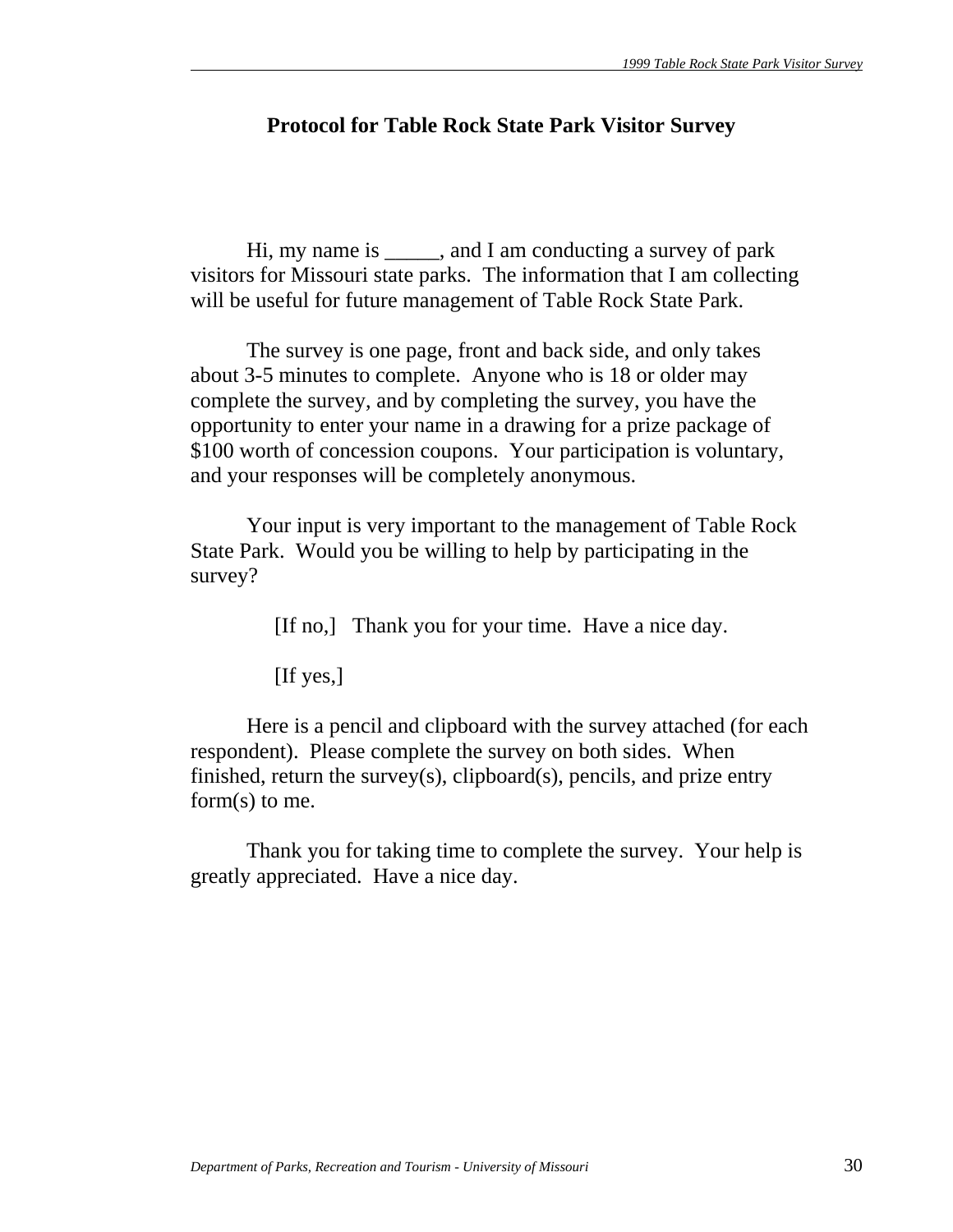# **Appendix C. Prize Entry Form**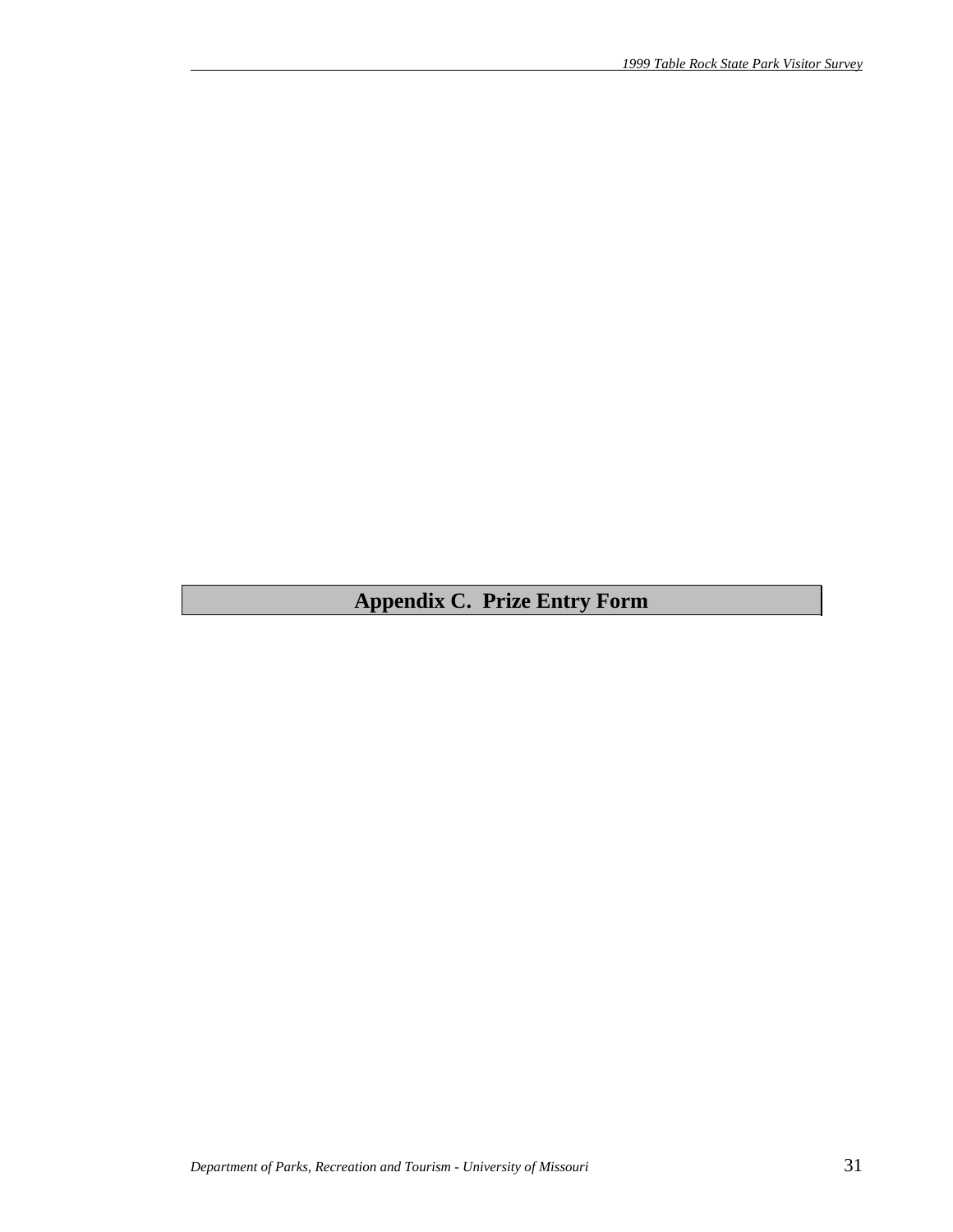#### **WIN A PRIZE PACKAGE OF CONESSION COUPONS WORTH \$100**

 **Enter a drawing to win \$100 worth of gift certificates! These certificates are good for any concessions at any state park or historic site. Concessions include cabin rentals, canoe rentals, boat rentals, restaurant dining, horseback riding, etc.** 

 **You many enter the drawing by simply filling out the back of this entry form and returning it to the surveyor. Your name, address, and telephone number will be used only for this drawing; thus, your survey responses will be anonymous. The drawing will be held November 1, 1999. Winners will be notified by telephone or mail. Redemption of gift certificates is based on dates of availability through August 31, 2000.** 

| Name:           |                   |  |  |  |
|-----------------|-------------------|--|--|--|
| <b>Address:</b> |                   |  |  |  |
|                 |                   |  |  |  |
|                 |                   |  |  |  |
| <b>Phone #:</b> | $\sim$ 100 $\sim$ |  |  |  |
|                 |                   |  |  |  |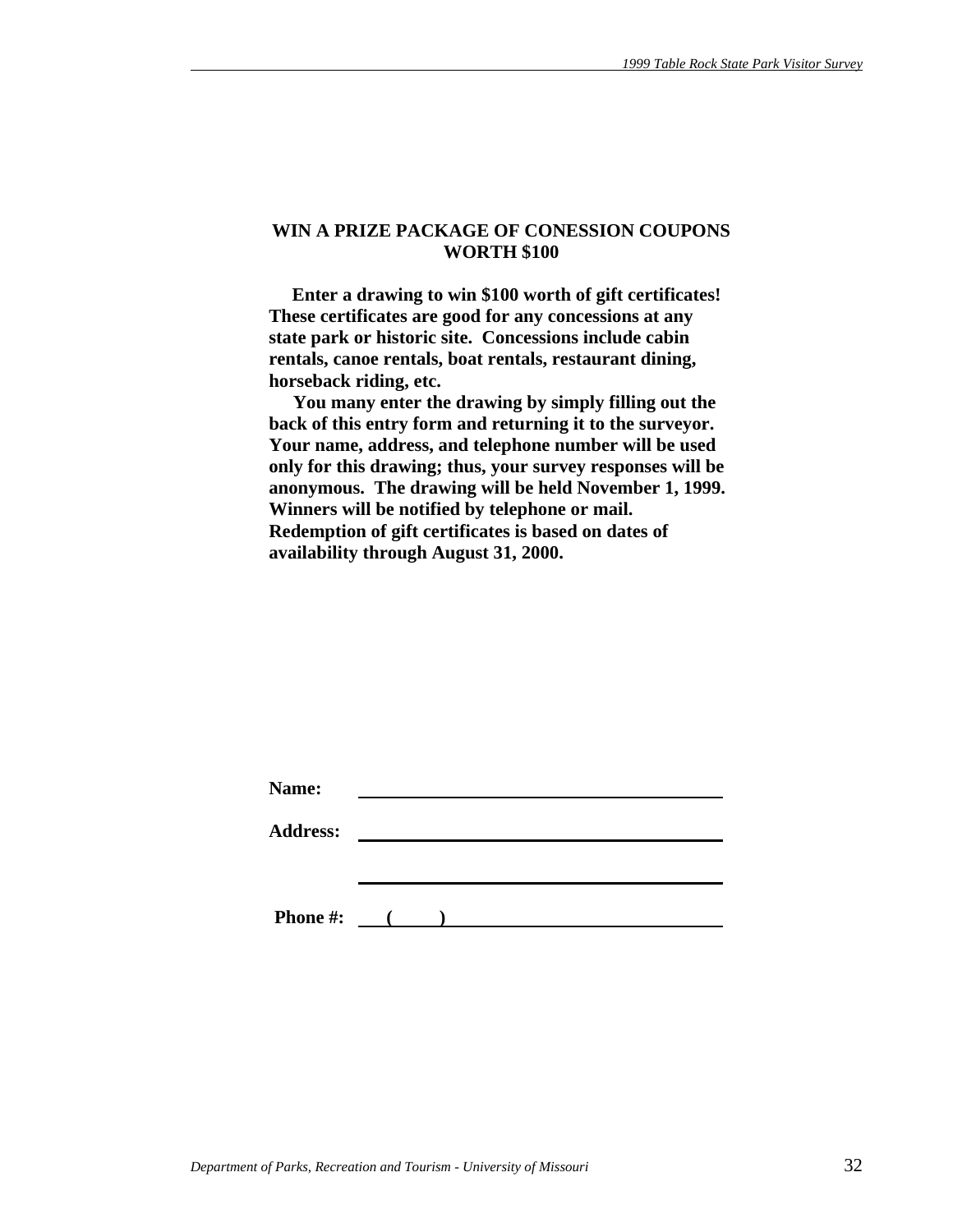# **Appendix D. Observation Survey**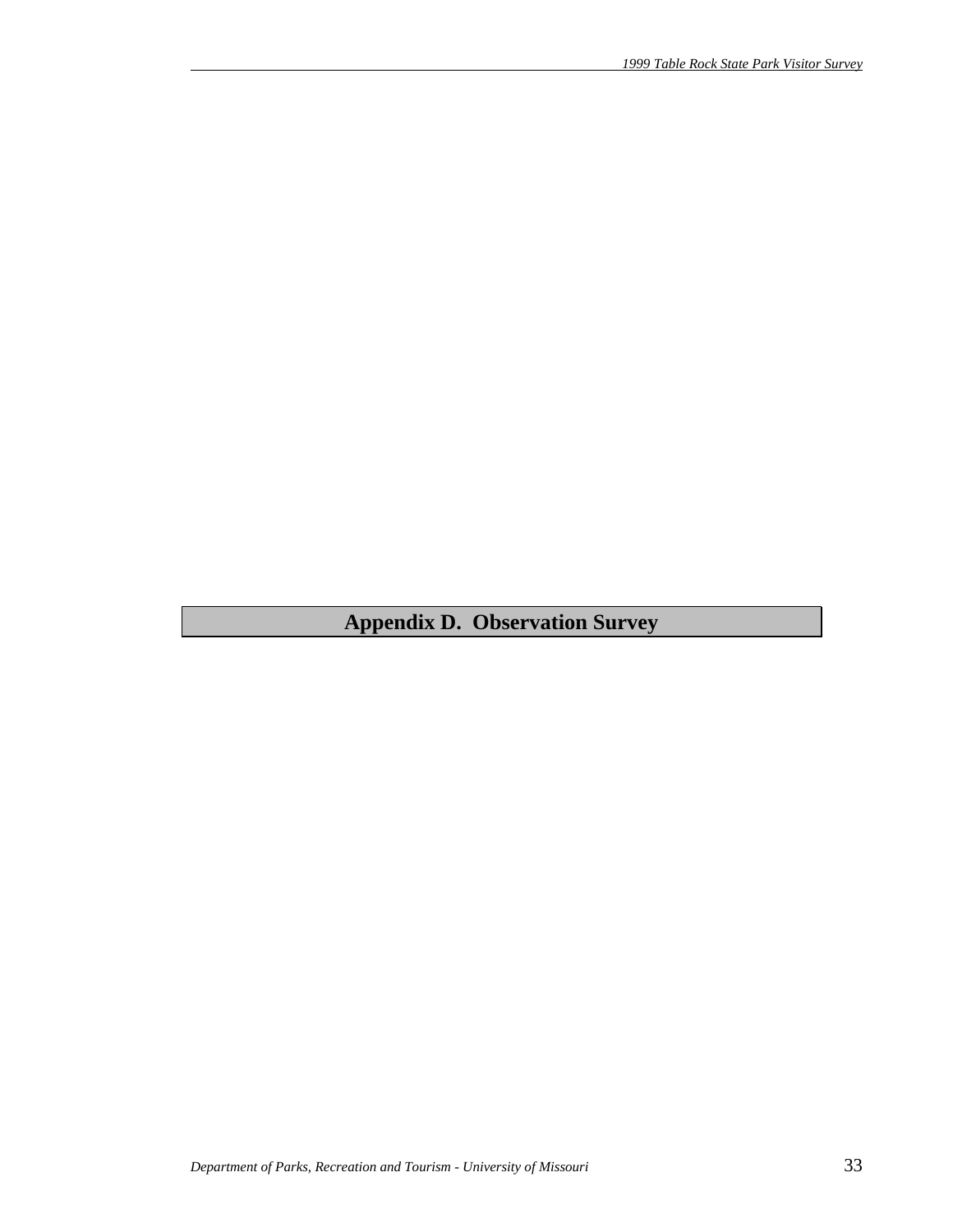|                         |            | Date                             |                 |             |                   |      |              |
|-------------------------|------------|----------------------------------|-----------------|-------------|-------------------|------|--------------|
|                         |            | Temperature Park/Site<br>Weather |                 |             |                   |      |              |
|                         |            |                                  |                 |             |                   |      |              |
|                         |            | $\overline{\# \text{ of }}$      | # of            | Vehicle     | <b>Additional</b> |      | # of Visits  |
|                         | Survey #'s | <b>Adults</b>                    | <b>Children</b> | <b>Type</b> | <b>Axles</b>      | Area | <b>Today</b> |
| $\mathbf 1$             |            |                                  |                 |             |                   |      |              |
| $\sqrt{2}$              |            |                                  |                 |             |                   |      |              |
| $\overline{\mathbf{3}}$ |            |                                  |                 |             |                   |      |              |
| $\overline{4}$          |            |                                  |                 |             |                   |      |              |
| $\sqrt{5}$              |            |                                  |                 |             |                   |      |              |
| $\sqrt{6}$              |            |                                  |                 |             |                   |      |              |
| $\tau$                  |            |                                  |                 |             |                   |      |              |
| $8\,$                   |            |                                  |                 |             |                   |      |              |
| $\mathbf{9}$            |            |                                  |                 |             |                   |      |              |
| $10\,$                  |            |                                  |                 |             |                   |      |              |
| 11                      |            |                                  |                 |             |                   |      |              |
| $\overline{12}$         |            |                                  |                 |             |                   |      |              |
| 13                      |            |                                  |                 |             |                   |      |              |
| 14                      |            |                                  |                 |             |                   |      |              |
| $\overline{15}$         |            |                                  |                 |             |                   |      |              |
| 16                      |            |                                  |                 |             |                   |      |              |
| 17                      |            |                                  |                 |             |                   |      |              |
| 18                      |            |                                  |                 |             |                   |      |              |
| 19                      |            |                                  |                 |             |                   |      |              |
| $20\,$                  |            |                                  |                 |             |                   |      |              |
| 21                      |            |                                  |                 |             |                   |      |              |
| 22                      |            |                                  |                 |             |                   |      |              |
| 23                      |            |                                  |                 |             |                   |      |              |
| 24                      |            |                                  |                 |             |                   |      |              |
| 25                      |            |                                  |                 |             |                   |      |              |
| 26                      |            |                                  |                 |             |                   |      |              |
| 27                      |            |                                  |                 |             |                   |      |              |
| 28                      |            |                                  |                 |             |                   |      |              |
| 29                      |            |                                  |                 |             |                   |      |              |
| 30                      |            |                                  |                 |             |                   |      |              |
| 31                      |            |                                  |                 |             |                   |      |              |
| 32                      |            |                                  |                 |             |                   |      |              |
| 33                      |            |                                  |                 |             |                   |      |              |
| 34                      |            |                                  |                 |             |                   |      |              |
| 35                      |            |                                  |                 |             |                   |      |              |
|                         |            |                                  |                 |             |                   |      |              |

# **Time Slot Codes: Weather Codes (examples):**

| Time Slot $1 = 8:00 - 12:00$ p.m. | Hot & Sunny  | Windy |
|-----------------------------------|--------------|-------|
| Time Slot $2 = 12:00 - 4:00$ p.m. | Cold & Rainy | Sunny |
| Time Slot $3 = 4:00 - 8:00$ p.m.  | Cloudy       | Humid |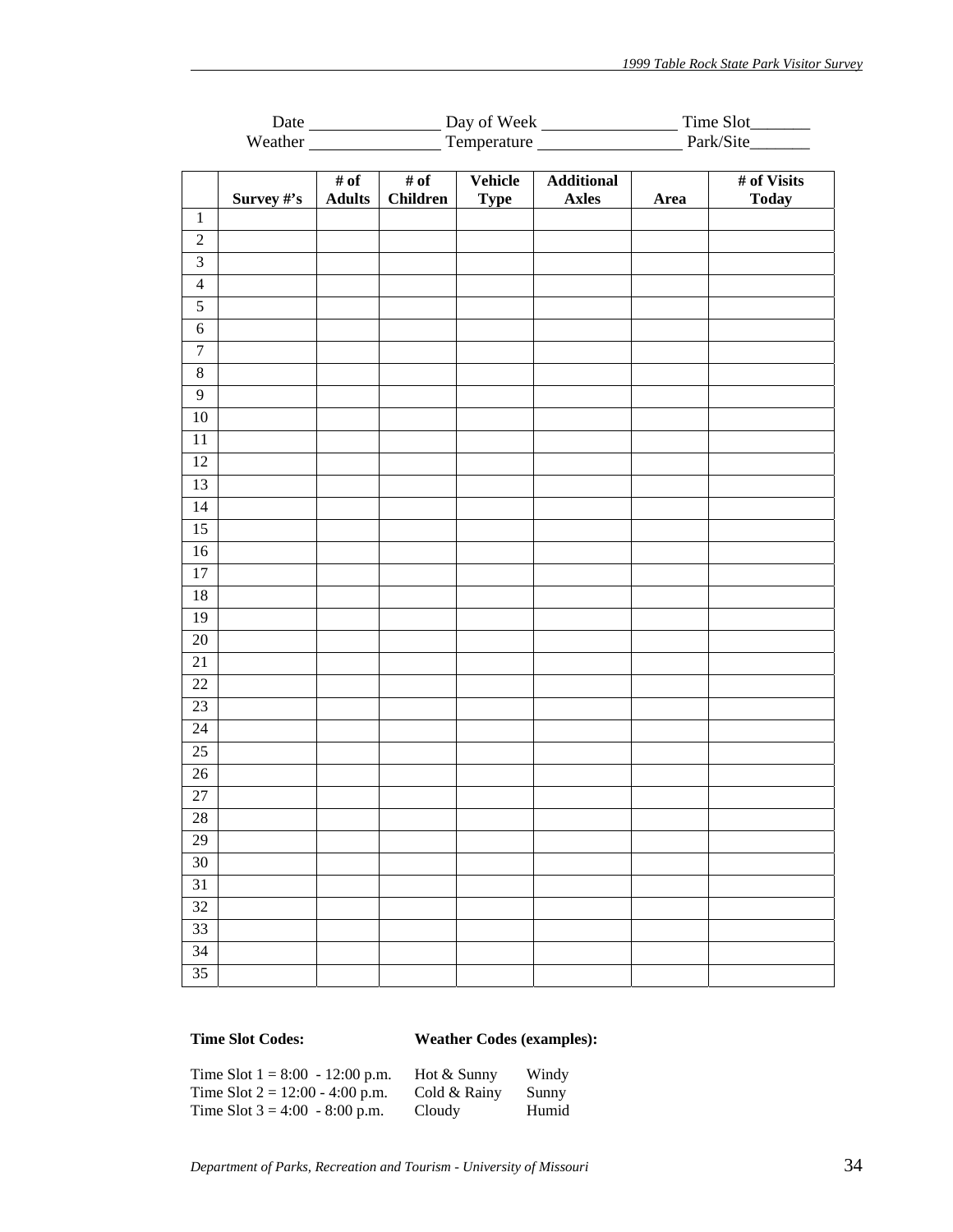# **Appendix E. Responses to Survey Questions**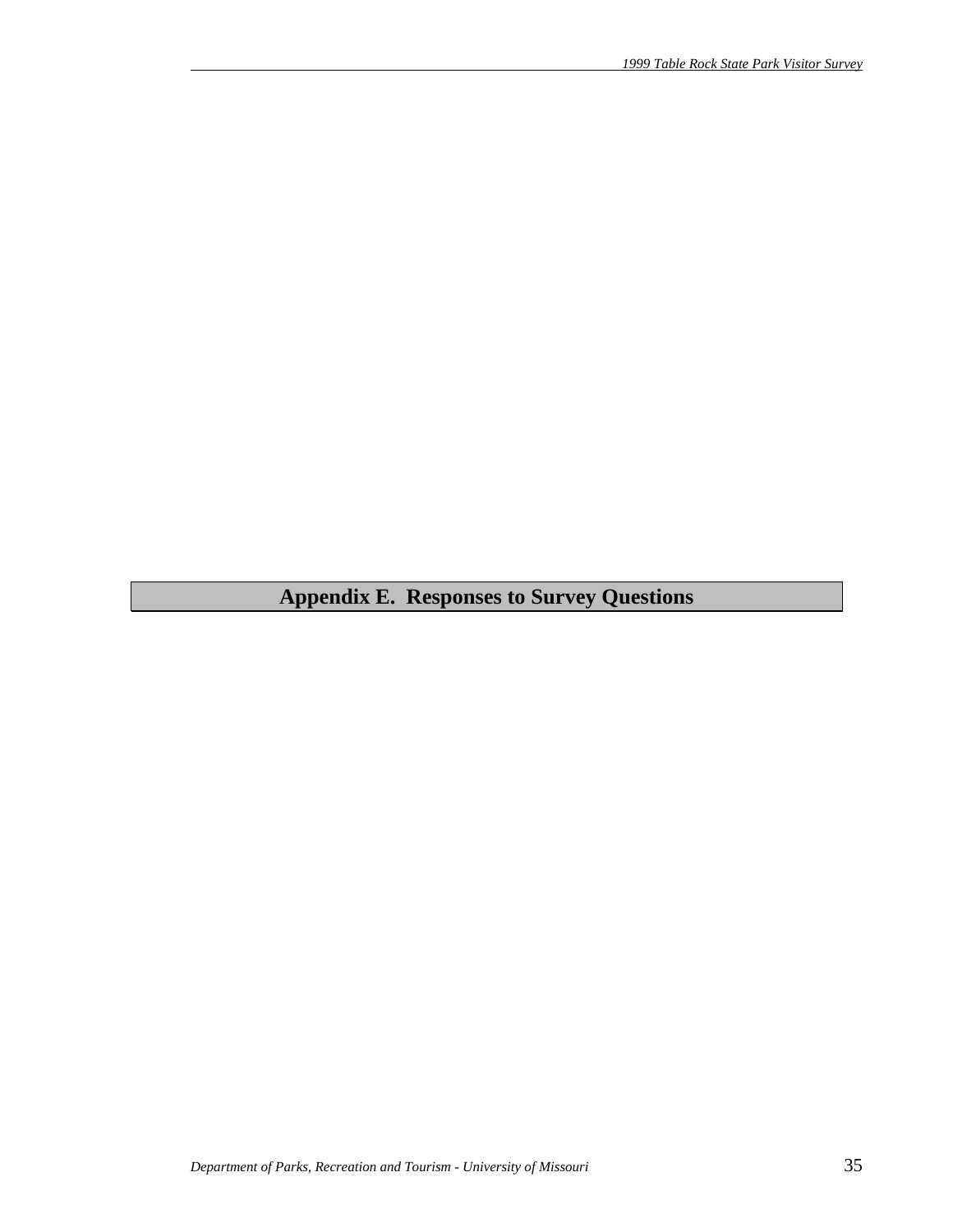# **Table Rock State Park Visitor Survey**

#### **1. Is this your first visit to Table Rock State Park?** (n=207)

yes 29.0% no 71.0%

**If no, how many times have you visited this park in the past year?** (n=121)

*The responses from this open-ended question were grouped into the following 7 categories:*

| 0        | 9.9%  |
|----------|-------|
| 1        | 19.8% |
| 2        | 22.3% |
| $3 - 5$  | 25.6% |
| $6 - 10$ | 5.1%  |
| 11-20    | 9.1%  |
| $20+$    | 8.2%  |

The average # of times repeat visitors visited the park in the past year was 8.3 times.

#### **2. During this visit to the park, are you staying overnight?** (n=202)

| yes | 68.3% |
|-----|-------|
| no  | 31.7% |

#### **If yes, how many nights are you staying overnight at or near the park during this visit?** (n=124)

*The responses from this open-ended question were grouped into the following 6 categories:*

| 1                     | 8.9%  |
|-----------------------|-------|
| $\mathcal{D}_{\cdot}$ | 21.0% |
| 3                     | 25.0% |
| 4-5                   | 24.2% |
| $6 - 10$              | 16.9% |
| $11+$                 | 4.0%  |

The average # of nights respondents visiting the park for more than one day stayed was 4.3.

# **3. If staying overnight, where are you staying?** (n=136)

| campground in Table Rock State Park<br>79.4% |
|----------------------------------------------|
|                                              |
|                                              |
| 12.5%                                        |
| 2.2%                                         |
| 2.2%                                         |
| 3.7%                                         |
|                                              |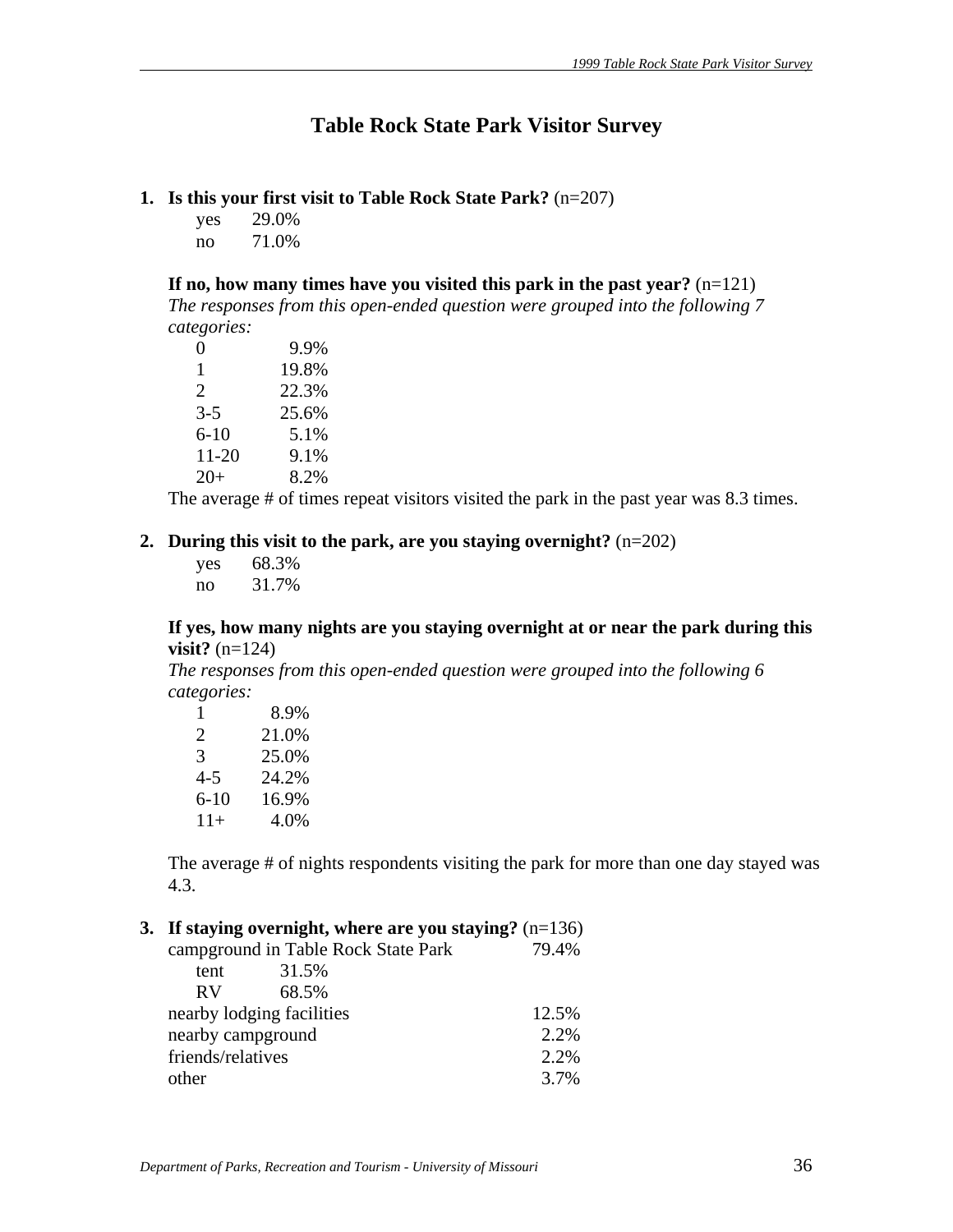# **4. With whom are you visiting the park?** (n=196)

| alone 23.0%  | family $&$ friends 14.8% | club or organized group $1.5\%$ |         |
|--------------|--------------------------|---------------------------------|---------|
| family 45.9% | friends                  | $14.8\%$ other                  | $0.0\%$ |

### **5. Which recreational activities have you engaged in during this park visit?**

|                       | picnicking 15.8% swimming |               | 14.4% attending interpretive program 0.5% |       |
|-----------------------|---------------------------|---------------|-------------------------------------------|-------|
| fishing 13.9% boating |                           |               | 18.5% viewing wildlife                    | 11.7% |
|                       | camping 25.1% boat rental |               | 5.7% studying nature                      | 5.7%  |
|                       | hiking 8.7% parasailing   |               | 0.3% attending special event              | 2.5%  |
| walking               | 22.6% scuba diving        | $3.0\%$ other |                                           | 4.6%  |

|                       | 17 visitors participated in an "other" activity. Their responses are as follows: |
|-----------------------|----------------------------------------------------------------------------------|
| Antique shows.        | Sailing.                                                                         |
| Branson sights.       | Seeing shows in Branson.                                                         |
| Driving thru.         | Seeing shows in Branson.                                                         |
| Driving thru.         | Shopping.                                                                        |
| Just looking today.   | Silver Dollar City.                                                              |
| Just looking.         | Tournaments.                                                                     |
| Kicking back.         | Using restroom.                                                                  |
| Looking for new home. | Wildlife Bingo.                                                                  |
| Music shows.          |                                                                                  |

*In addition to percentages of responses, a mean score was calculated for each feature in questions 6, 7, 13, and 14. The score is based on a 4.0 scale with 4 = very satisfied, 3 = satisfied,*  $2 =$  *dissatisfied, and*  $1 =$  *very dissatisfied (Q, 6 & 14);*  $4 =$  *excellent,*  $3 =$  good, 2  $=$  fair, and  $1 =$  poor (Q. 7); and  $4 =$  very important,  $3 =$  important,  $2 =$  unimportant, and 1 *= very unimportant (Q. 13). The mean score is listed in parenthesis following each feature.* 

#### **6. How satisfied are you with each of the following in Table Rock State Park?**

|                |                              | Very      |           |              | Very         | Don't |         |
|----------------|------------------------------|-----------|-----------|--------------|--------------|-------|---------|
|                |                              | Satisfied | Satisfied | Dissatisfied | Dissatisfied | Know  |         |
| a.             | campground $(3.51)$          | 45.5%     | 39.3%     | 1.6%         | $0.0\%$      | 13.6% | $n=191$ |
| b.             | park signs (3.44)            | 46.6%     | 46.6%     | 3.7%         | $0.0\%$      | 3.7%  | $n=189$ |
| $c_{\cdot}$    | picnic areas $(3.52)$        | 40.4%     | 37.1%     | $0.0\%$      | $0.0\%$      | 22.5% | $n=178$ |
| d.             | swimming area (3.18)         | 23.5%     | 28.9%     | 4.2%         | 4.2%         | 39.2% | $n=166$ |
| e.             | marina $(3.57)$              | 39.3%     | 27.4%     | $0.0\%$      | $0.6\%$      | 32.7% | $n=168$ |
| f.             | boat ramps $(3.43)$          | 27.8%     | 27.2%     | $0.6\%$      | 1.2%         | 43.2% | $n=162$ |
| g.             | marina store $(3.46)$        | 29.9%     | 31.7%     | 1.2%         | $0.0\%$      | 37.2% | $n=164$ |
| h.             | marina parking (3.31)        | 32.4%     | 27.1%     | 5.3%         | 2.9%         | 32.4% | $n=170$ |
| $\mathbf{i}$ . | interpretive programs (3.43) | 13.7%     | 18.3%     | $0.0\%$      | $0.0\%$      | 68.0% | $n=153$ |

#### **7. How do you rate Table Rock State Park on each of the following?**

|    |                                                | Excellent | Good  | Fair    | Poor    | Don't Know |         |
|----|------------------------------------------------|-----------|-------|---------|---------|------------|---------|
| a. | being free of litter/trash (3.60)              | 64.1%     | 32.0% | 2.9%    | $0.5\%$ | $0.5\%$    | $n=206$ |
|    | b. having clean restrooms $(3.30)$             | 44.2%     | 33.2% | 11.1%   | 3.0%    | 8.5%       | $n=199$ |
|    | c. upkeep of park facilities $(3.52)$          | 53.9%     | 40.2% | 3.4%    | $0.0\%$ | 2.5%       | $n=204$ |
|    | d. having a helpful/friendly staff $(3.63)$    | 64.2%     | 27.4% | 3.0%    | $0.5\%$ | 5.0%       | $n=201$ |
|    | e. access for persons with disabilities (3.59) | 31.1%     | 20.6% | $0.6\%$ | $0.0\%$ | 47.8%      | $n=180$ |
| f. | care of natural resources (3.47)               | 49.5%     | 39.2% | 1.5%    | 2.1%    | 7.7%       | $n=194$ |
| g. | providing interpretive programs (3.52)         | 19.2%     | 16.2% | 0.6%    | $0.0\%$ | 64.1%      | $n=167$ |
| h. | being safe $(3.67)$                            | 64.5%     | 24.4% | 2.0%    | 0.5%    | 8.6%       | $n=197$ |

*Department of Parks, Recreation and Tourism - University of Missouri* 37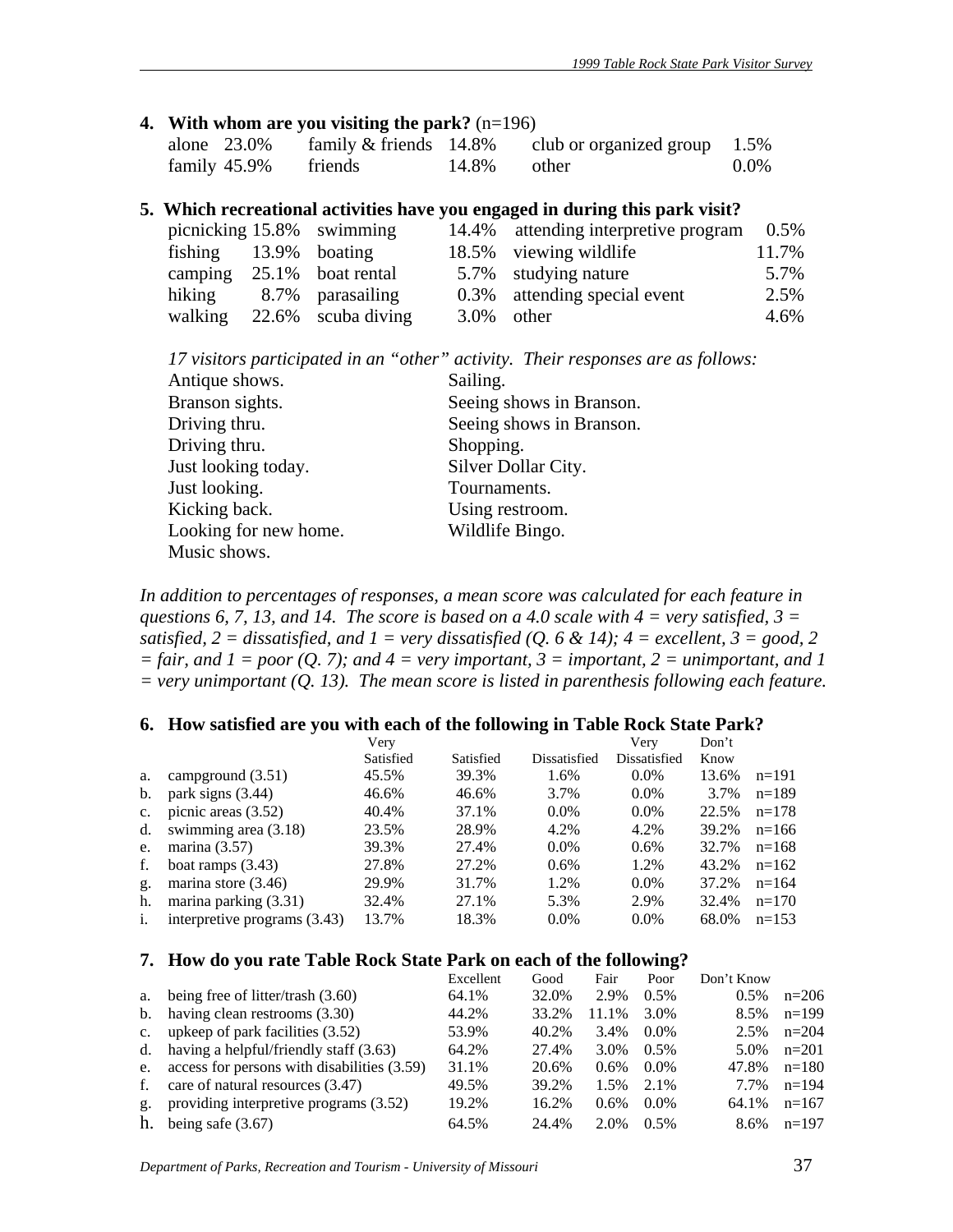# **8. If you did not rate this park as excellent on being safe, what influenced your rating?**

*24 visitors (45.3% of those who did not rate the park as excellent on being safe) responded to this question with 27 responses. The 27 responses were divided into 7 categories. Frequencies and percentages of responses in each category are listed.* 

|                                     |       | Frequency      | Percent |
|-------------------------------------|-------|----------------|---------|
| 1. Don't know/no place is perfect   |       | 6              | 22.2%   |
| 2. Behavior of others               |       | 6              | 22.2%   |
| 3. Lack of staff/rangers patrolling |       | 3              | 11.1%   |
| 4. Dangerous traffic on the lake    |       | 2              | 7.4%    |
| 5. Problems with campgrounds        |       | 2              | 7.4%    |
| 6. Poor maintenance                 |       | $\overline{2}$ | 7.4%    |
| Other                               |       | 6              | 22.2%   |
|                                     | Total |                | 100.0%  |

# **9. Which of the following would most increase your feeling of being safe at Table Rock State Park?**

*203 responses were given by 148 visitors.*

|    |                                       | Frequency | Percent |
|----|---------------------------------------|-----------|---------|
|    | 1. More lighting                      | 26        | 12.8%   |
|    | 2. Less crowding                      | 19        | 9.4%    |
|    | 3. Nothing specific                   | 58        | 28.6%   |
| 4. | Improved upkeep of facilities         |           | 3.4%    |
|    | 5. Increased law enforcement patrol   | 16        | 7.9%    |
|    | 6. Improved behavior of others        | 15        | 7.4%    |
|    | 7. Increased visibility of park staff | 18        | 8.9%    |
|    | 8. Less traffic congestion            | 13        | 6.4%    |
|    | 9. Designated swimming beach          | 25        | 12.3%   |
|    | 10. Other                             | 6         | 3.0%    |
|    | Total                                 | 203       | 100.0%  |

*16 visitors (61.5% of those who indicated more lighting would most increase their feeling of safety) reported where they felt more lighting was necessary. Their answers were grouped into the following 6 categories. Frequencies and percentages of each category are listed.*

|                                    | Frequency                   | Percent |
|------------------------------------|-----------------------------|---------|
| 1. Campgrounds                     |                             | 25.0%   |
| 2. Along park roads and everywhere |                             | 18.8%   |
| 3. Restrooms/shower houses         |                             | 18.8%   |
| 4. Marina                          | $\mathcal{D}_{\mathcal{A}}$ | 12.5%   |
| 5. Boat ramps                      | $\mathcal{D}_{\mathcal{A}}$ | 12.5%   |
| 6. Other                           |                             | 12.5%   |
| Total                              | 16                          | 100.0%  |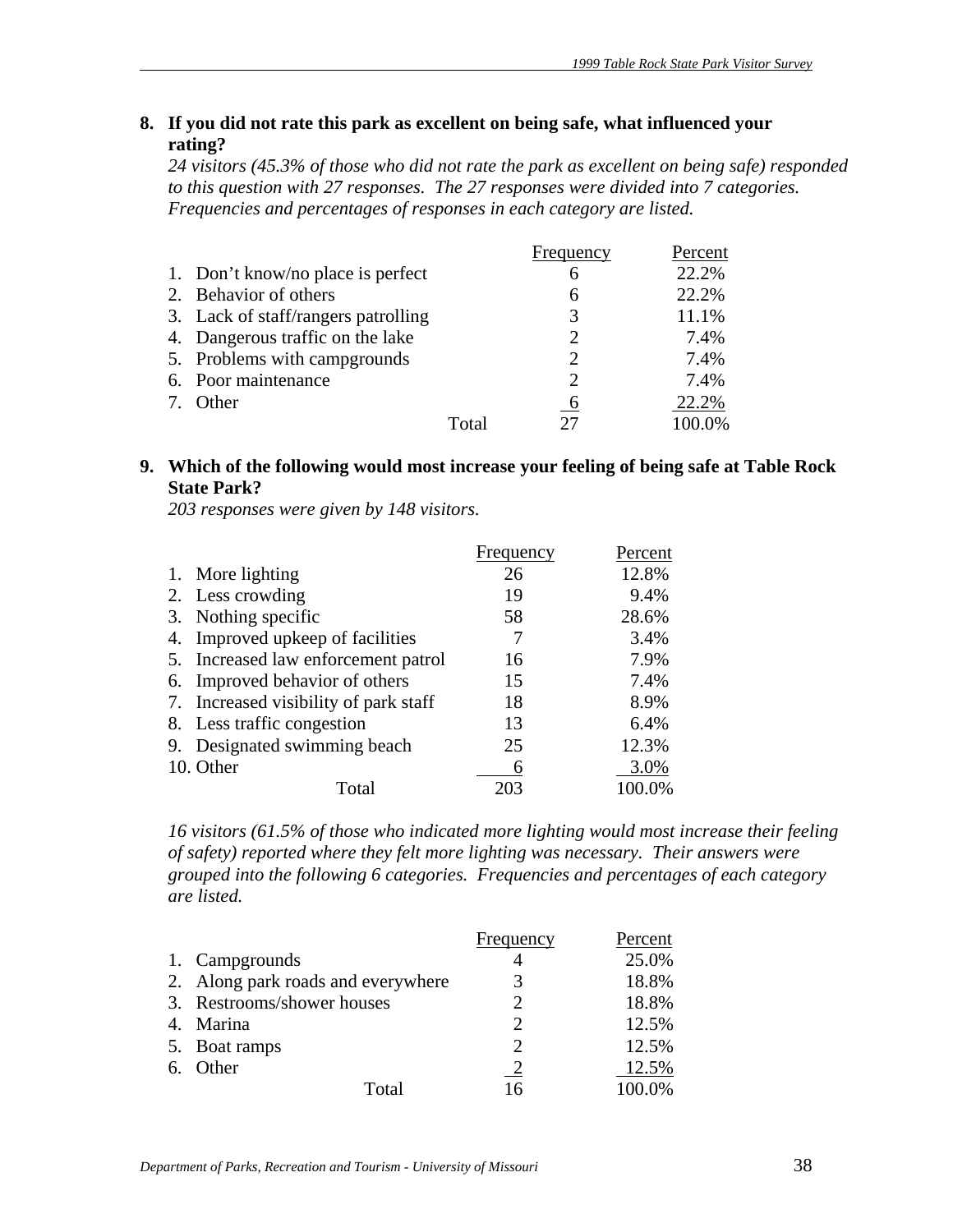- **10. Do you support setting aside at least 50% of all campsites in a reservation system in order to guarantee a site, and charging a reservation fee not to exceed \$7.00?** (n=197)
	- yes 59.9%
	- no 40.1%
- **11. Do you support a "carry in and carry" out system as a means of promoting recycling and reducing the burden of handling trash in this park?** (n=203)
	- yes 42.9% no 57.1%
- **12a. A marina expansion proposal is being considered. This expansion would temporarily reduce the number of lakeside basic campsites. Would you support this proposal?** (n=197)

| yes        | 18.8% |
|------------|-------|
| no         | 41.6% |
| no opinion | 39.6% |

*23 respondents (62.7% of those supporting the marina expansion proposal) explained why they would support such a proposal. Their responses were grouped into the following 4 categories, and are listed for frequency and percentage of response.*

|                                                        | Frequency | Percent |
|--------------------------------------------------------|-----------|---------|
| 1. Marina needs expansion                              |           | 52.2%   |
| 2. Marina necessary and beneficial to Table Rock       | 4         | 17.4%   |
| 3. If number of campsites are reduced only temporarily | 3         | 13.0%   |
| <b>Other</b>                                           |           | 17.4%   |
| Total                                                  | つつ        | 100.0%  |

*57 respondents (69.5% of those opposing the marina expansion proposal) explained why they would not support such a proposal. Their responses were grouped into the following 4 categories, and are listed for frequency and percentage of response.*

|                                              | Frequency                | Percent |
|----------------------------------------------|--------------------------|---------|
| 1. Campsites are more important              | 35                       | 61.4%   |
| 2. Marina is large enough/fine the way it is | $\mathbf{I}(\mathbf{I})$ | 17.5%   |
| 3. Don't care/marina not important           |                          | 12.3%   |
| Other                                        |                          | 8.8%    |
| Total                                        | 57                       | 100.0%  |

#### **12b. Do you believe marina growth should continue?** (n=159)

| no  | 50.3% |
|-----|-------|
| yes | 49.7% |

#### **If yes, should growth limits be established?** (n=70)

 yes 82.9% no 17.1%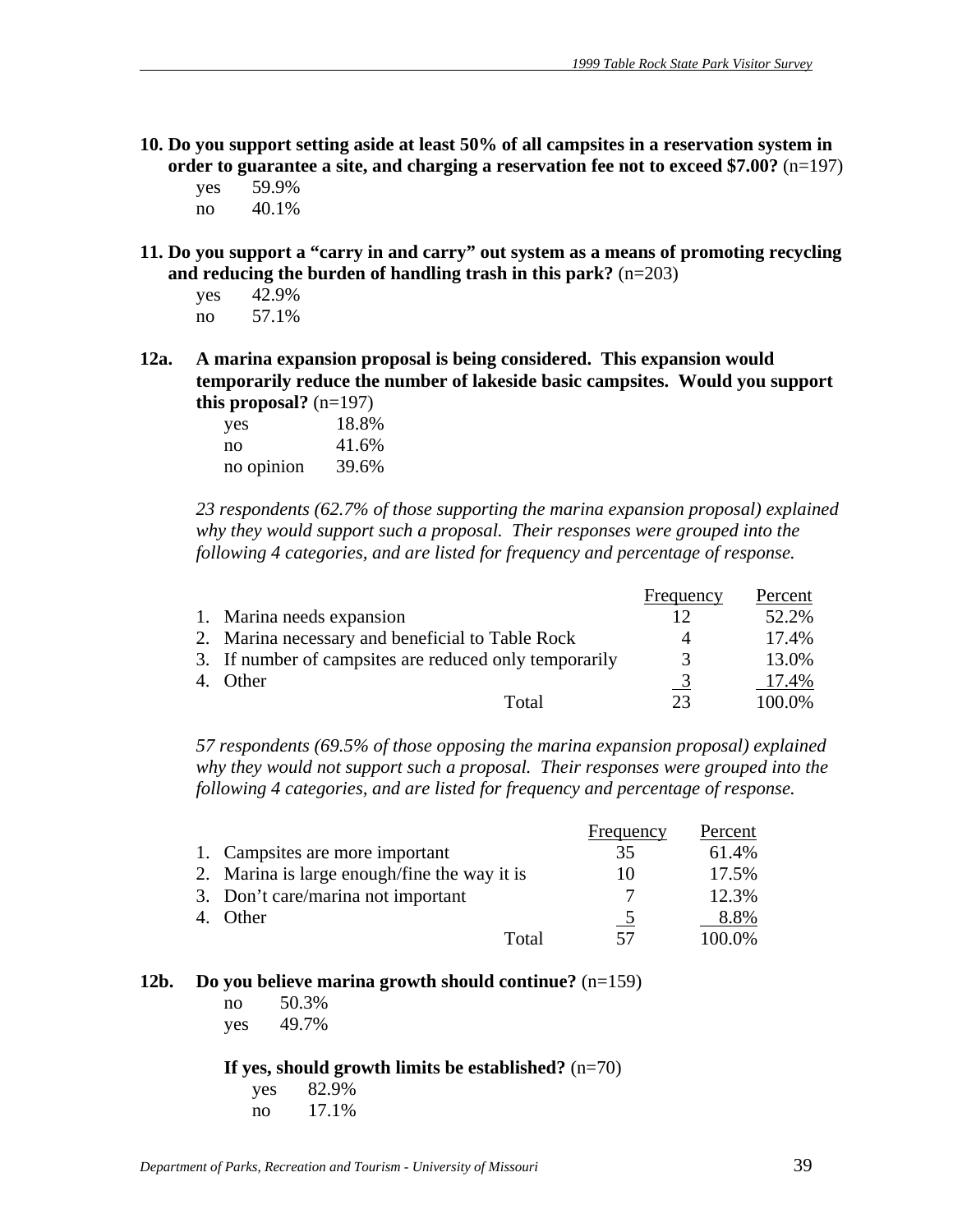|             | 0<br>$\overline{a}$<br>$\overline{\phantom{a}}$ |           |           |             |             |         |         |
|-------------|-------------------------------------------------|-----------|-----------|-------------|-------------|---------|---------|
|             |                                                 | Verv      |           |             | Very        | Don't   |         |
|             |                                                 | Important | Important | Unimportant | Unimportant | Know    |         |
| a.          | being free of litter/trash $(3.87)$             | 86.8%     | 13.2%     | 0.0%        | $0.0\%$     | $0.0\%$ | $n=197$ |
| b.          | having clean restrooms (3.94)                   | 94.0%     | $6.0\%$   | $0.0\%$     | $0.0\%$     | $0.0\%$ | $n=199$ |
| $c_{\cdot}$ | upkeep of park facilities (3.84)                | 83.9%     | 16.1%     | $0.0\%$     | $0.0\%$     | $0.0\%$ | $n=199$ |
| d.          | having a helpful/friendly staff (3.77)          | 78.3%     | 20.2%     | 1.5%        | $0.0\%$     | $0.0\%$ | $n=198$ |
| e.          | access for disabled persons (3.52)              | 55.2%     | 22.7%     | 7.7%        | 1.0%        | 13.4%   | $n=194$ |
| f.          | care of natural resources (3.76)                | 76.4%     | 22.9%     | $0.0\%$     | 0.5%        | $0.5\%$ | $n=195$ |
| g.          | providing interpretive programs (3.35)          | 41.4%     | 27.7%     | 9.9%        | 1.6%        | 19.4%   | $n=191$ |
|             | being safe $(3.90)$                             | 91.3%     | 7.7%      | 0.5%        | 0.5%        | $0.0\%$ | $n=196$ |
|             |                                                 |           |           |             |             |         |         |

#### **13. When visiting any state park, how important are each of these items to you?**

#### 14. Overall, how satisfied are you with this visit to Table Rock State Park?

|                           | Very             |       |                        |                     |         |
|---------------------------|------------------|-------|------------------------|---------------------|---------|
|                           | <b>Satisfied</b> |       | Satisfied Dissatisfied | <b>Dissatisfied</b> |         |
| (Mean score = 3.65) 66.7% |                  | 32.3% | $0.5\%$                | $0.5\%$             | $n=198$ |

#### **15. During this visit, how crowded did you feel?** (n=406)

On a scale of 1-9, with  $1 = Not$  at all crowded and  $9 = Extremely$  crowded, the mean response was 4.1.

#### **16. If you felt crowded on this visit, where did you feel crowded?**

*A total of 60 open-ended responses were given by 57 visitors. The 60 responses were divided into 6 categories. Frequencies and percentages of responses in each category are listed.* 

|                         | Frequency | Percent |
|-------------------------|-----------|---------|
| campgrounds/campsites   | 31        | 51.7%   |
| restrooms/shower houses |           | 11.7%   |
| on the lake             |           | 11.7%   |
| marina                  | 6         | 10.0%   |
| boat ramps              |           | 8.3%    |
| other                   |           | 6.7%    |
|                         | Total     | 100.0%  |

#### **17. What is your age?** (n=201)

*Responses were divided into the following 4 categories:*

| 18-34 | 18.9%                   |
|-------|-------------------------|
| 35-54 | 46.3%                   |
| 55-64 | 18.4%                   |
| 65-85 | 16.4%                   |
|       | (Average age $= 48.1$ ) |

#### **18. Gender?** (n=194)

Female 39.7%

Male 60.3%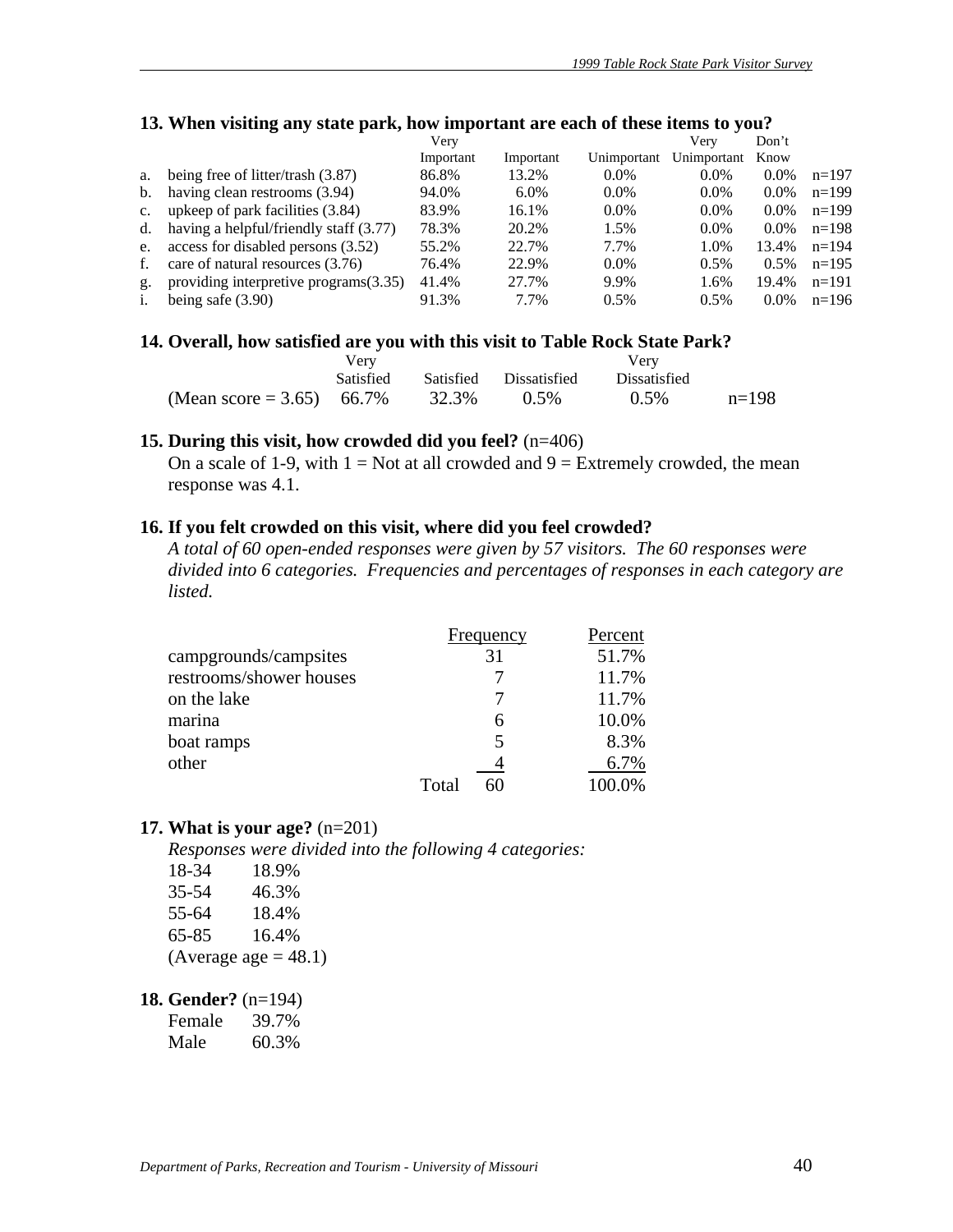#### **19. What is the highest level of education you have completed?** (n=198)

| grade school         | 0.8% | vocational school 3.8% |       | graduate of 4-year college | 18.2% |
|----------------------|------|------------------------|-------|----------------------------|-------|
| high school $28.3\%$ |      | some college           | 18.6% | post-graduate education    | 12.1% |

#### **20. What is your ethnic origin?** (n=199)

| Asian | 1.0% African American 1.5%                | Native American/American Indian 1.5% |         |
|-------|-------------------------------------------|--------------------------------------|---------|
|       | Hispanic 0.5% Caucasian/White 95.0% Other |                                      | $0.5\%$ |

#### **21. Do you have a disability that substantially limits one or more life activities or might require special accommodations?** (n=196)

| yes | 4.6%  |
|-----|-------|
| no  | 95.4% |

#### **If yes, what disability or disabilities do you have?** (n=8)

*The following is a list of all responses to this open-ended question.*  Arthritis Back injury, limits steep walking at the park. Bad hip problem. Cancer. Heart. Knee problems. New leg. Right side affected.

#### **22. What is your 5-digit zip code** *(or country of residence, if you live outside the U.S.)***?** (n=187)

*The states with the highest percentages of respondents were:*  Missouri (53.5%) Arkansas (8.0%) Illinois (7.5%) Oklahoma (4.8%) Kansas (3.7%) Nebraska (3.2%)

#### **23. What is your annual household income?** (n=180)

| less than $$25,000$ | 15.0% | $$50,001 - $75,000$ | 28.9% |
|---------------------|-------|---------------------|-------|
| \$25,000 - \$50,000 | 36.7% | over \$75,000       | 19.4% |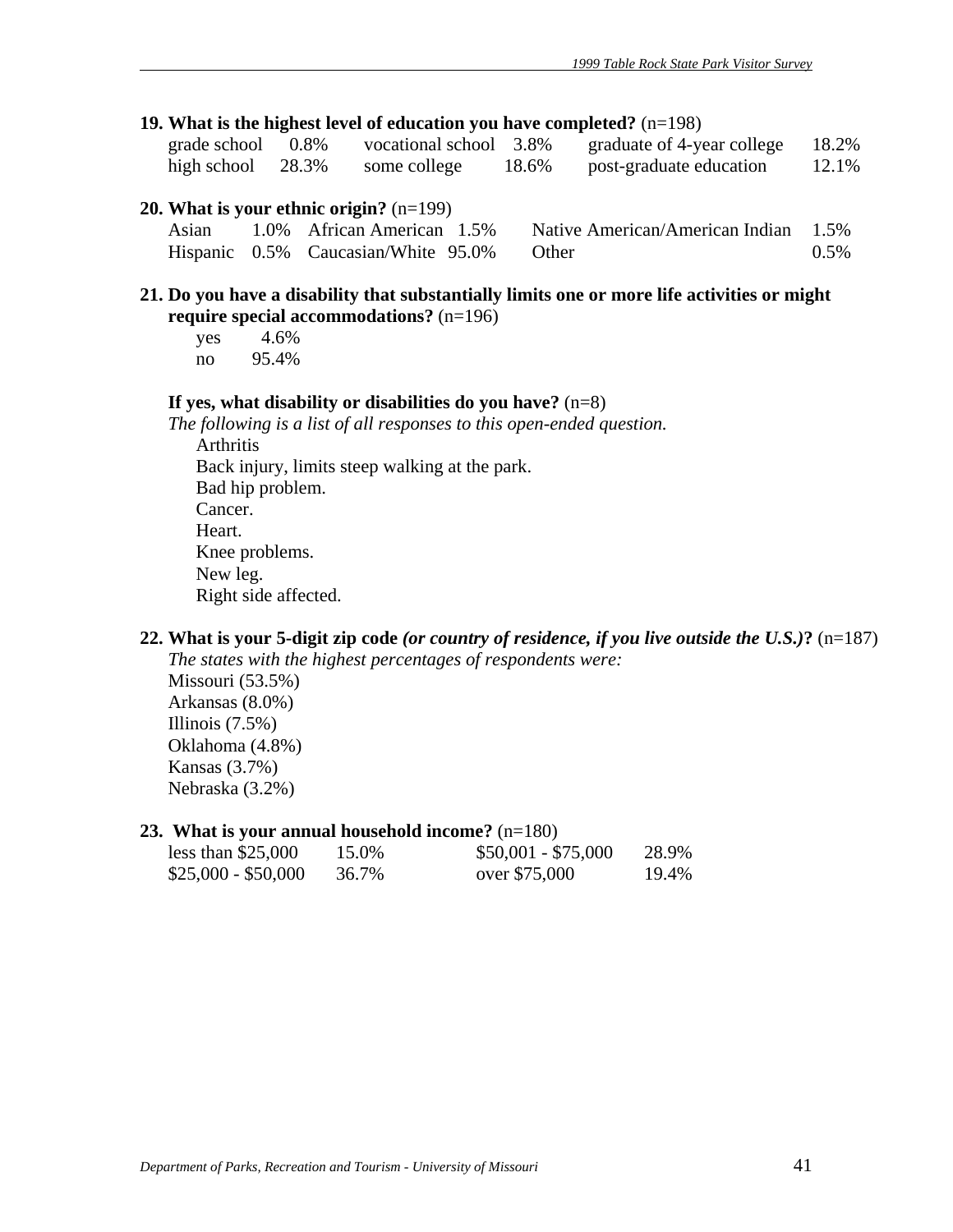**24. Please write any additional comments about your park visit or suggestions on how the Missouri Department of Natural Resources can make your experience in Table Rock State Park a better one.** 

*33 of the 207 visitors (15.9%) responded to this question. A total of 39 responses were given, and were divided into 7 categories. Frequencies and percentages of responses in each category are listed.*

|                                                       | Frequency | Percent |
|-------------------------------------------------------|-----------|---------|
| 1. Suggestions/comments about campgrounds/campsites   | 18        | 46.2%   |
| 2. General positive comments                          | 6         | 15.4%   |
| 3. Comments/suggestions about reservation system      | 6         | 15.4%   |
| 4. Comments/suggestions about restrooms/shower houses |           | 7.7%    |
| 5. Need newer/additional facilities                   |           | 7.7%    |
| 6. Better maintenance/upkeep                          |           | 5.1%    |
| 7. Need more law enforcement                          |           | 2.6%    |
| Total                                                 | 39        | 100.0%  |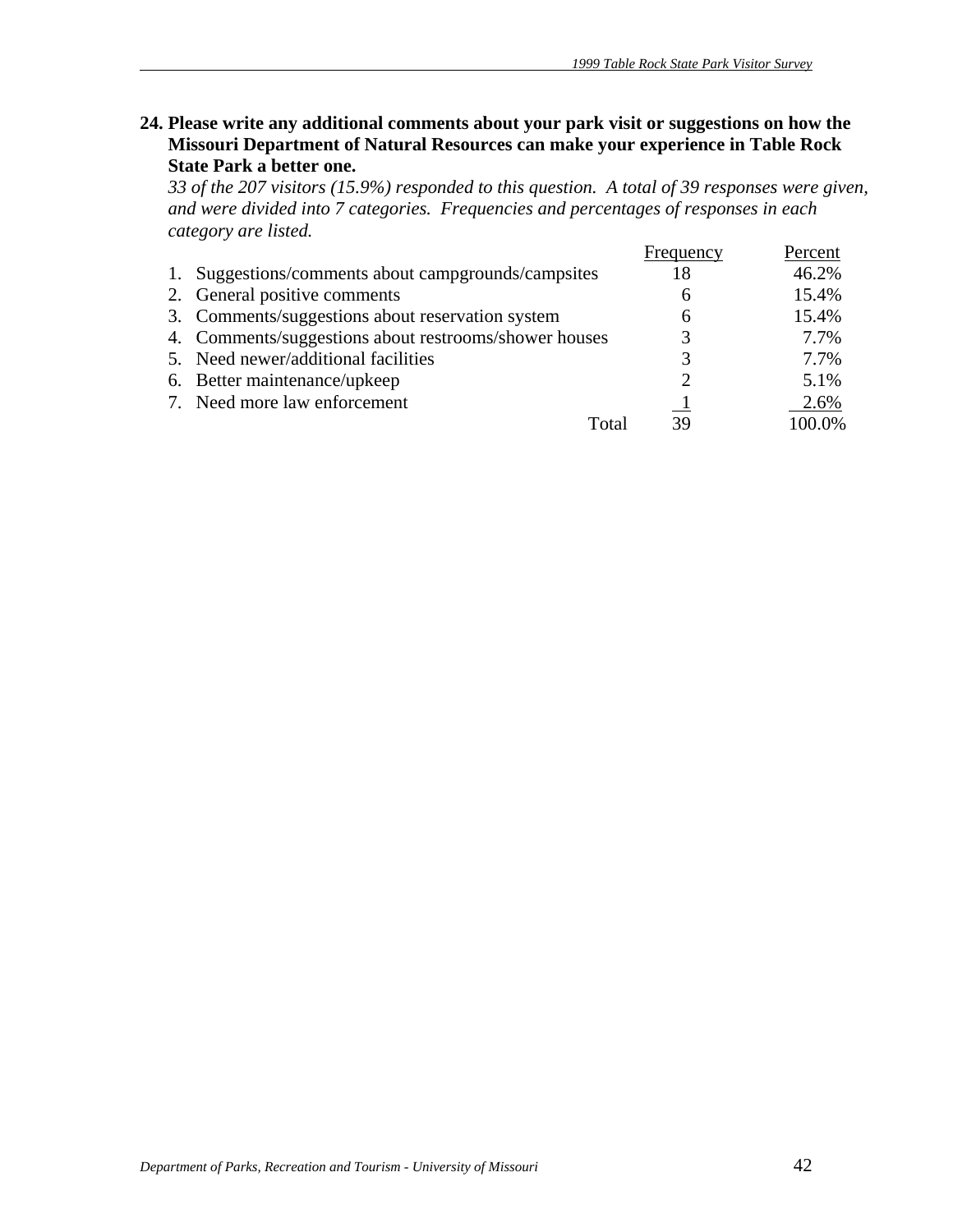**Appendix F. List of Responses for Safety Concerns (Q 8)**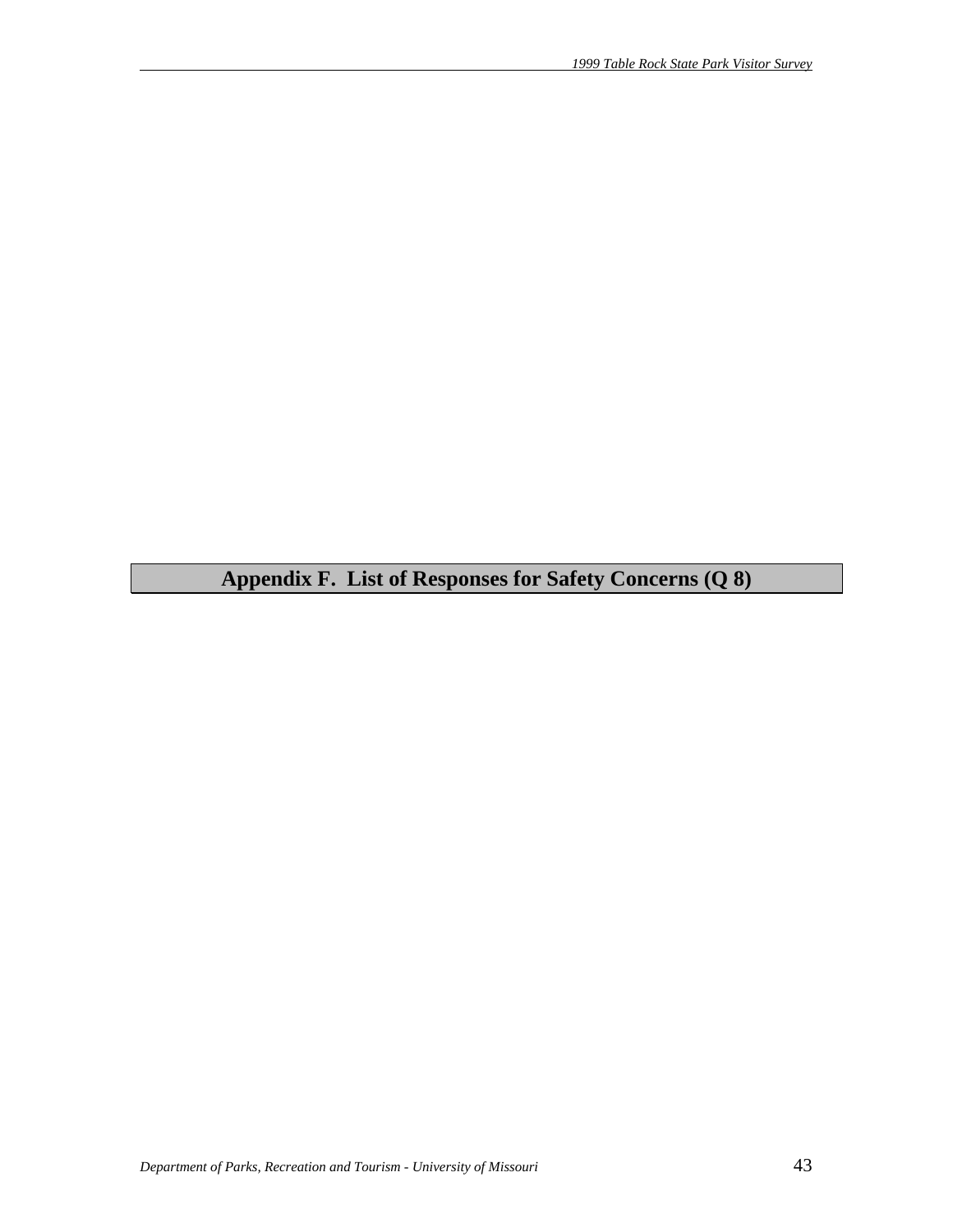# **Responses to Question # 8**

**If you did not rate this park as excellent on being safe** *(Question 7, letter h.),* **what influenced your rating?** 

#### **Don't know/no place is perfect and there is always room for improvement**

- Always room for improvement where safety is concerned.
- Nothing is perfect.
- Haven't paid attention.
- I wasn't here long enough to make an accurate decision.
- Not been here long enough to say.
- Not here long enough.

#### **Behavior of others**

- Allowing vicious dogs in park and loud and drunk people.
- Cars driving around campground after midnight.
- Large dogs are unsupervised and wild, drunk people in a group.
- People (not registered) driving and walking through campground.
- People outside cruising.
- Traffic from non-campers at night.

#### **Lack of park staff/rangers patrolling**

- Didn't have problem but didn't see any rangers.
- Only saw ranger vehicle once.
- Rangers don't check campgrounds very often.

#### **Dangerous traffic on lake**

- Boaters need to be more aware of divers and dive-flag dos and don'ts.
- Too many jet-skiers and boaters who do not know or do not care about boating safety.

# **Poor maintenance**

- Parking is tight, marina road has potholes.
- Poor road surfaces.

#### **Problems with campgrounds**

- Campsite breakers needed to be changed -- bathroom floors stayed wet.
- Not enough electric site hook-ups.

#### **Other**

- Allowing vicious dogs in park and loud and drunk people.
- I always feel safe.
- I paid for 4 nights of electrical camping and there wasn't any boat RAMP parking!
- Lack of markings on one way streets.
- Large dogs are unsupervised and wild, drunk people in a group.
- Parking is tight, marina road has potholes.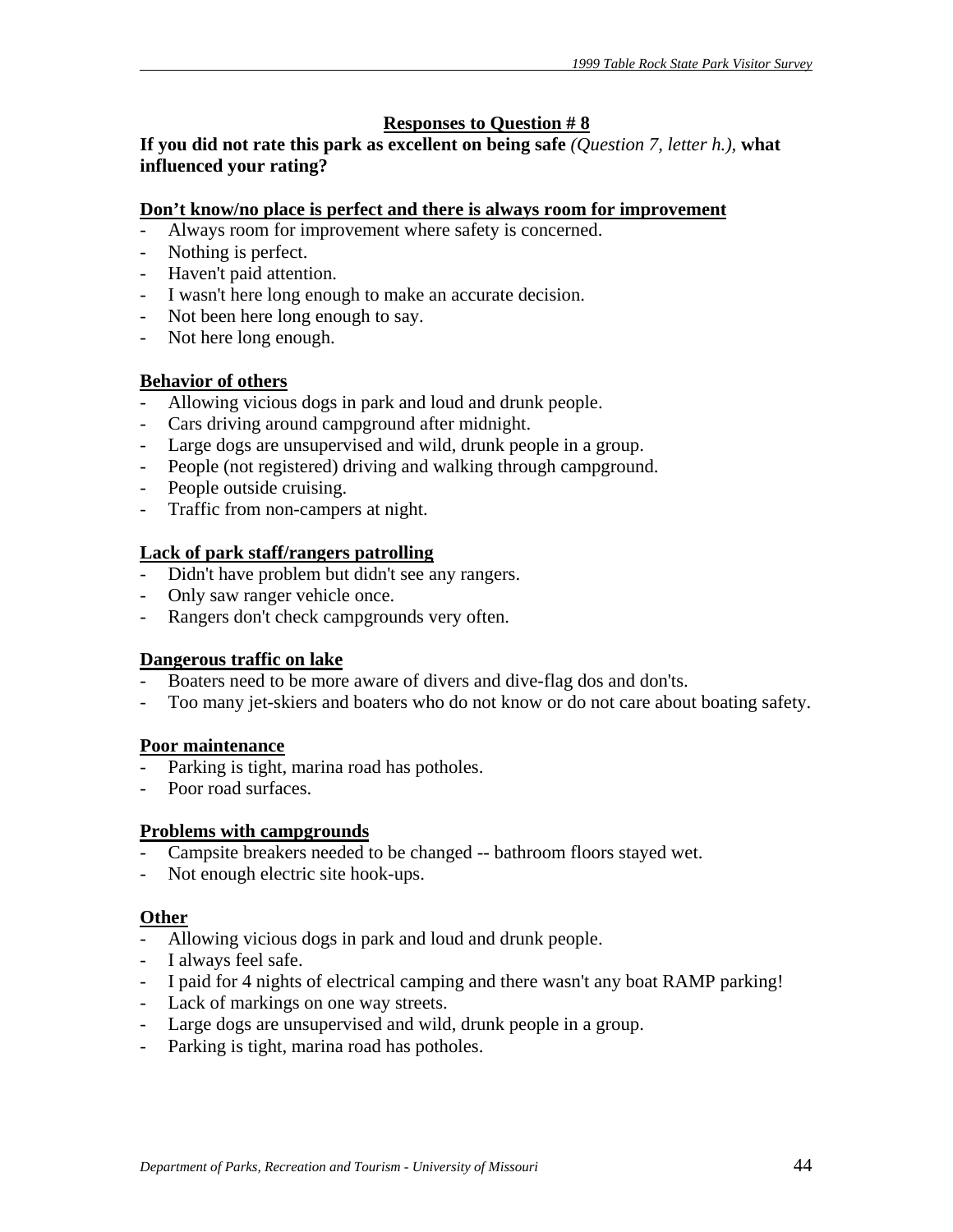**Appendix G. List of Responses for Additional Comments (Q 24)**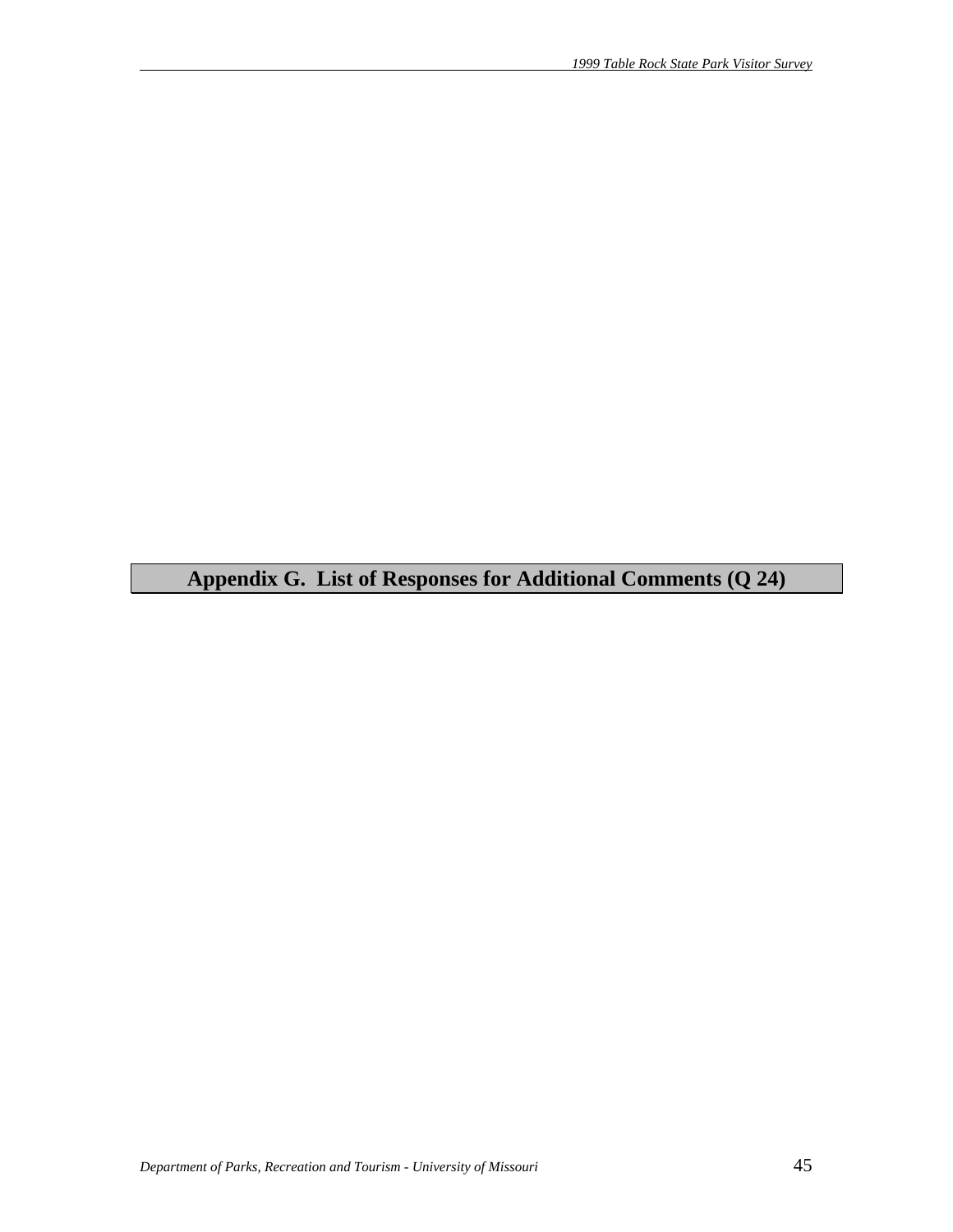# **Responses to Question #24**

**Please write any additional comments about your park visit or suggestions on how the Missouri Department of Natural Resources can make your experience in Table Rock State Park a better one.** 

#### **Comments/suggestions about campgrounds**

- I would like to see more cooperation with scout groups. (Reservations or group camp areas).
- Increase in full hook-ups...not a big deal.
- Increase the number of full hook-up sites.
- More campsites with electric.
- More electric sites needed!
- More electric sites needed.
- More electric sites.
- More electrical sites.
- Need better dump station in campground 2.
- Need electric extended to more sites.
- Need more electric and sewer.
- Need more electric sites and more shower facilities. Need to take reservations.
- Placement of sewer connections in full hook-ups...especially #115.
- There is a great need for more campsites with electrical outlets and also a need for being able to reserve those ahead of time!
- Want more full hook-ups and 50 amp. service. Need to change full price.
- Would like to see an extension of number of electric sites offered.
- You need more full hook-ups.

#### **General positive comments**

- Bath house in #2 is old and had cobwebs and dirt in all the corners. Not very good cleaning record. Playground not well maintained. Impact material pushed out from swings and slides. Saw state park ranger many times patrolling in marked patrol vehicle; looked very professional in uniform.
- It is a very nice, quiet park and very clean.
- Keep up the good work.
- Very good, relaxing and enjoyable.
- We believe this park to be a great part of our life experience. As a single mother, I always feel safe when my son and I stay here. I am glad to see improvement on more restrooms and flower displays. Maybe a juice machine instead of a soda machine would be nice. Thanks for being friendly workers!
- We really enjoy camping here. Keep up the great work!

#### **Comments/suggestions about the reservation system**

- Dislike having to phone an 800 number to make reservations.
- Need more electric sites and more shower facilities. Need to take reservations.
- Simplify reservation system by making it easy to call in not to a central number in Washington D.C or some place else, but to the park directly.
- The new reservation system to New York stinks!